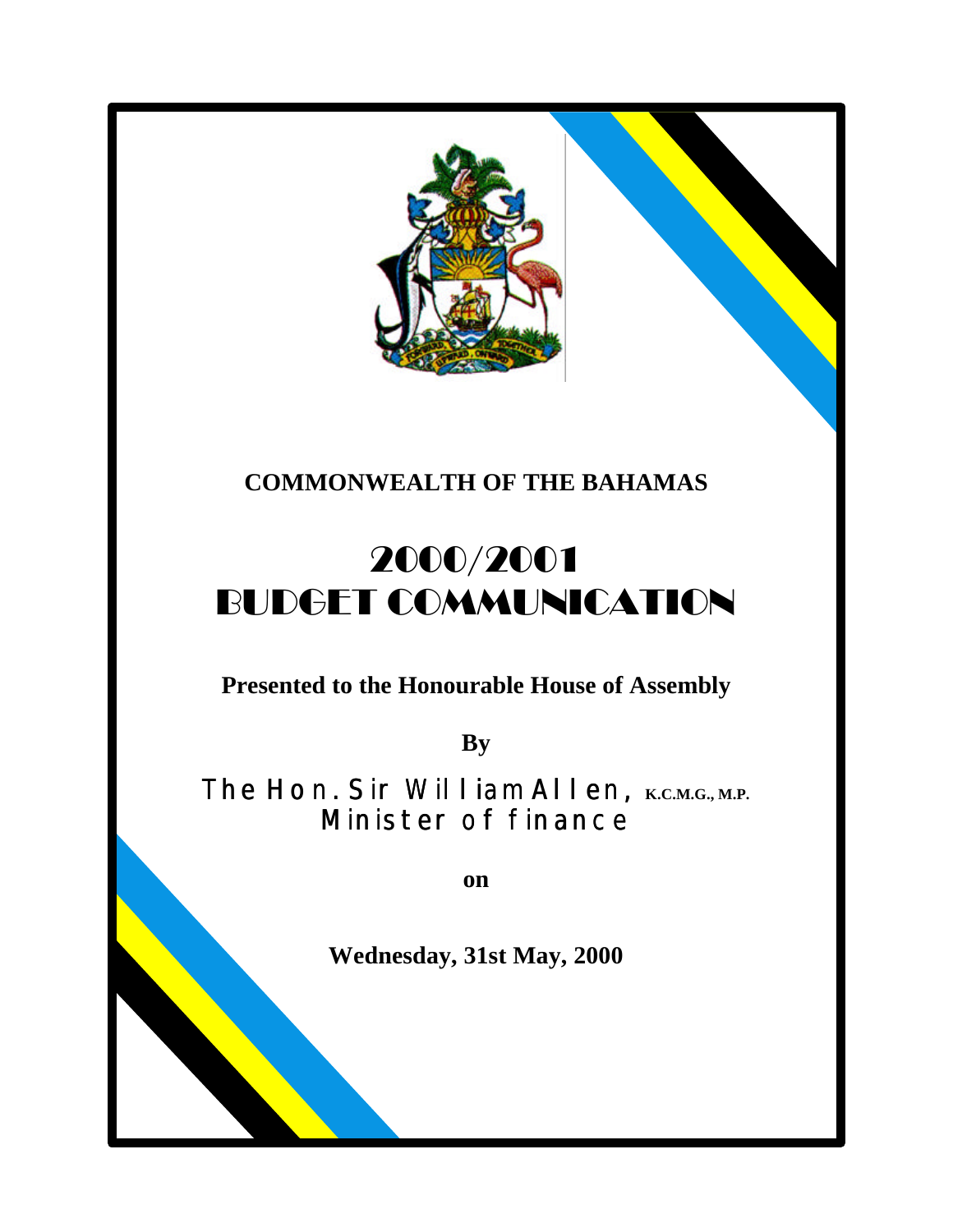I beg leave to present to this Honourable House the 2000/2001 Budget Communication.

### q **GOVERNMENT POLICIES AND THE BUDGET**

This Budget Communication, the first of the New Millennium, gives financial substance, where appropriate, to the policies and undertakings articulated in the recent Speech From The Throne, and is, in that regard, the platform for the advancement of the society and economy of The Bahamas for the early years of the New Millennium.

The Speech From The Throne expressed the Government's continuing commitment to shaping a Bahamas in which every Bahamian citizen is assured access to good education and training, quality health care, decent housing, business and employment opportunities, and a safe and healthy environment. The 2000/2001 Budget focuses closely on the financial provisions giving effect to these commitments.

It is generally agreed that the annual Budget Communication derives its importance, and the attention which it receives from the

**- 1 -**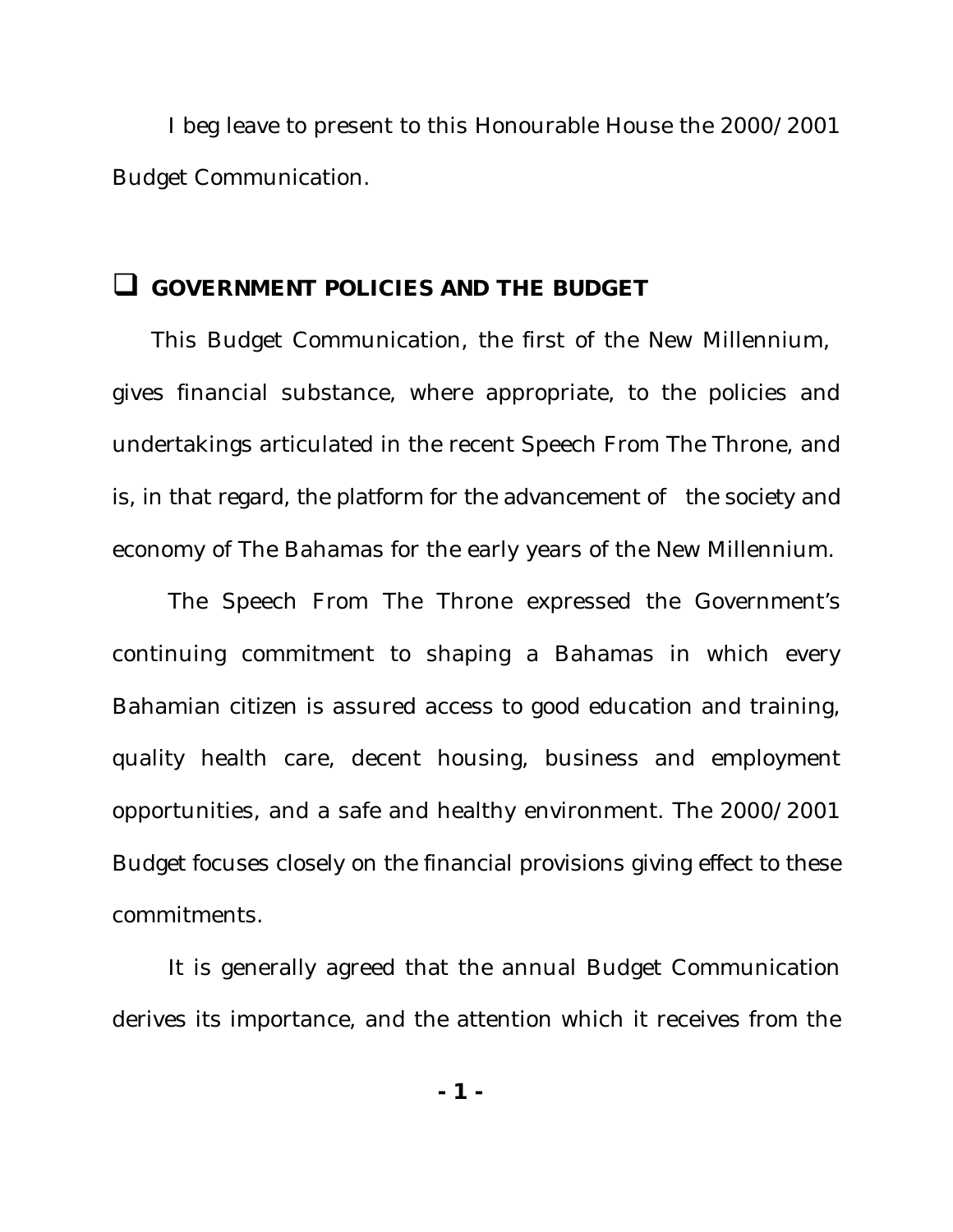public, from the fact that it is the primary occasion on which the Government sets out its major social and economic policies in financial terms. It is the function of the Budget Communication, and the accompanying financial documents, to give quantitative and financial perspective to these policies, and to do so in the context of the management and performance of the economy.

This Budget will consolidate the framework for the new Bahamian economy, which will be an economy firmly established on traditional qualities of macroeconomic stability, especially fiscal soundness, but reaching forward to the immense new opportunities offered by the potential development of The Bahamas as a centre of excellence for e-business.

#### **THE BAHAMIAN ECONOMY IN THE TWENTY FIRST CENTURY**

The international economic environment is of paramount importance to our economy which derives its growth, its employment and its welfare from its ability to provide international services of value and quality to the global economy. The Bahamian economy in the last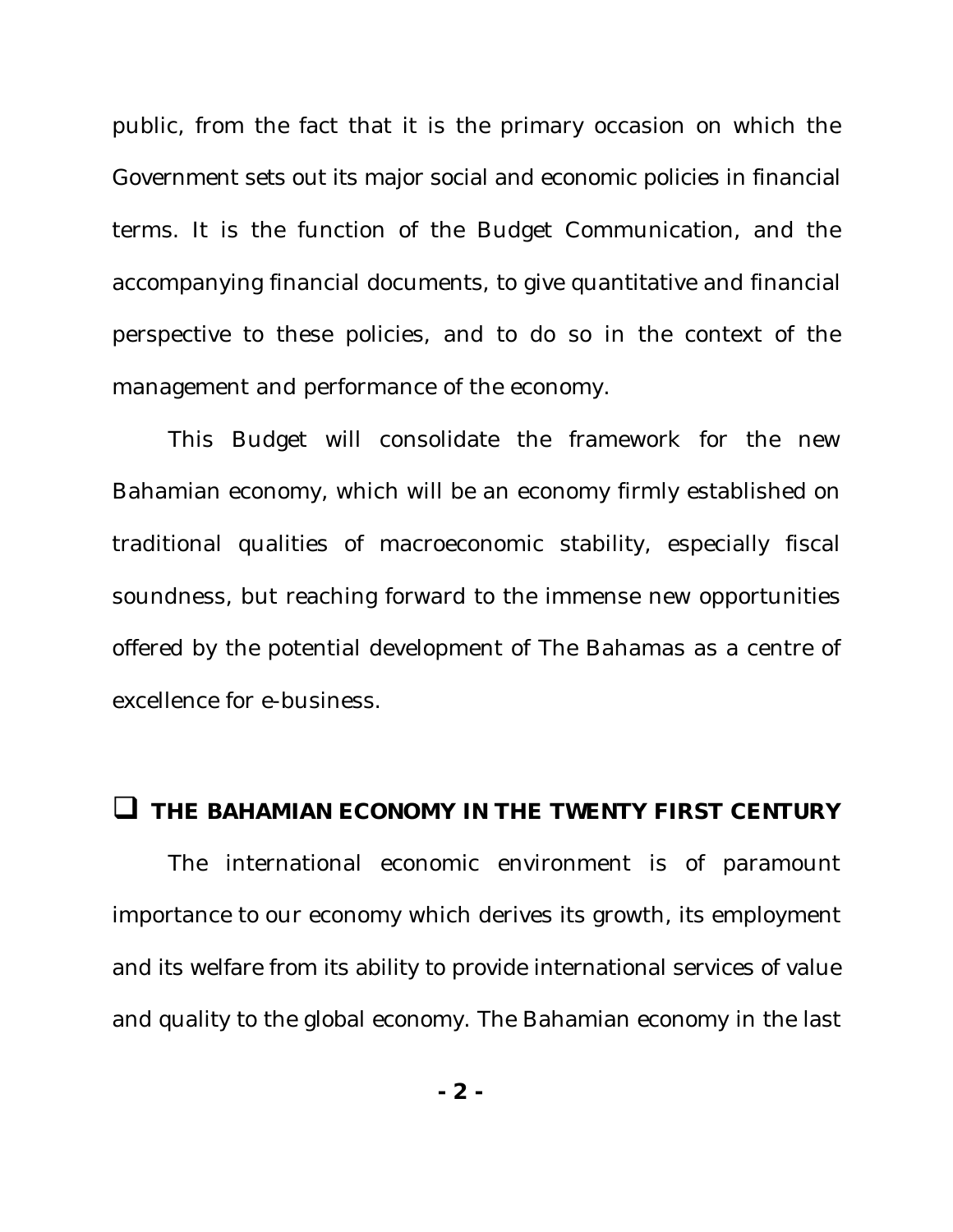50 years has rested solidly on the pillars of tourism, financial services and the development of Freeport, primarily as an industrial sector. It is evident that The Bahamas has been immensely successful, because living standards for ordinary Bahamians compare favourably with those of the most developed countries. Indeed The Bahamas' development strategy has been so successful that it has many imitators. In this regard, at the recent Annual Meeting of the Caribbean Development Bank in Nassau, the President of the Bank, Sir Neville Nichols commented as follows in support of the movement of Caribbean economies towards the frontier of new services:-

> "...there could be no better location to embark on this change in emphasis both for our Region and for its Bank, than here in The Bahamas that, long ago, pioneered the development of a comprehensive services economy that is a model for the whole world."

Some may peer anxiously into the future to ascertain the major changes which are in store for the Bahamian economy, especially in light of the dynamics of globalization for small open economies such

**- 3 -**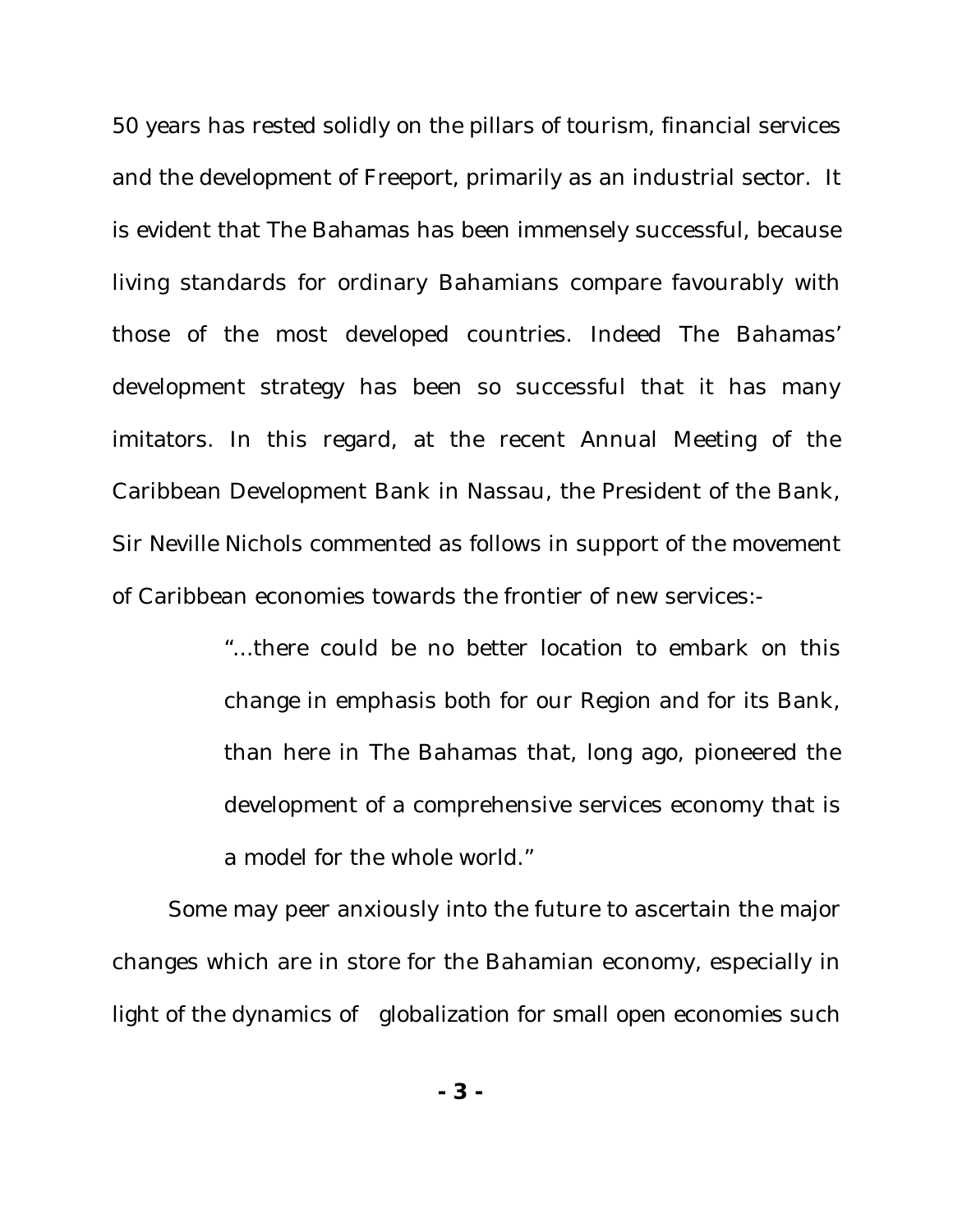as ours, and also in light of recent international developments which present new challenges to financial services centres, such as ours, which have been so successful.

We in Government consider that there is every reason for confidence that the Bahamian economy will continue to prosper and expand in the new century. Our record speaks for itself. We have successfully met the challenges of the past, by skillfully managing change as well as responding positively to changes as they occur.

We know that working together, the Bahamian people can meet future challenges and turn them into advantages and opportunities for The Bahamas. Our tourism sector is reinvigorated with massive investment in hotel construction, expansion of facilities and refurbishment; Grand Bahama has taken-off as a result of the ongoing massive investments – Abaco, The Berrys, Exuma, Long Island, San Salvador, are all showing significant growth and providing additional employment and business opportunities; the financial services sector is positioning itself to ensure its success in relation to challenges now arising; and a new pillar of the economy, e-commerce, is soon to blossom.

**- 4 -**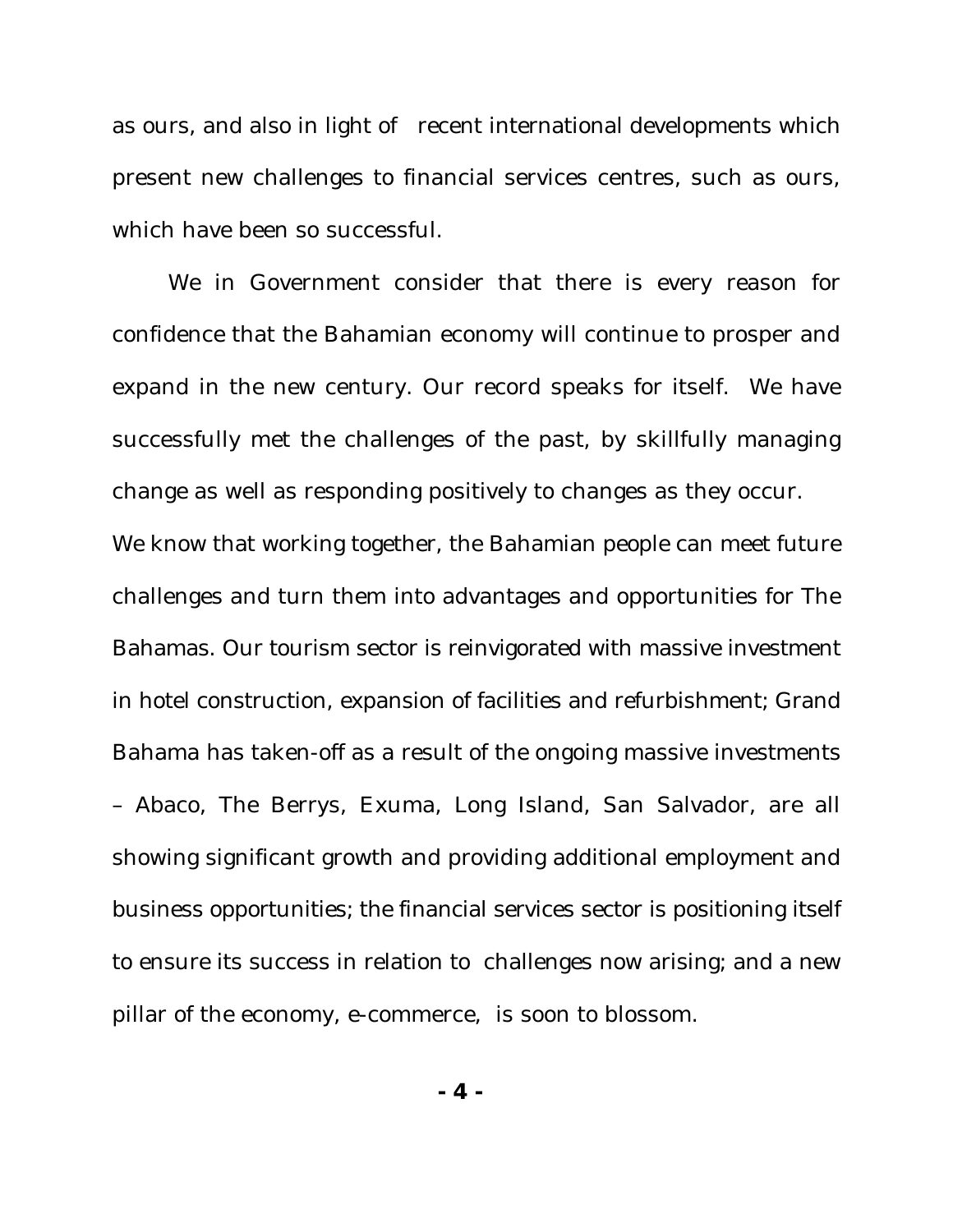## q **E-COMMERCE**

In the concluding years of this Century, the world is seeing what has been described as the "death of distance" as the incredible technological revolution in transportation, communications and information processing have started to revolutionize our world. Information can now be transmitted around the globe in milliseconds, and air and sea communications have advanced to the point that distances are no longer a major barrier to travel and transportation. This revolution merits being viewed as the entry of a new era -- an era rightly called the Information Age.

This new era presents economic and other challenges which cannot be understated but also presents immense opportunities for increasing sustainable development of the Bahamian economy.

It is the task of Government to enlist the support of every Bahamian resident, whether employee, employer or entrepreneur, and of every Bahamian family and business so as to prepare the Bahamian economy and the Bahamian people to boldly face the challenges now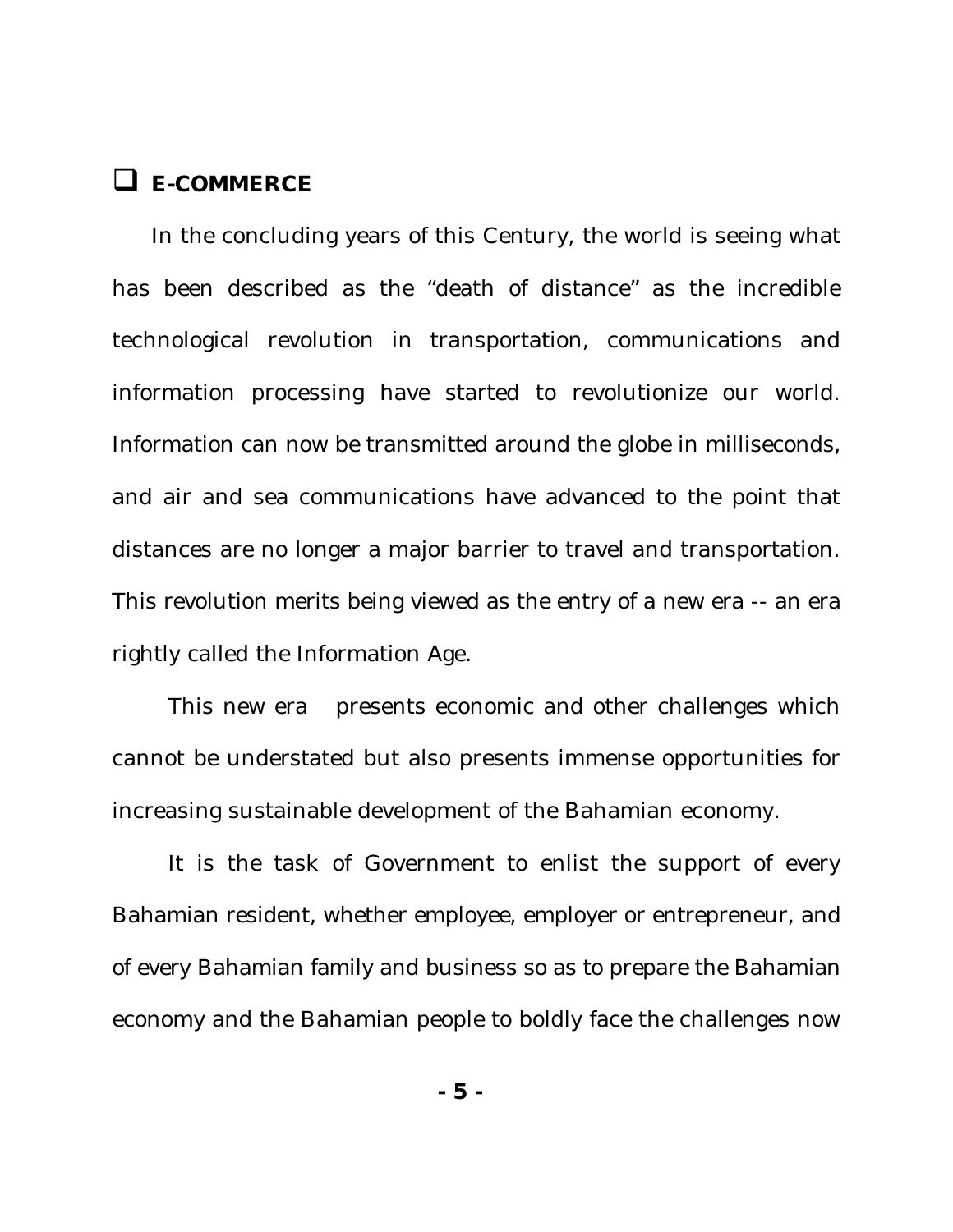arising. It is the intention of Government, in consultation with, and with the support of, the social partners – business and labour - to enable every Bahamian to take the fullest advantage of the vast and growing opportunities which this New Age offers to an educated and highly motivated people.

While continuing the ongoing programme of providing substantial and growing Government resources to improve the range and quality of essential Government services, in accord with the inexorable progression of The Bahamas towards the living standards of the most developed economies, this Budget places direct attention on the task of ensuring that The Bahamas becomes a knowledge-based economy and society. This is an economy and society in which every Bahamian household, every Bahamian business, and every Bahamian person, will have the means, the desire and the opportunity to participate fully.

In reflecting on the potential significance of e-commerce to the Bahamian economy, I should like to quote a comment from Jeffrey Sachs, Director of the Centre for International Development at Harvard University: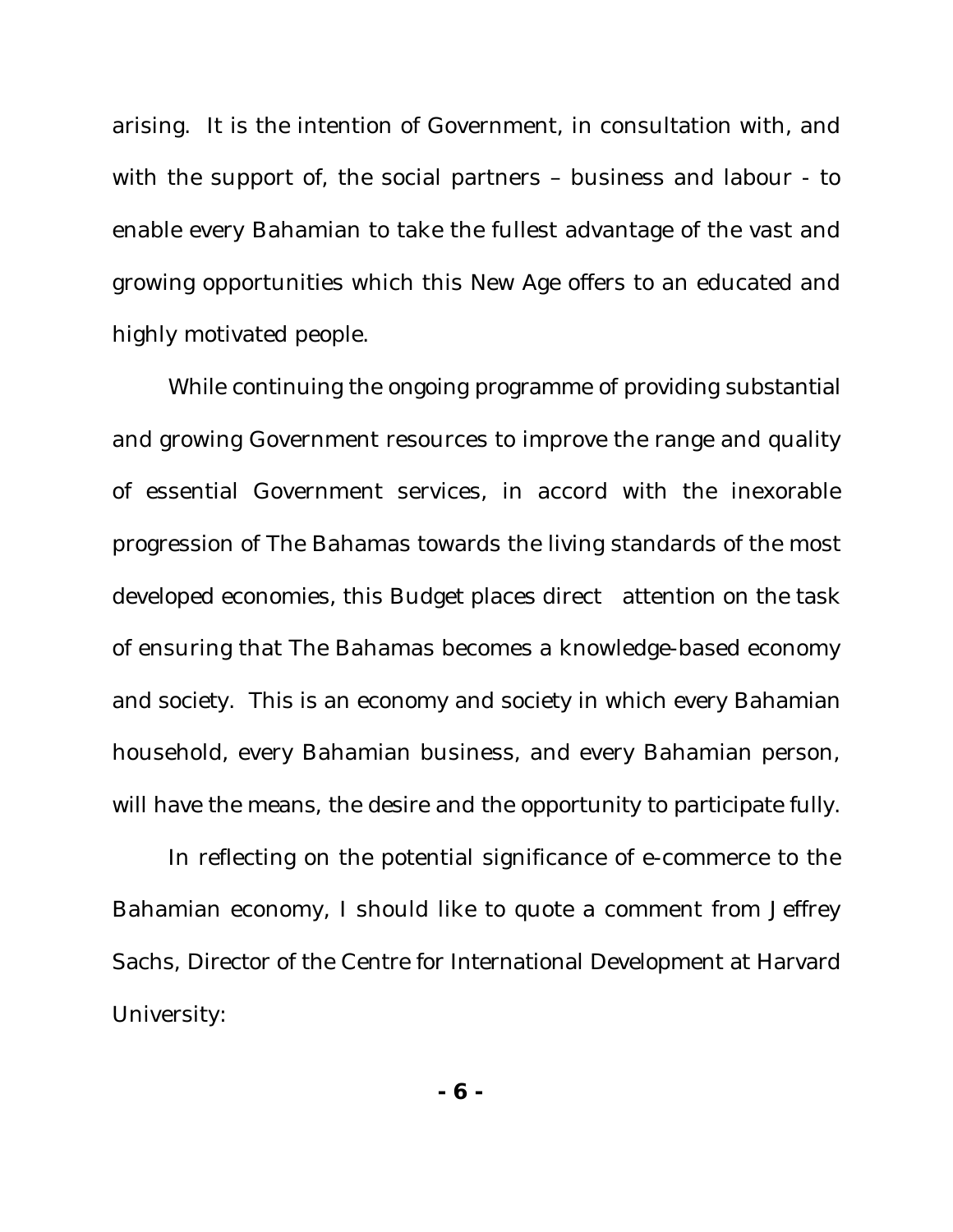"The technological gains of the last several decades lie at the core of staggering new surges of wealth and well-being within the richest countries of the world. Electronic commerce and related applications of information and communications technologies have become tremendous engines for economic growth and productivity and are changing the shape of the world in which we live. Yet the developed world is reaping the vast majority of these gains. It is our view that the appropriate use of information and communications technologies can also improve the lives of

the 80% of the world's population in the developing world."

While The Bahamas is, in many respects closer to the developed world than the developing world, the challenge is to ensure that The Bahamas obtains its just share from the burgeoning development of global e-commerce.

With this end in view, the Ministry of Finance, assisted by IBM Canada, has prepared a report on an e-business strategy for The Bahamas. This report has informed a Policy Document on e-business

**- 7 -**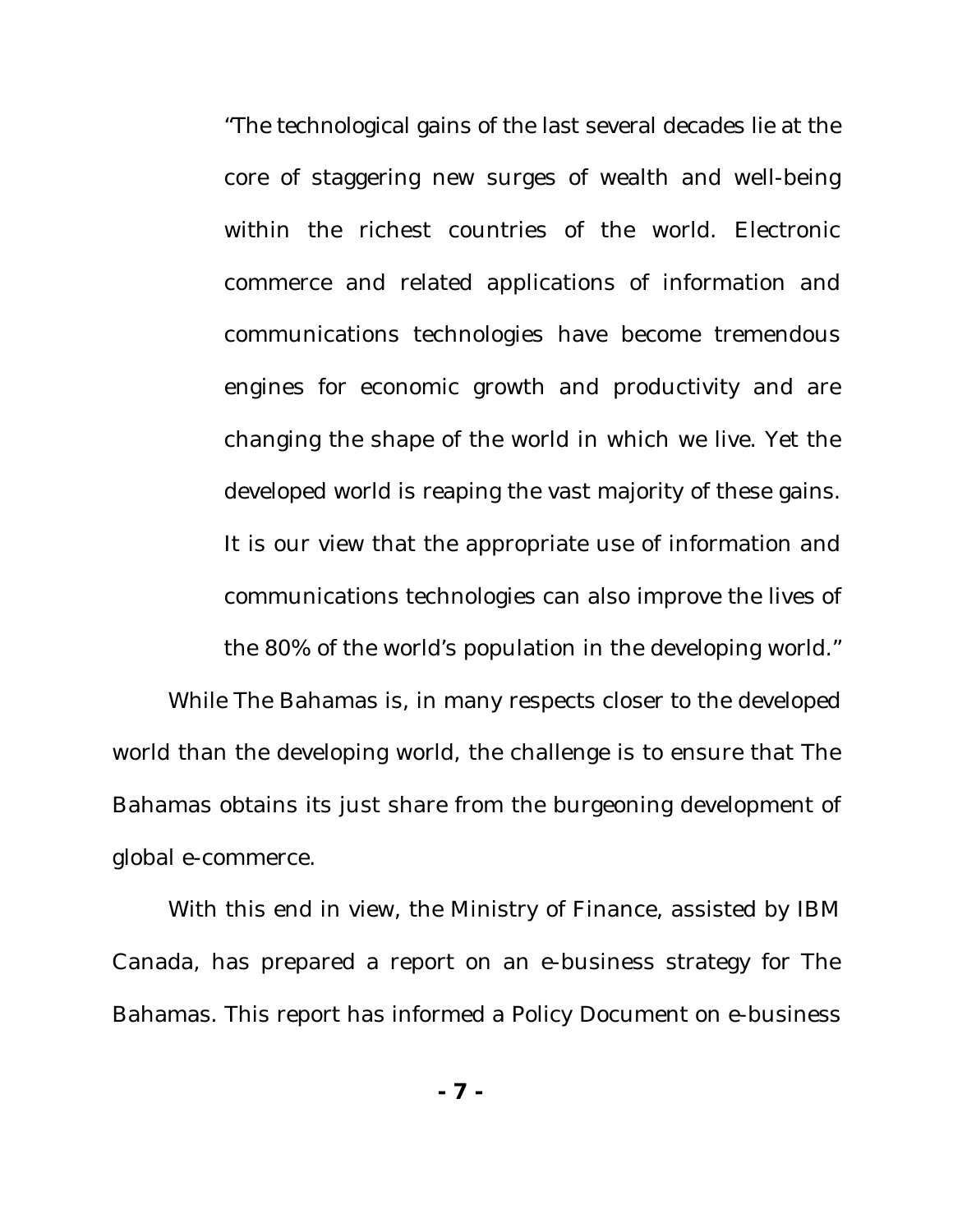which the Government will publish within the coming weeks. This Policy Document sets out in considerable detail the potential of ebusiness for employment and incomes in the Bahamian economy. It also sets out the full range of policies, legislation and measures which the Government, in close consultation with the financial sector and the private sector generally, will implement to make The Bahamas a centre of excellence for e-business. For that reason, an amount is included in this Budget to commence the promotion of The Bahamas as a centre for e-commerce.

It is evident that to become a centre for excellence in e-business, The Bahamas must become a "networked" or "wired" society in which there is ready access to information technology via an internationally competitive telecommunications infrastructure. Our information highways must be capable of sustaining high levels of speed and capacity for electronic transmissions. This is the reason we are now proceeding urgently with the privatization of Batelco and the liberalization of the communications sector within The Bahamas. This strategy of high-quality private sector involvement offers the best scope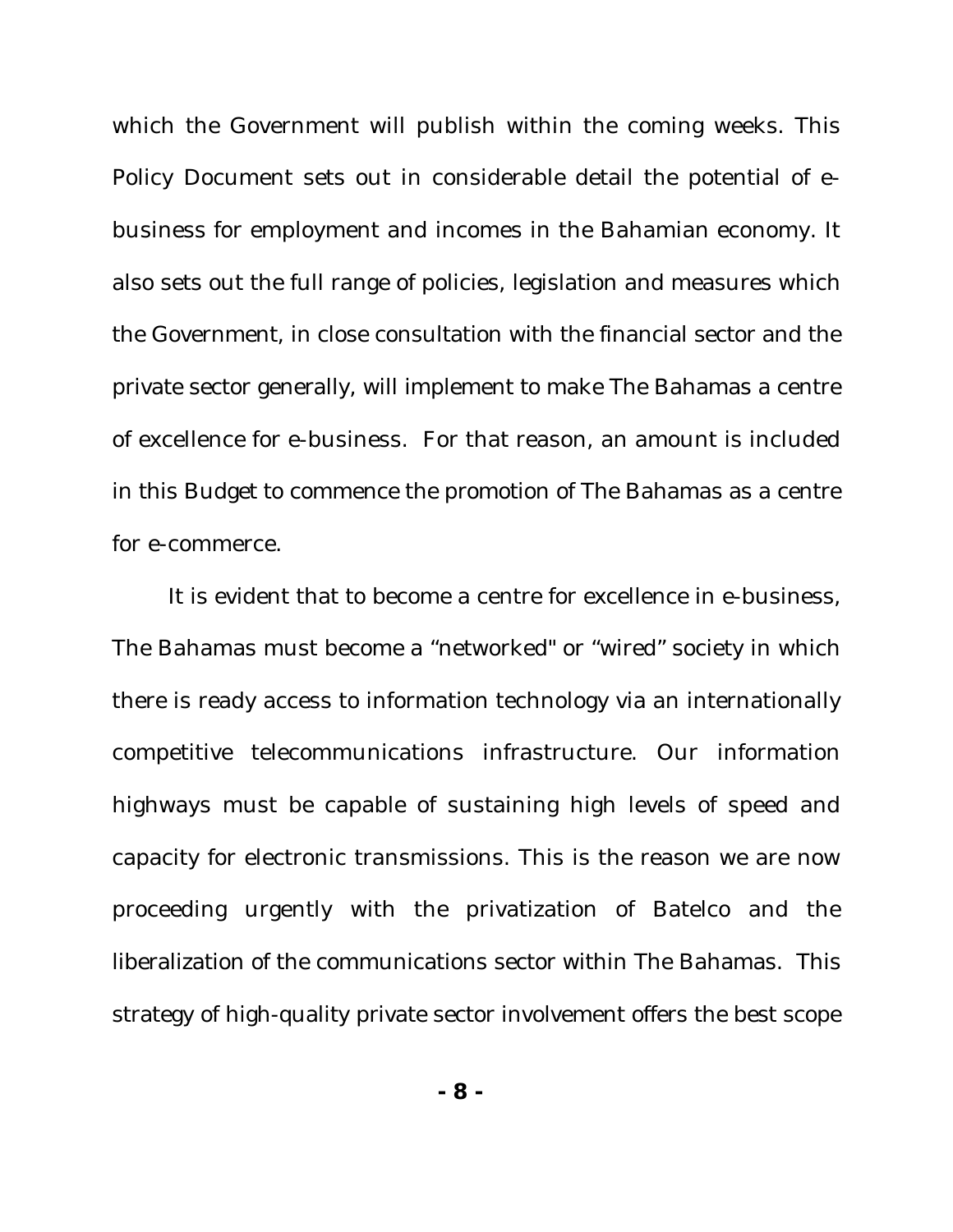for ensuring that the latest technological advances and the most efficient technologies are deployed so that access to the Internet is easy and inexpensive.

In addition, in order to become a centre of excellence in ebusiness, The Bahamas must implement a programme of networked learning, that is, it must create an environment where everyone regardless of age, location or social status, is capable of using the new technologies and continues to participate in learning new skills as technologies advance. These steps, network access and network learning, lead to a networked society, a society in which everyone makes the fullest possible use of Information Technology in their personal and business lives. A networked society transforms itself into a networked economy which is an economy where business, including the business of government, is readily, speedily and normally performed by use of information and communications technologies.

I am pleased therefore to announce that Government's telecommunications policy will require that internet access be provided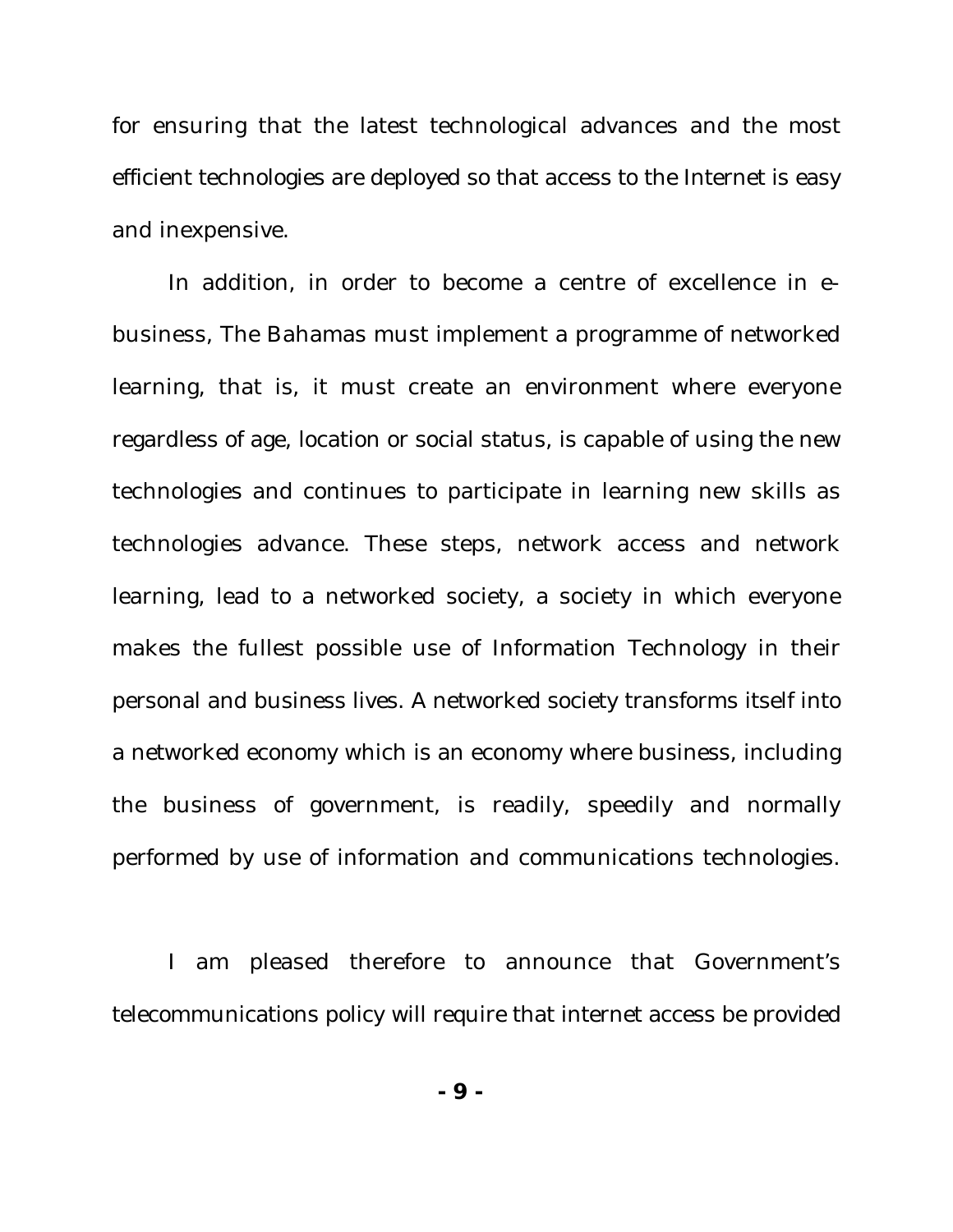to all schools situate in The Bahamas free of charge, and that such access be funded by means of contributions from all licensed telecommunications operators on a proportionate basis.

I am also pleased to announce that, in order to ensure that no Bahamian is left behind in preparing our nation to embrace the information age and its technologies, a programme of training in computers for adults is being put in place by this Budget which will encompass New Providence, Grand Bahama and the Family Islands. The programme will make use of classrooms after school hours and will be so arranged as to accommodate working adults, especially those persons who may have only limited understanding of new technologies.

In order to extend the reach of this programme as widely as possible, it will begin with the training of teachers who will in turn become trainers in the programme. Access to the new technology must be all-embracing if we are to become a truly "connected" society. This programme aims to address the group in our society that could easily be overlooked, and one million dollars has been provided in this Budget for this purpose.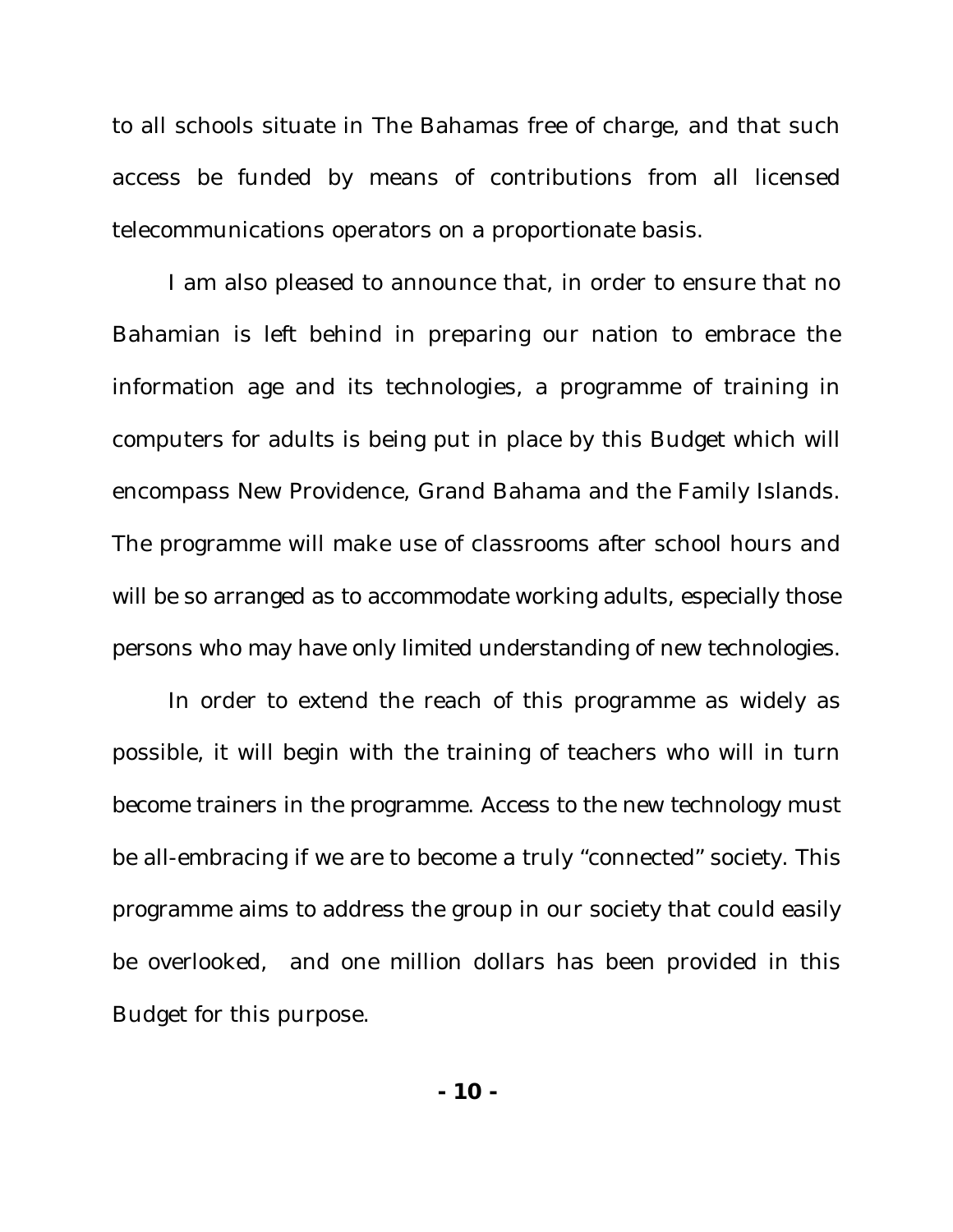As a means of further encouraging access to information technology, I am with immediate effect eliminating Customs Duties on all computers and related parts. This will encourage everyone in The Bahamas, persons and businesses, to purchase the latest computer equipment. In addition, the Bahamas Development Bank will provide loans to small and medium-sized businesses for the purchase of new computer equipment for use in business.

We aim to ensure that The Bahamas speedily becomes a knowledge-based society and economy because, without doubt, this offers immense employment opportunities as well as opportunities for the archipelago of The Bahamas to have the fullest access to all essential services.

#### **IMF ARTICLE IV CONSULTATION MISSION 1999**

The Government's confidence in the future of the Bahamian economy is supported by the incisive analyses of highly respected international organizations and rating institutions. In this regard, I would like in particular to refer to the 1999 IMF Article IV Consultation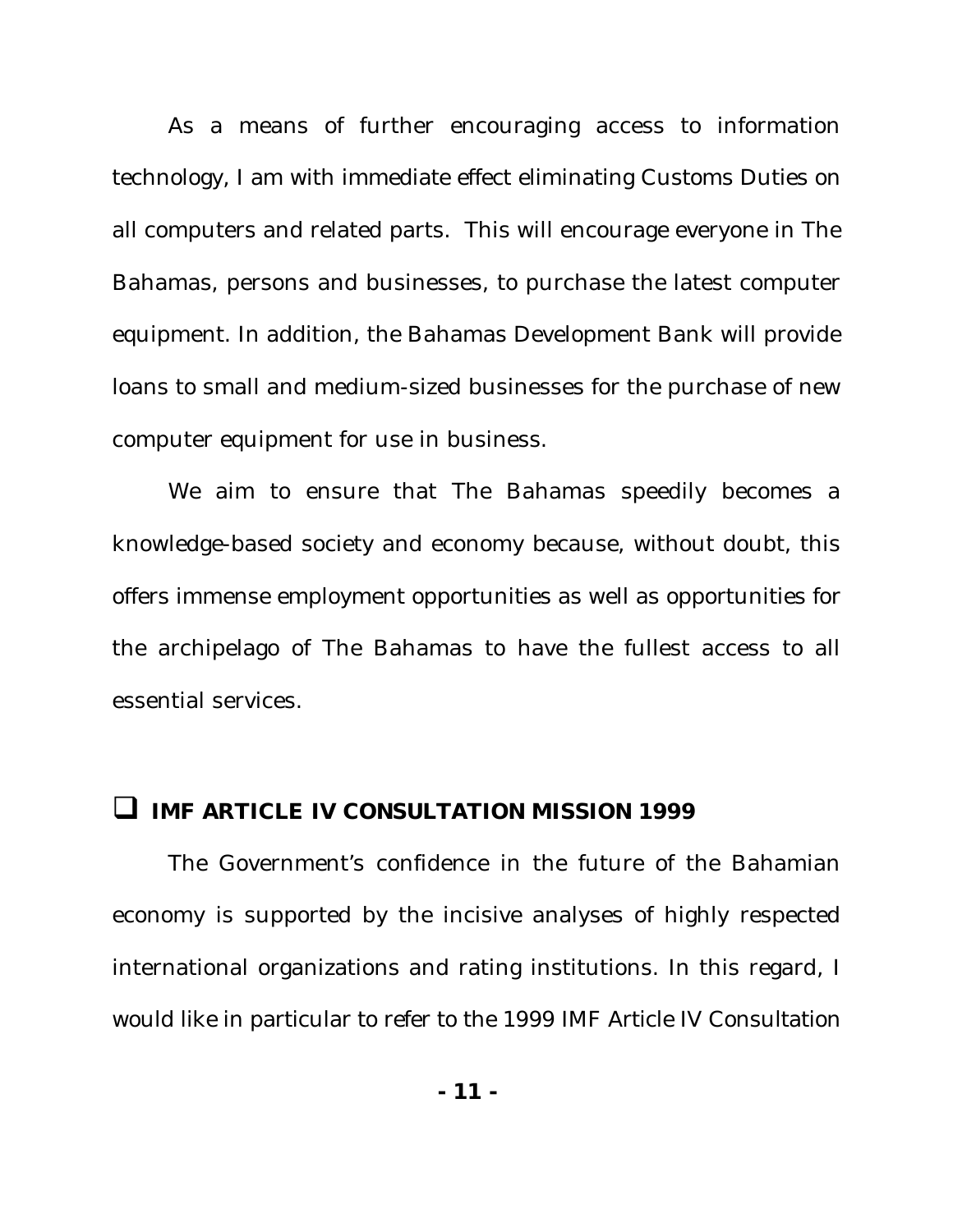Mission and to the confirmation by Moody's of the Bahamas' A3 Country Rating.

The complete Report of the 1999 IMF Article IV Consultation Mission was presented to this Honourable House immediately on its availability in August, 1999. I emphasize that it was the complete Report which was presented to this Honourable House. In publishing the full Article IV Report, The Bahamas is joining with a small but growing group of countries which have waived entitlement to keeping these reports confidential.

I would like to quote briefly from the opening paragraph of the Executive Summary of the IMF 1999 Report:

> "Since 1995, the Bahamian economy has experienced a sustained recovery based on significant foreign investment in the expansion of tourist resorts and a large transshipment facility, as well as steady growth in residential construction and financial services. With the completion of the second phase of expansion of the country's largest resort, the economy is poised for an

> > **- 12 -**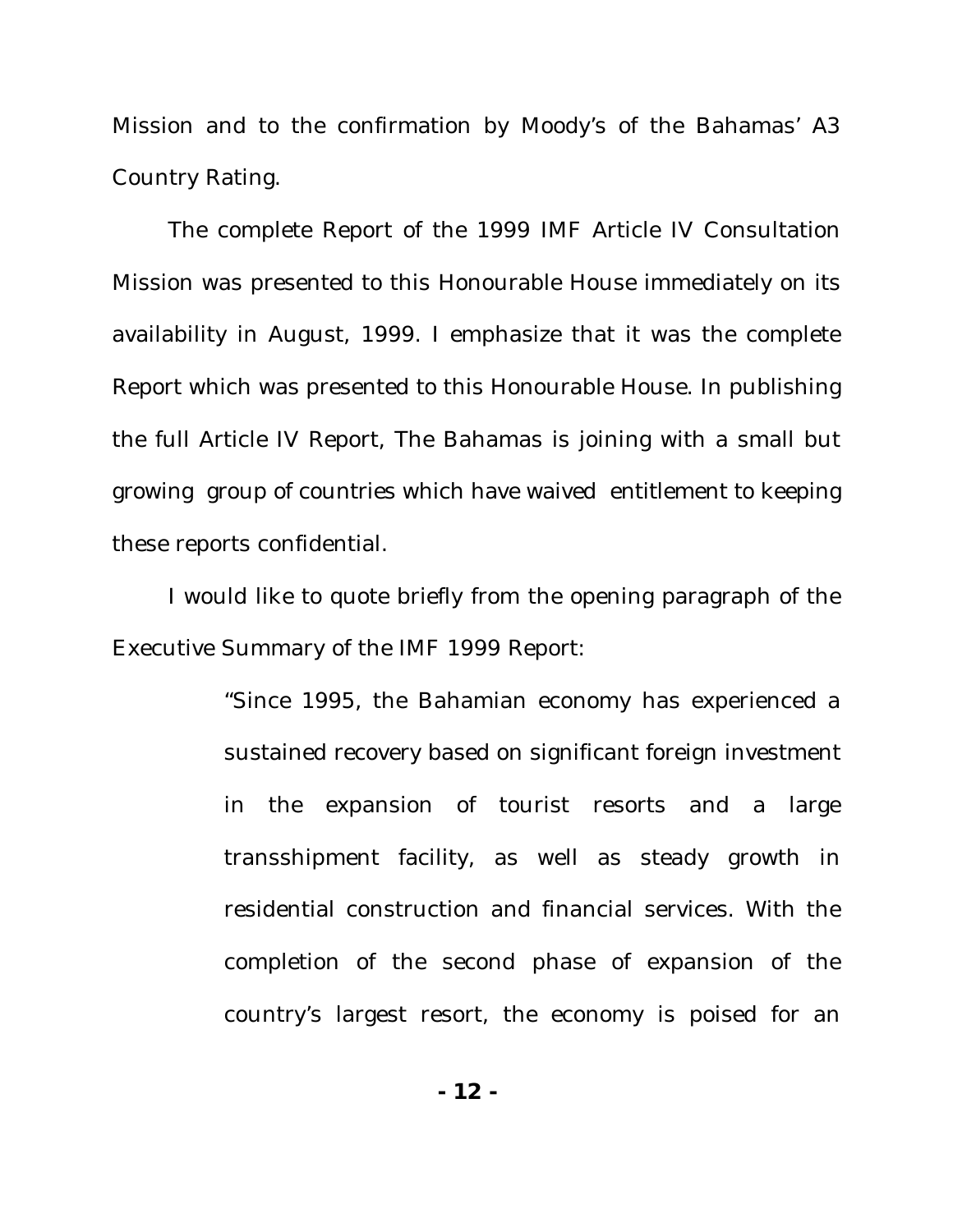acceleration in real GDP growth from 3 percent a year in 1997/98 to about 6 percent in 1999. The recovery has been accompanied by a decline in unemployment and inflation, a strengthening of the international reserve position, and further progress in social indicators which are among the most favourable in the Caribbean and Latin American region."

Following its consideration of the Report, the IMF Executive Board stated:-

> "Executive Directors commended the authorities' adherence to policies that had attracted substantial flows of private investment, maintained low inflation, and delivered marked increases in per capita income and employment, as well as improved social indicators. Directors encouraged the authorities to build on these achievements to ensure a basis for sustained, noninflationary growth in the medium term, and for further progress in raising social welfare."

These two brief quotations demonstrate that prudent

**- 13 -**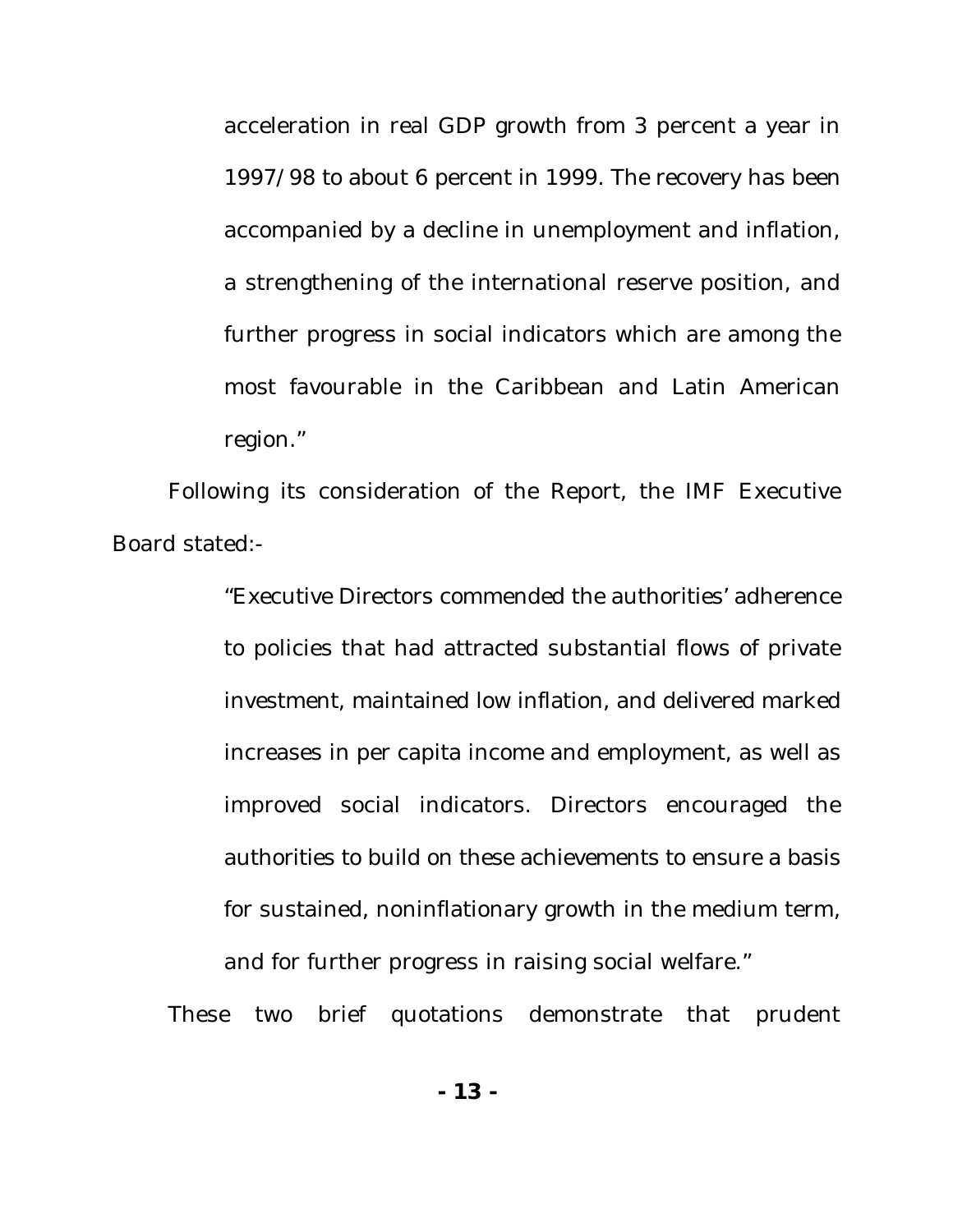macroeconomic and fiscal policies provide the essential basis for sound and sustainable economic and social development.

In view of the strength of the Bahamian economy, the Government of The Bahamas and the IMF agree that the next IMF Article IV Consultation will not arise until mid-2001.

## **Q** MOODY'S A3 RATING

For the third consecutive year, Moody's, the international rating agency, has confirmed the A3 Sovereign Borrowing Rating for The Bahamas. This means that The Bahamas continues to enjoy the highest rating of any independent country in this Hemisphere other than the two North American giant economies – the United States of America and Canada.

Moody's evaluation, which has considerable weight in influencing the cost of foreign currency borrowing by the Public Sector, resulted in the continuation, for a fourth year, of the A3 rating assigned to the Government's foreign currency debt.

Moody's has also satisfied itself that the Government's Bahamian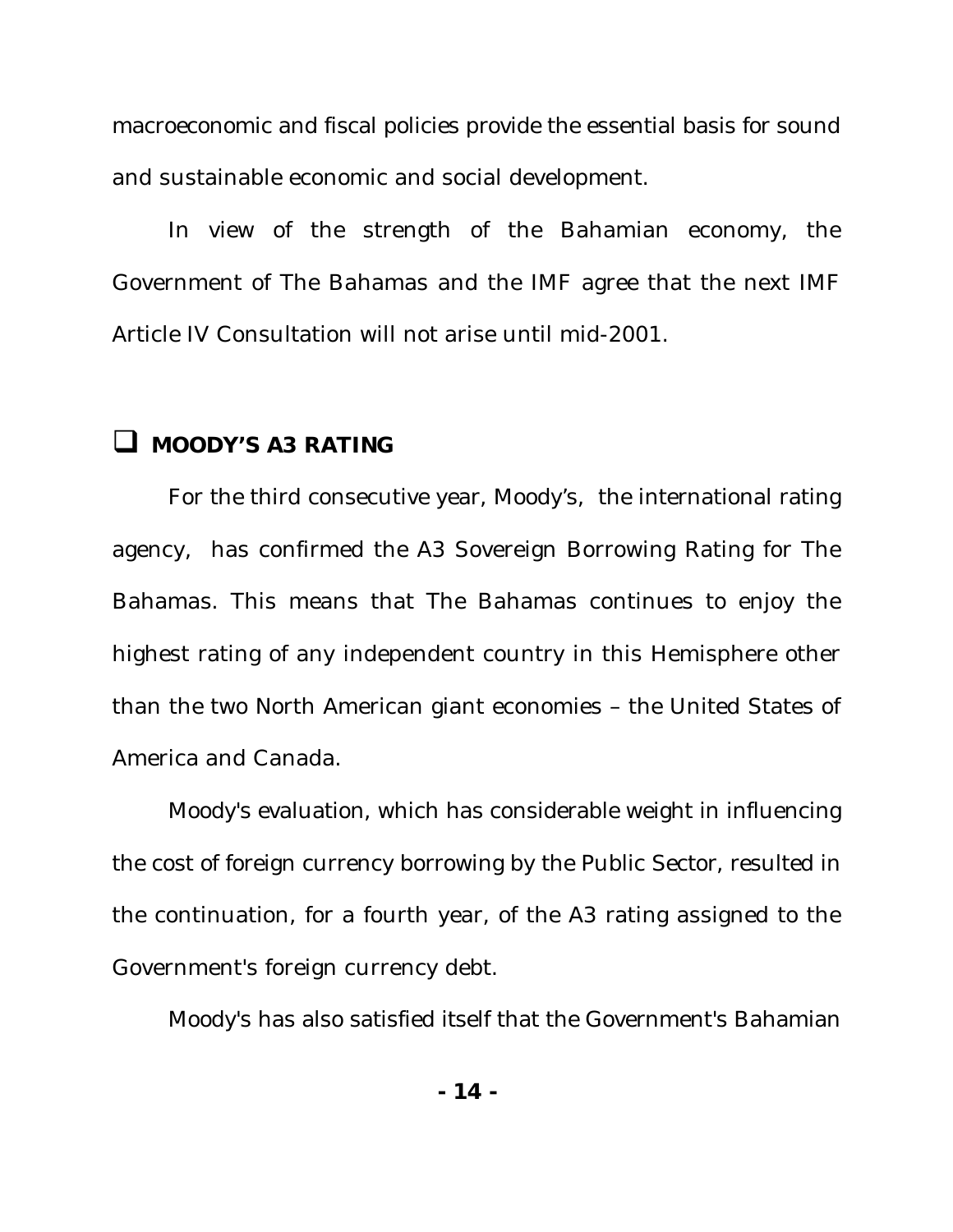dollar debt is very manageable and poses no strain on the economy. Consequently, Moody's reaffirmed the A1 rating on the Bahamian dollar debt.

The IMF Report and the Moody's Rating are clear evidence of the international view that the economy of The Bahamas is fundamentally sound, well-managed, and capable of responding appropriately to the challenges presented by globalization and other developments.

The Government and the Bahamian people can once again be proud of the objective, balanced, and independent assessments of the successful management of the Bahamian economy.

## **Q** THE GLOBAL ECONOMY

The most recent edition of the IMF World Economic Outlook, which is that of April 2000, states that global economic and financial conditions have improved dramatically during the past year. The expansion in the US economy is now, of course, the longest on record, and strong growth appears to be developing in the European economies.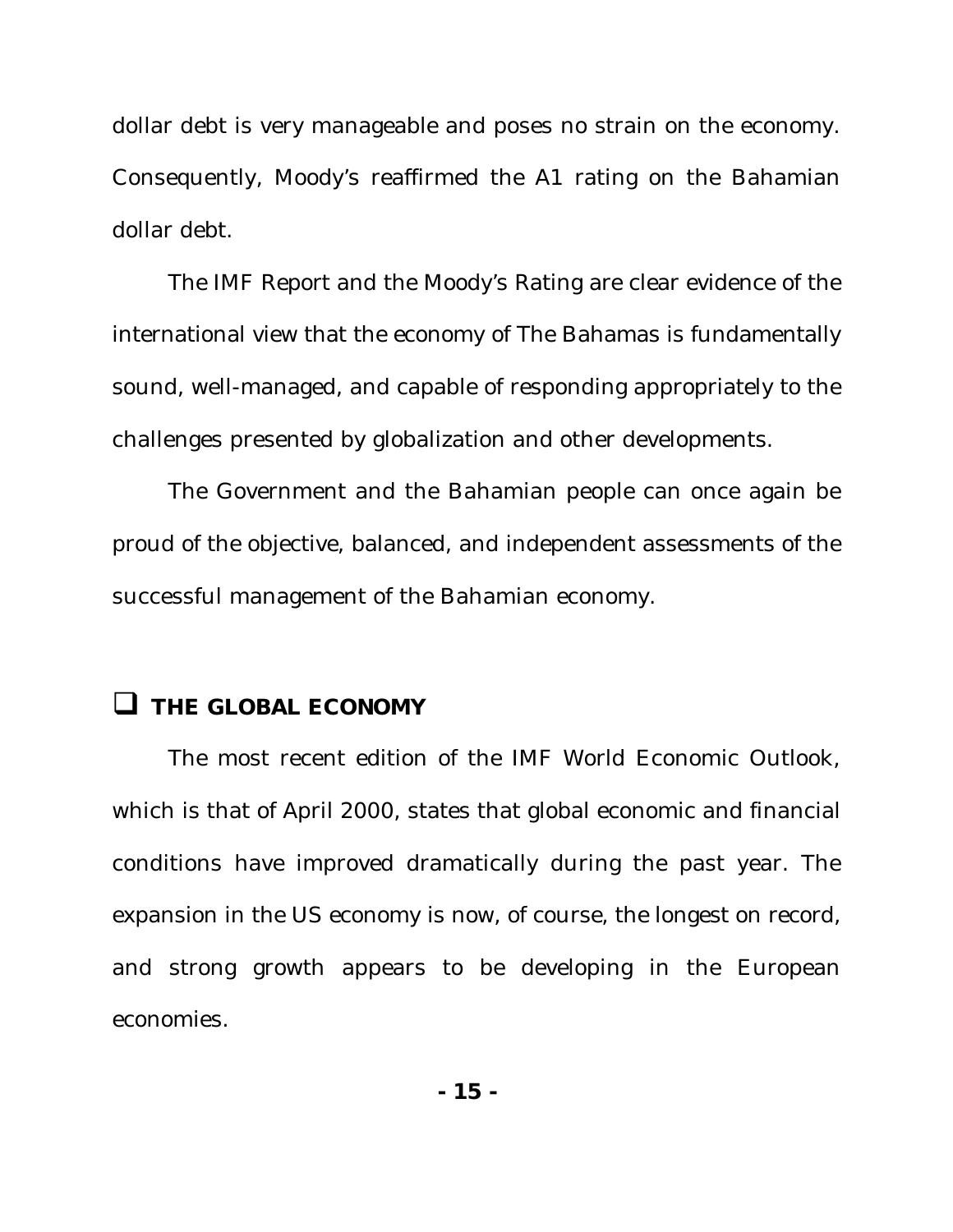Looking ahead, the IMF World Economic Outlook indicates that the most desirable scenario is to contain excess demand pressures in the US economy, and to promote strong and durable economic expansions in Japan and Europe. Such a scenario would enable the US to moderate its rapid rate of growth. The objective is to ensure that as this growth rate is moderated, the other major economic forces, Japan and Europe, will expand to take up any slack. The Outlook suggests that a more significant tightening of monetary conditions might well be needed to slow US demand growth to a sustainable pace, avoid a rise in inflationary pressures, and minimize the risk of an abrupt market correction at a later stage and an associated rapid deceleration in growth.

Moreover, the somewhat erratic and unpredictable movements of share prices, especially those of high-tech industries, on world stock exchanges, generate some further uncertainties. Nevertheless, recent developments in the US economy, such as the increase in interest rates by the Federal Reserve, suggest that United States policy is developing along lines favoured by the IMF Outlook. From the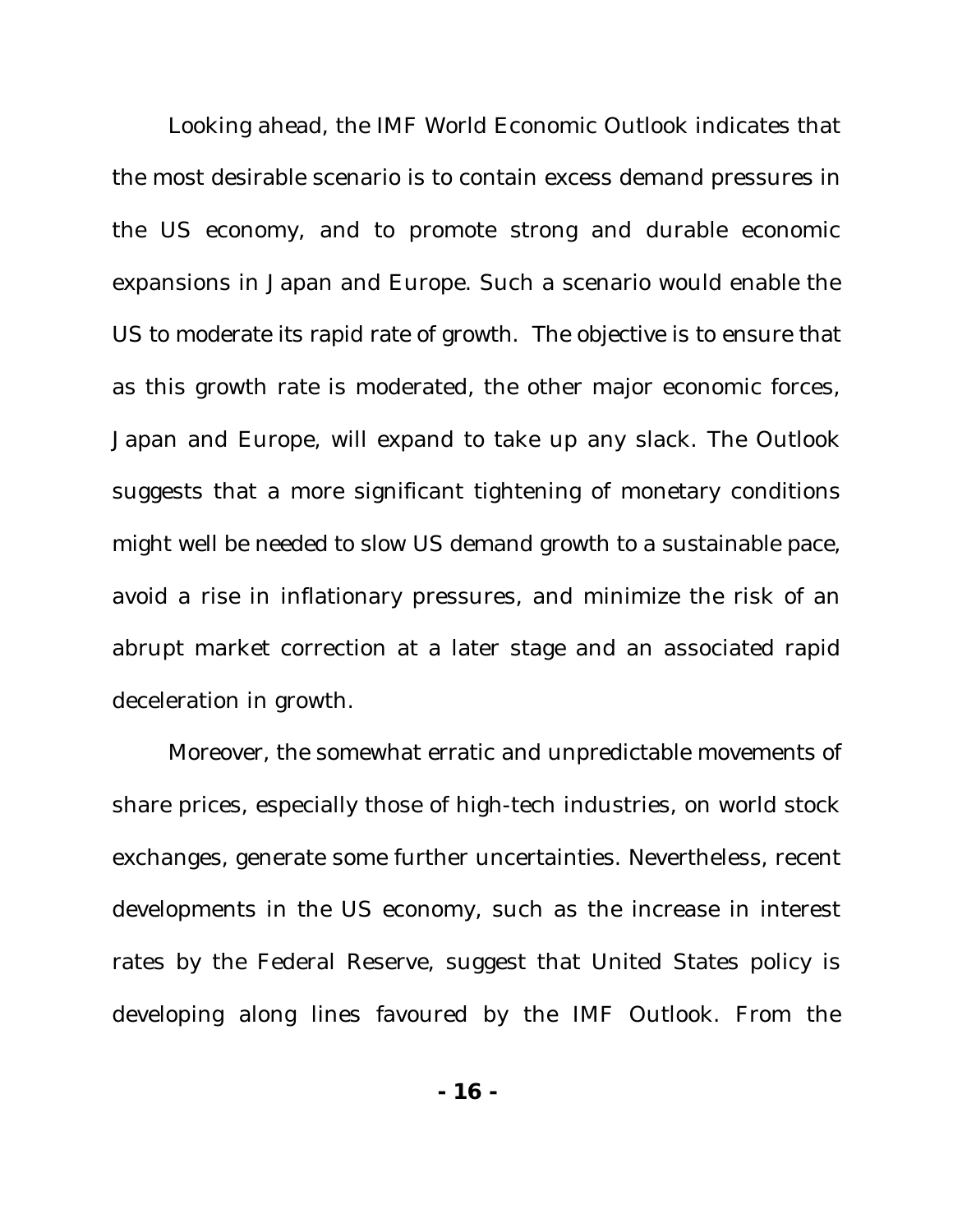viewpoint of The Bahamas this is a most desirable course.

## **QINTERNATIONAL DEVELOPMENTS IN TRADE AND SERVICES**

The accelerating pace of globalization means that The Bahamas must be aware of, and protect its interests in relation to, international developments in trade in goods and services and in communications. A major conference on international trade in services occurred in Seattle, Washington State, in the United States in November, 1999, organized by the World Trade Organization. The Government of The Bahamas received permission from the WTO to attend the Ministerial Council of this conference in an Observer capacity since The Bahamas is not yet a member of the WTO. I led a Bahamian delegation to the conference comprising Government officials and two labour representatives. It was stated that The Bahamas was the only Caribbean country to include representatives from labour in its delegation.

Although for reasons now well-known the Conference was less than a spectacular success, this was a valuable opportunity to see the WTO Ministerial Conference in operation and to meet with WTO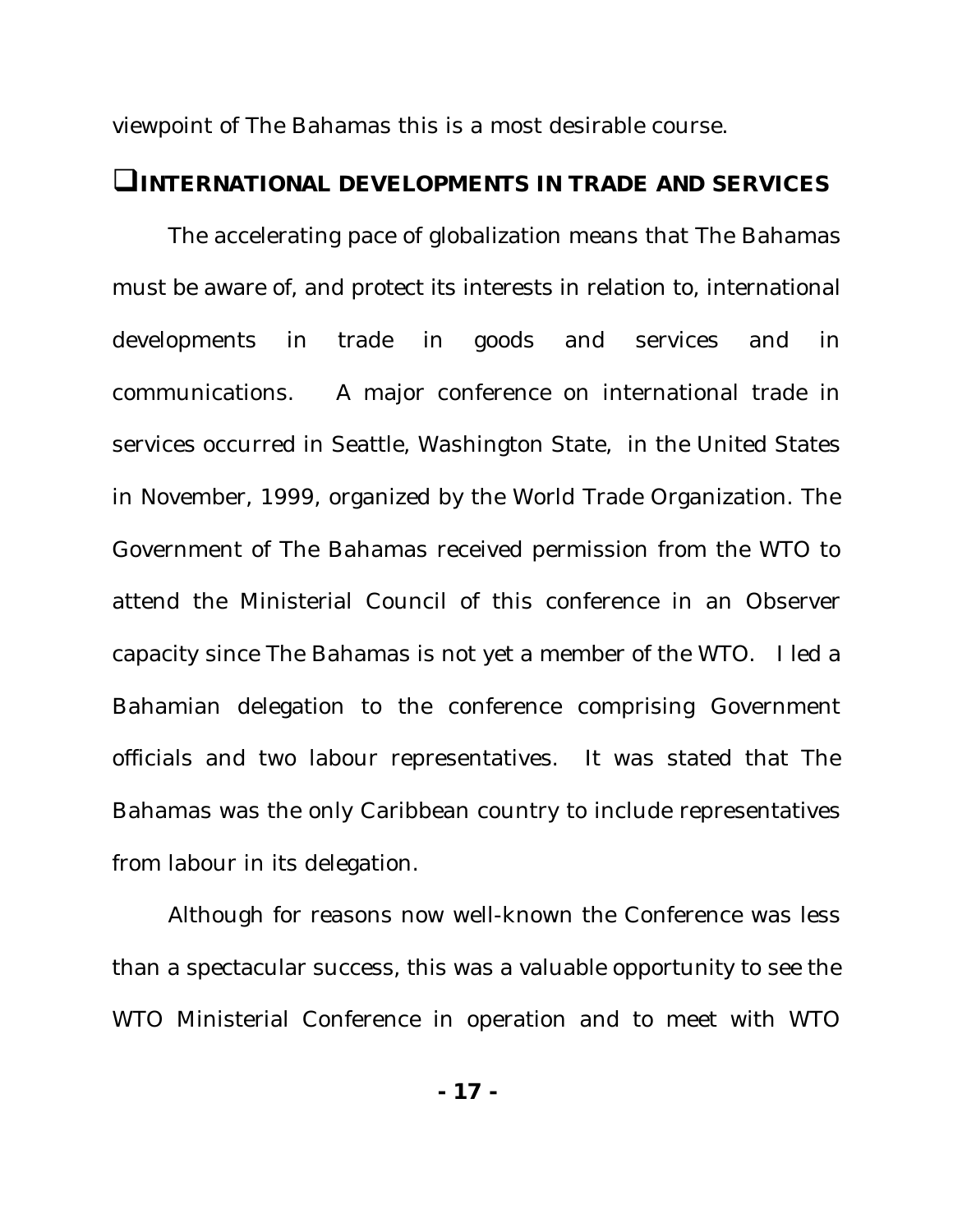officials to gain a better appreciation of the relevance of WTO to countries such as The Bahamas.

It is evident that full membership in the WTO would eventually be in the interest of The Bahamas. Membership would enable this country to monitor developments in international trade matters, particularly in trade in services, which affect the vital interests of The Bahamas, to participate in discussions on these matters, and to have access to the dispute settlement arrangement of WTO in the event of inevitable dispute in trade matters in an increasingly globalized world.

Accordingly, the Government has applied to the WTO for Observer Status in the General Council, with a view to proceeding to full membership. Our application for observer status is now being processed by the WTO.

### v *Free Trade Area of the Americas*

During the past 12 months, there was continuing discussions in Miami, Florida among the 34 participating democracies of this Hemisphere regarding the building of the architecture for a Free Trade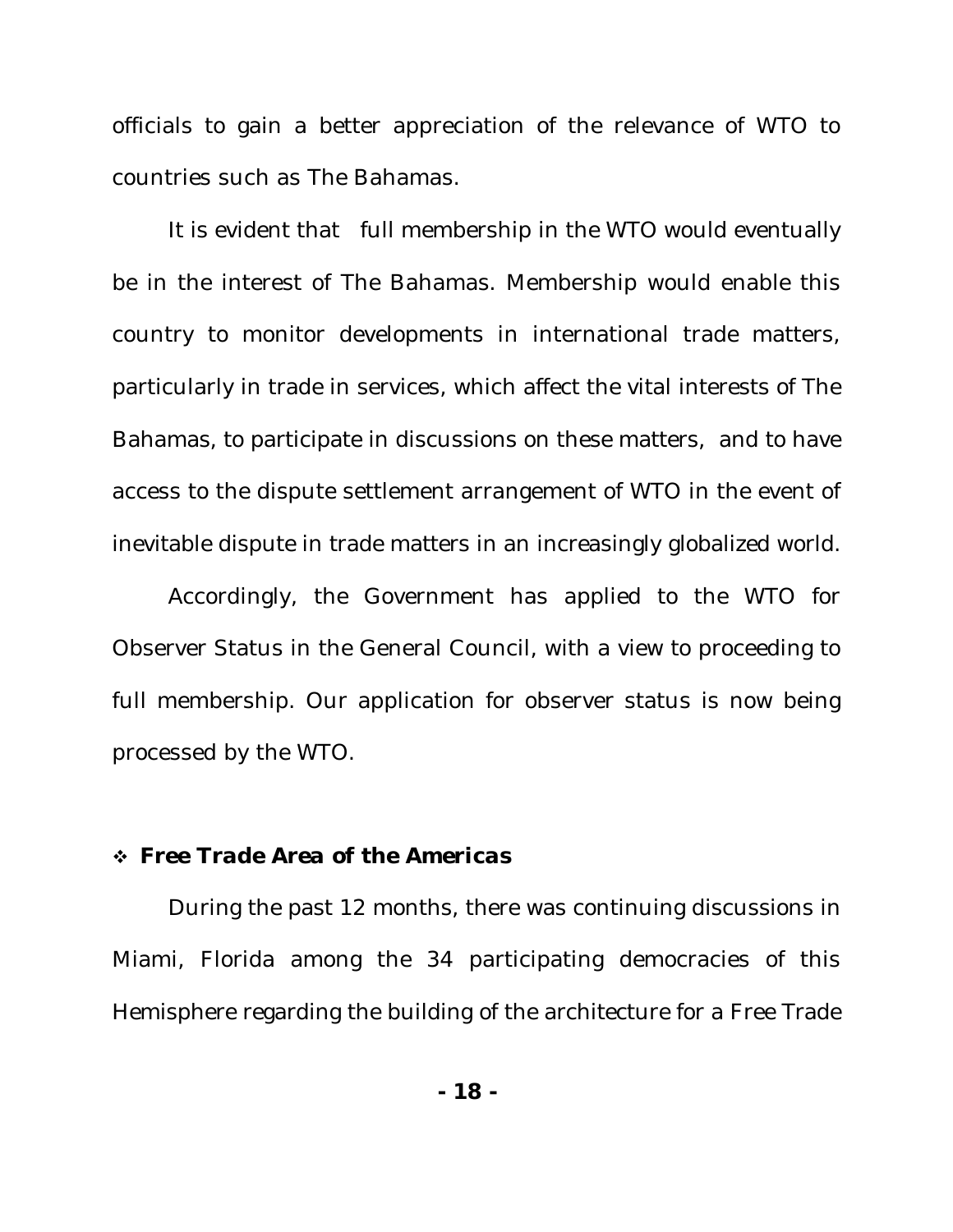Area of The Americas. Official delegations from The Bahamas participated actively in these discussions which continue to deal with the architecture for the proposed Free Trade Area but have not yet evolved into negotiations for its creation. The underlying principle is that once the negotiations are concluded, the architecture will be apparent. It will then be for each country to evaluate the extent of the advantages and disadvantages which it can derive from the creation of the Free Trade Area. Each country can then decide if accession to the Free Trade Area is in its interests and proceed accordingly. In the case of many small economies in the Region, the advantages are by no means fully apparent while, at this time, the disadvantages are becoming more evident. For example, the creation of a free trade area would impose additional administrative burdens on small economies such as The Bahamas, and could result in the loss of employment in small industries. It is by no means evident that these costs would be offset by any major advantages such as a significant expansion in their export industries.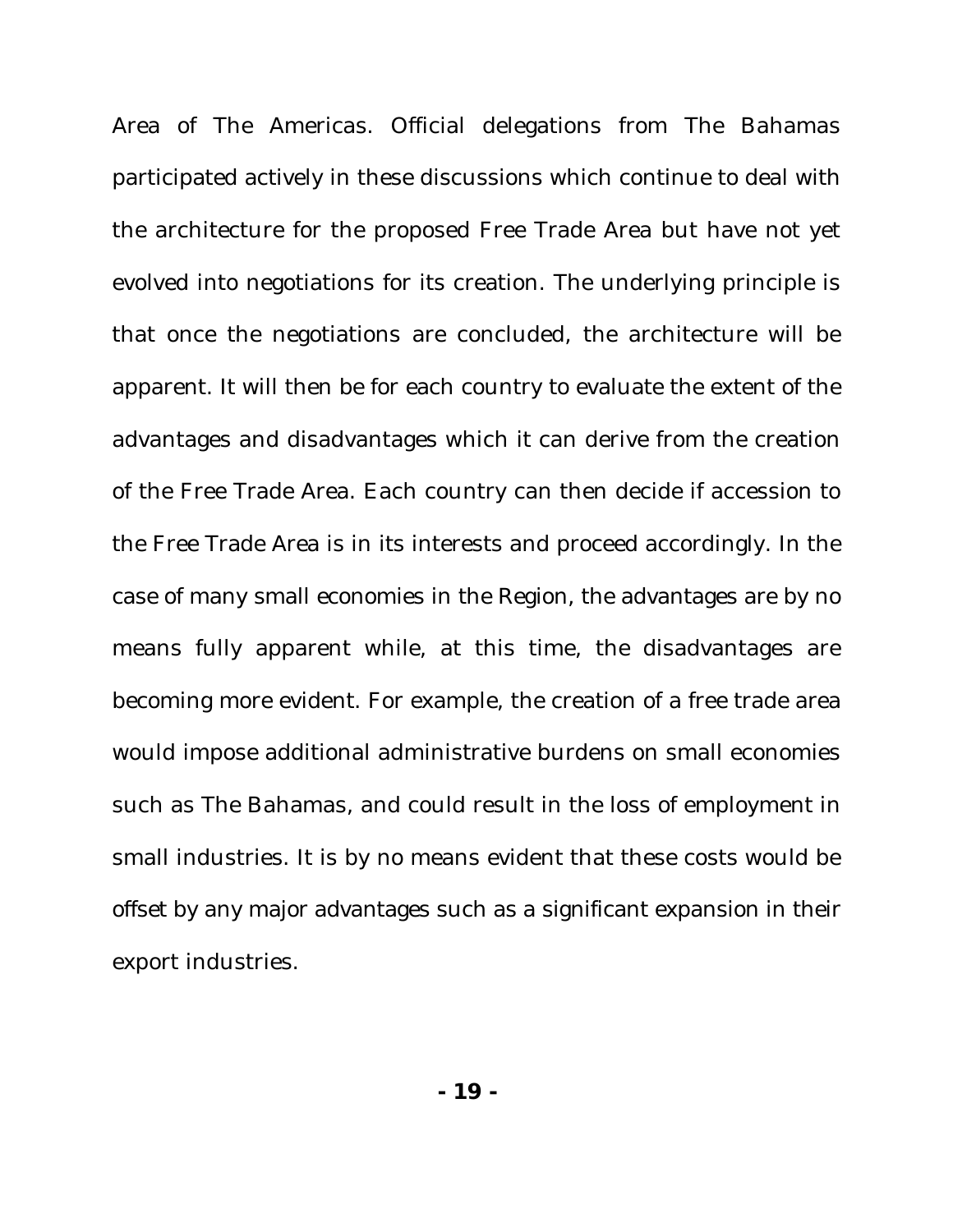#### v *Caricom*

In the case of CARICOM, The Bahamas is already a member. However, The Bahamas has not adopted the Common External Tariff nor has The Bahamas agreed to be a member of the Single Market. The Government is supportive of the broadest possible economic cooperation among the Commonwealth Caribbean countries but considers that further integration represented by these two initiatives is best pursued when there is greater convergence between the economies of the Region. Nevertheless, in order to provide the most complete evaluation possible of the issues involved, the Government has agreed to permit a study to be made which would assess and quantify the pros and cons of The Bahamas becoming a member of the Single Market. It is the Government's intention to publish the study when it is completed.

In light of public interest in these trade matters, and the need for the Bahamian public to be fully aware of the Government's approach to these trade issues, the Government is preparing a booklet for circulation to the Bahamian public explaining in detail the issues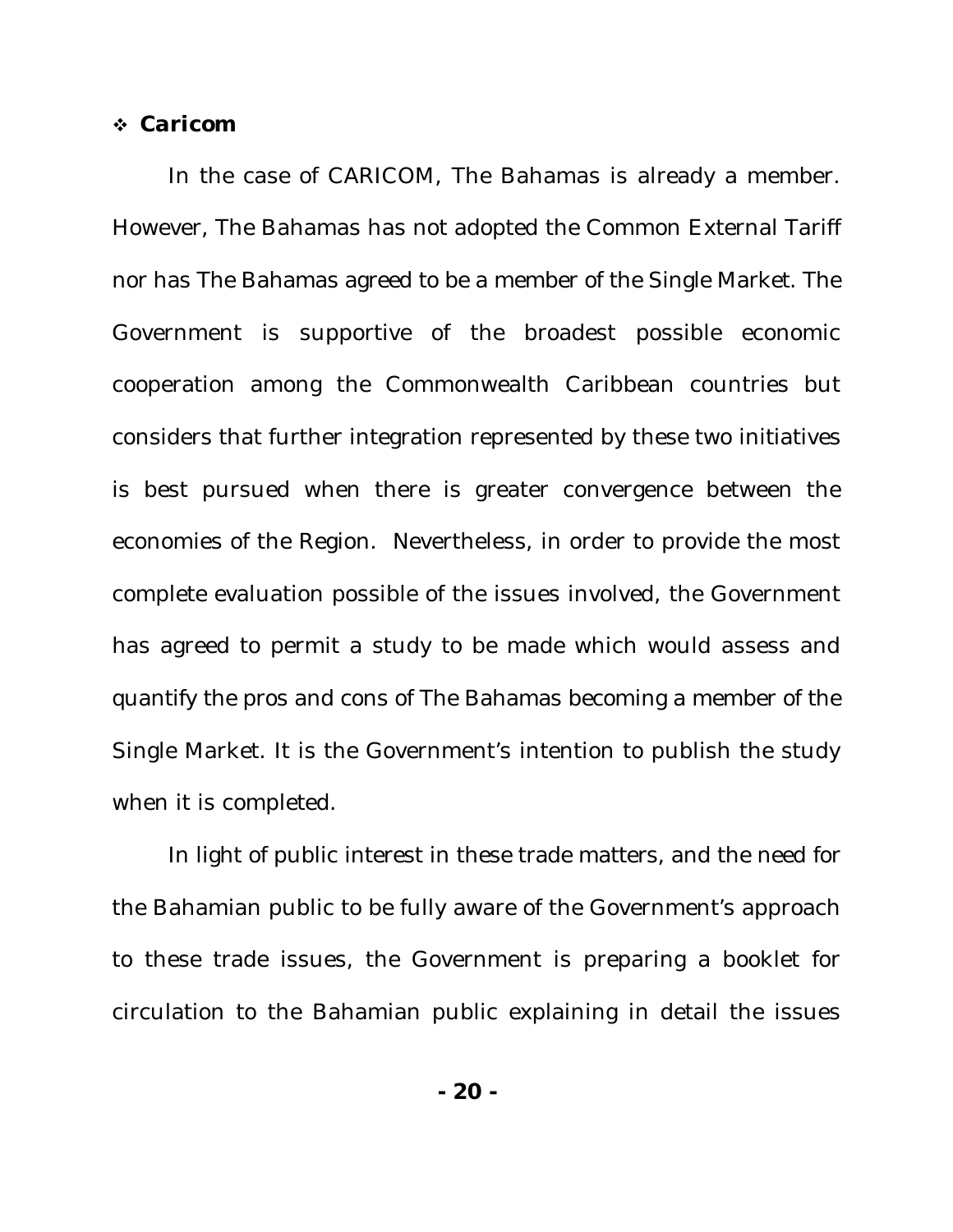involved in the application to the WTO and the significance of the ongoing discussions in Miami on the architecture of the proposed Free Trade Area of The Americas. This booklet will be issued shortly.

#### v *Business Facilitation Measures*

Arising in part from the discussions in Miami on the concept of a Free Trade Area of The Americas, there has been an initiative entitled "Business Facilitation". The thrust of this initiative is, as far as possible, to ease Customs clearance and related requirements for business so as to facilitate efficient and compliant businesses.

The Customs Department of The Bahamas is producing a booklet which will outline the issues involved, and the programme being implemented in The Bahamas to deal with the issues in the programme.

There is no doubt that facilitating the conduct of efficient and compliant business is an essential prerequisite to developing The Bahamas as a centre of excellence for e-business.

**- 21 -**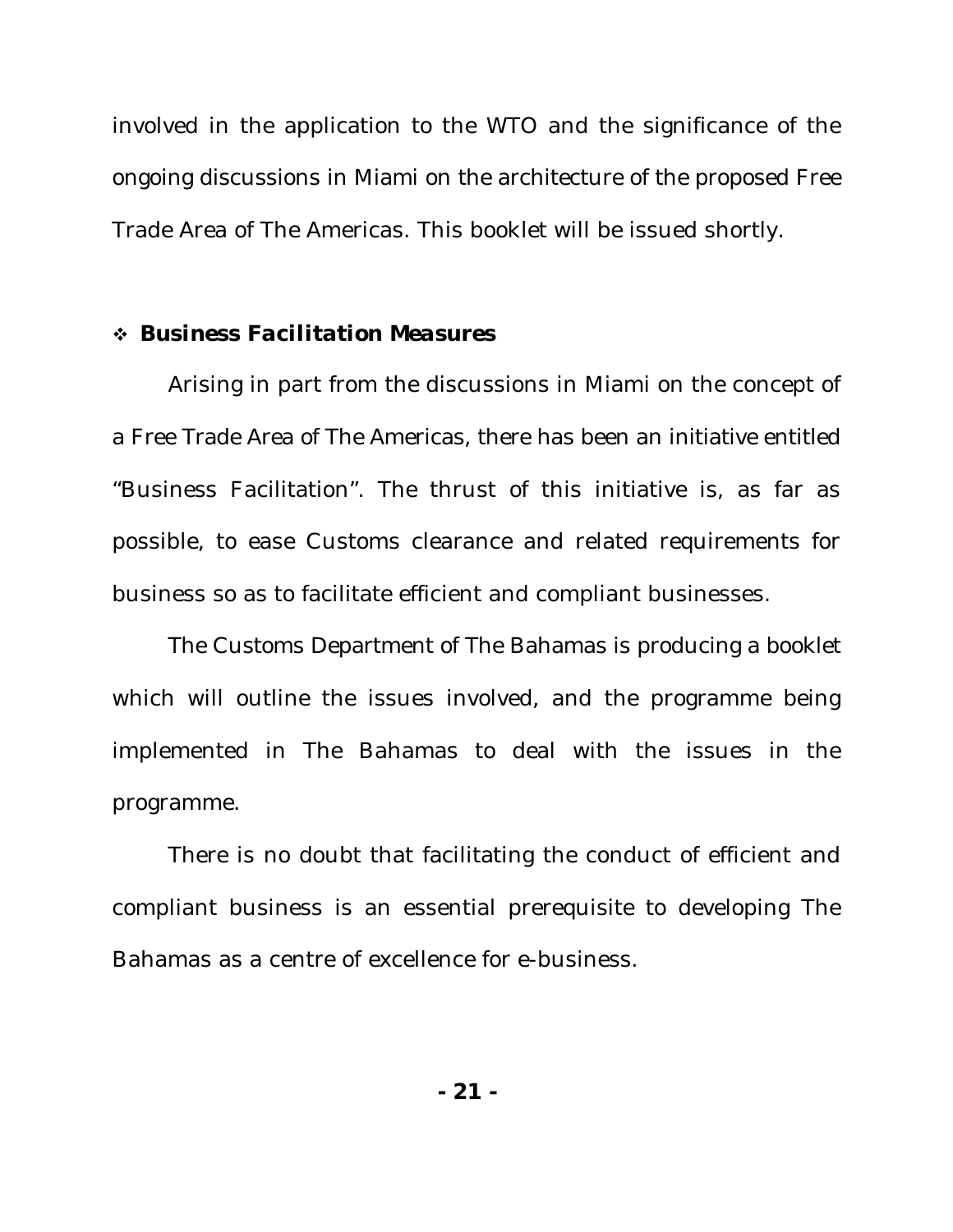## **U INTERNATIONAL FINANCIAL SERVICES**

The International Financial Services Sector of The Bahamas makes a substantial contribution to our economy and our society by providing high-level employment and by integrating our community into the global community in very significant ways.

The Sector has vigorously supported governmental initiatives in relation to matters of great international and domestic concern such as the actions taken to eliminate money-laundering and to raise the standard of regulatory supervision to the highest international levels. The Bahamas has been in the vanguard of the community of nations in implementing measures to deal with money-laundering and related criminal activities. The Government and the vast majority of the institutions and professionals engaged in the International Financial Services Sector have striven mightily to ensure the integrity of the Sector.

It will be recalled that last year the OECD invited The Bahamas and other offshore financial centres for discussions on "harmful tax practices". The OECD's approach was heavily criticized by many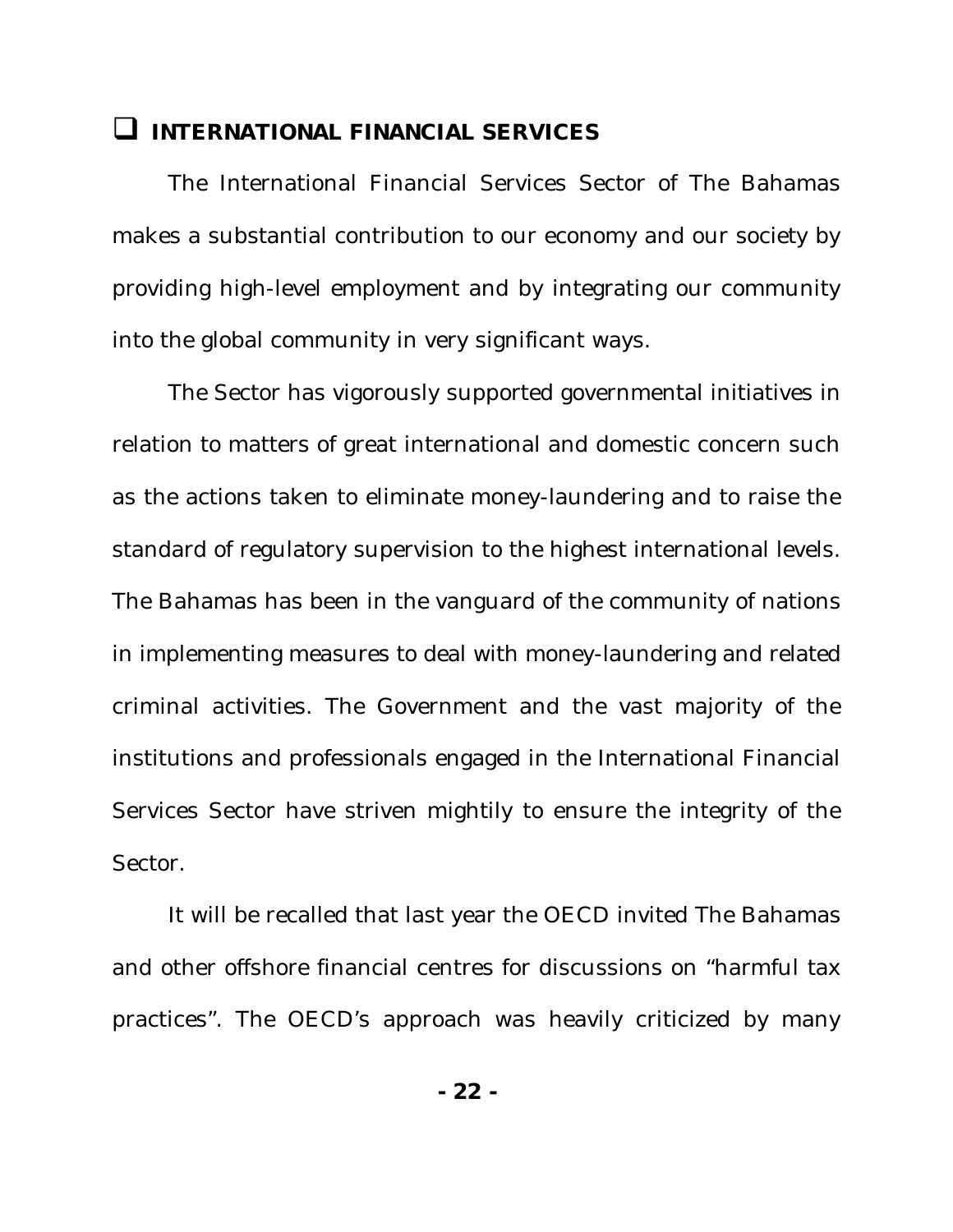countries which were invited to enter into such discussions. One major criticism, for example, is that the harmful tax practices being called into question do not include the tax regimes of the OECD countries which give substantial tax incentives to attract international investment to the OECD countries.

In the last few days, the Financial Stability Forum, the FSF, has published its press release regarding its grouping of Offshore Financial Centres. The main focus of this Forum is intended to be to strengthen the international financial system in light of the Asian and other recent international financial crises. The FSF press release states "…offshore financial activities are not inimical to global financial stability...", which is, in effect, a denial of any necessary connection between these centres and responsibility for these crises.

The press release lacks precision regarding the methodology followed by the Financial Stability Forum in evaluating each offshore financial centre because it states that the Groupings are based on "impressions of a wide range of onshore supervisors at a particular point in time". It would appear that the classification is based largely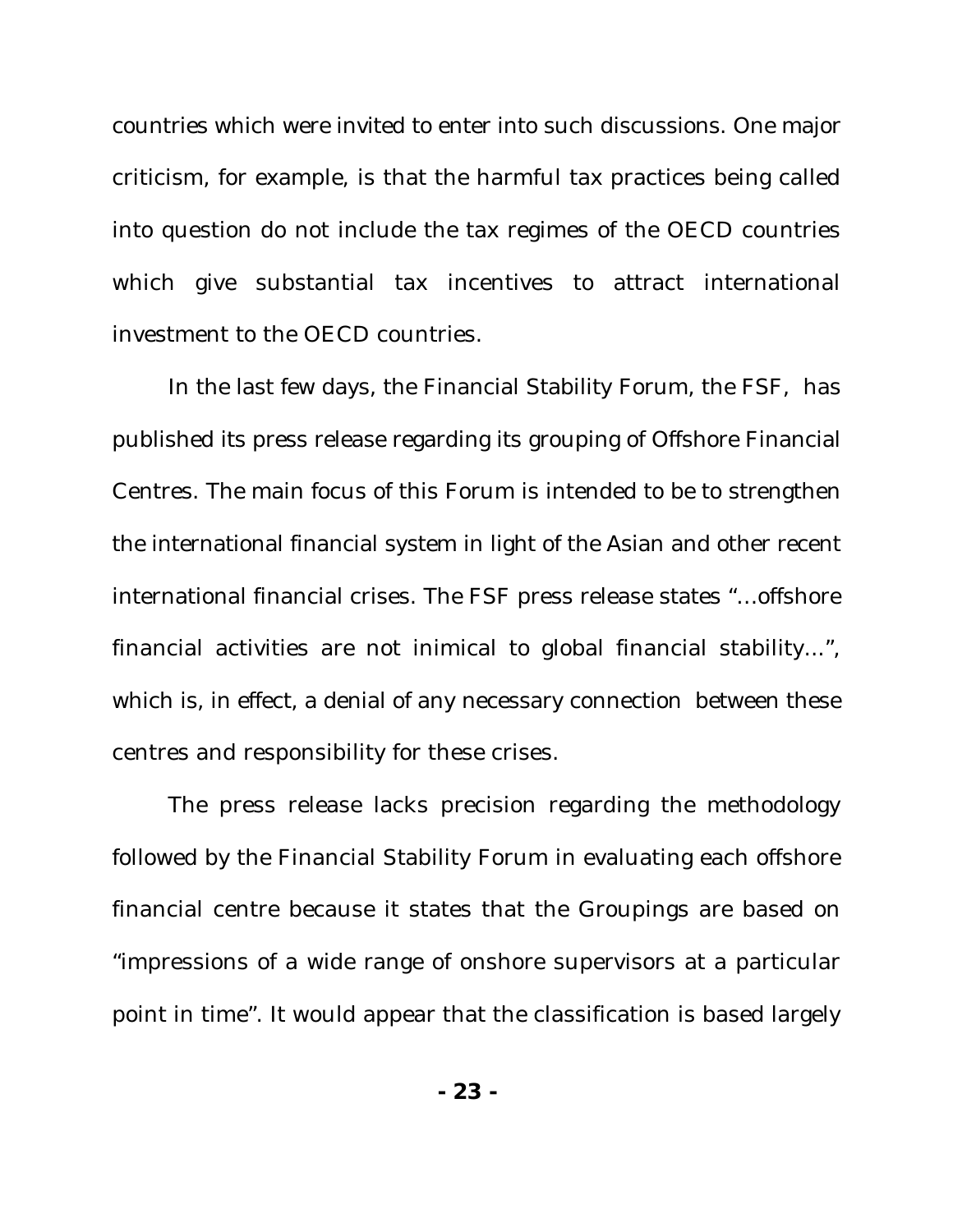on the issue of the perceived, and not necessarily the actual role, of centres in facilitating tax evasion. In the case of The Bahamas, the international financial services sector provides a range of useful and perfectly legitimate services which have nothing to do with tax evasion.

It is disappointing that The Bahamas is placed in Category 3. If the criteria used were the standard of regulation and integrity, and the cooperation of The Bahamas with international and other national authorities in dealing with money-laundering crimes, there is no doubt that The Bahamas would rightly be in Category 1. Since The Bahamas is placed in Category 3 we can only infer that money-laundering and regulatory supervision were not the issues.

Nevertheless, despite this evident lack of fairness and objectivity the Government of The Bahamas, with the support of the International Financial Services Sector of The Bahamas, is disposed to respond positively and urgently to the categorization of our centre in Category 3. We are jointly determined that there should be no ground nor any pretext whatsoever for any perception or suspicion regarding the quality and integrity of the regulatory environment of our International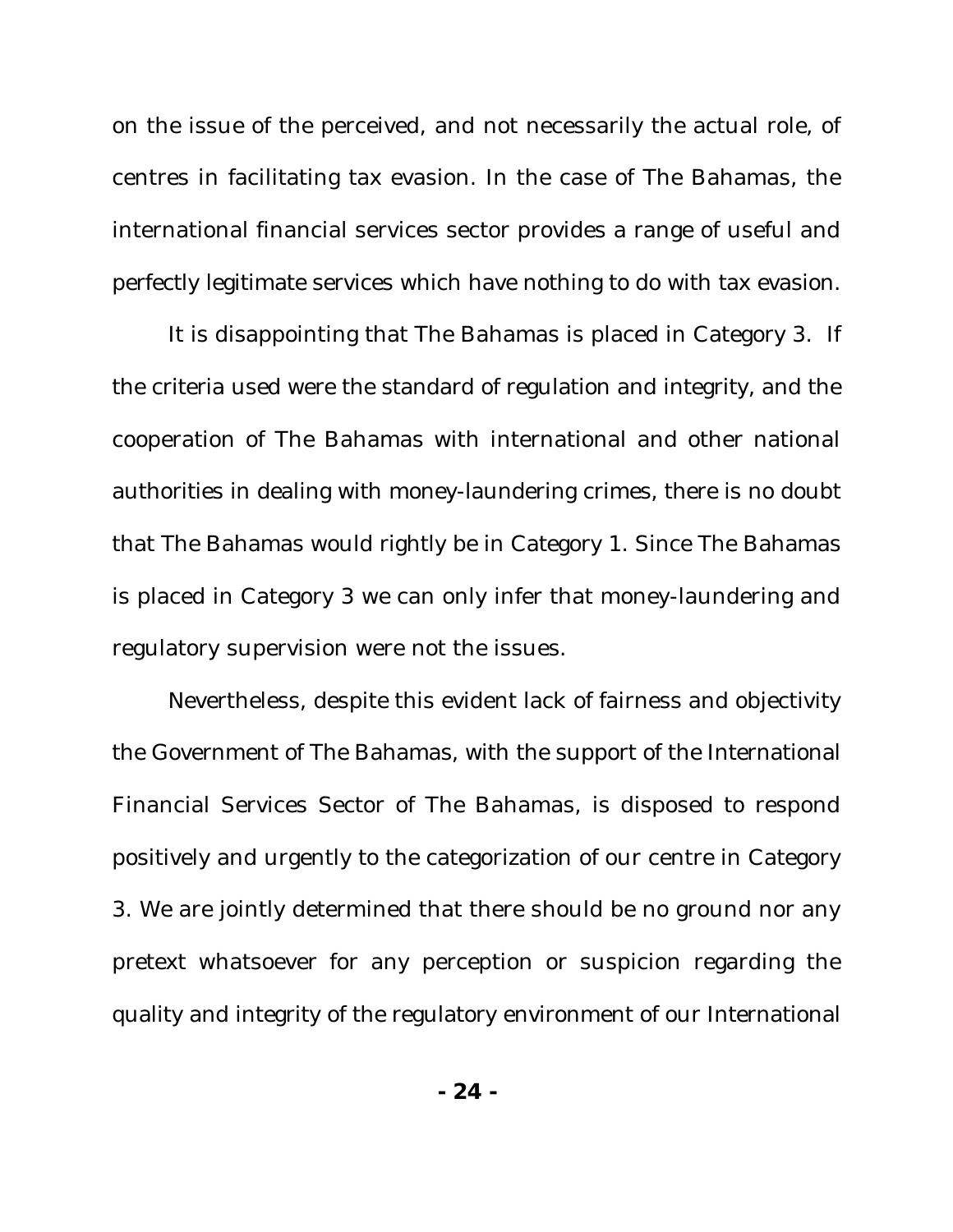Financial Services Sector.

Consequently, the Government will be proceeding with urgent and far-reaching measures on a number of levels.

Firstly, The Government will immediately commence steps to consolidate all our regulatory organizations into one super regulatory agency which will be charged with regulatory oversight of all financial services, domestic and offshore. As a consequence of this decision the regulatory powers of the Central Bank, the Securities Commission and the Registrar of Insurance will be combined into and administered by one super regulatory agency. This single authority will be given the powers and resources required – human and financial - to ensure unimpeachable effective regulatory supervision. The volume and quality of resources provided will be commensurate with the considerable importance of the financial services sector to the Bahamian economy, and to the role which our sector plays in providing financial services to the global community. The authority is expected to commission expertise of international repute to work alongside and to train Bahamian professionals of the highest quality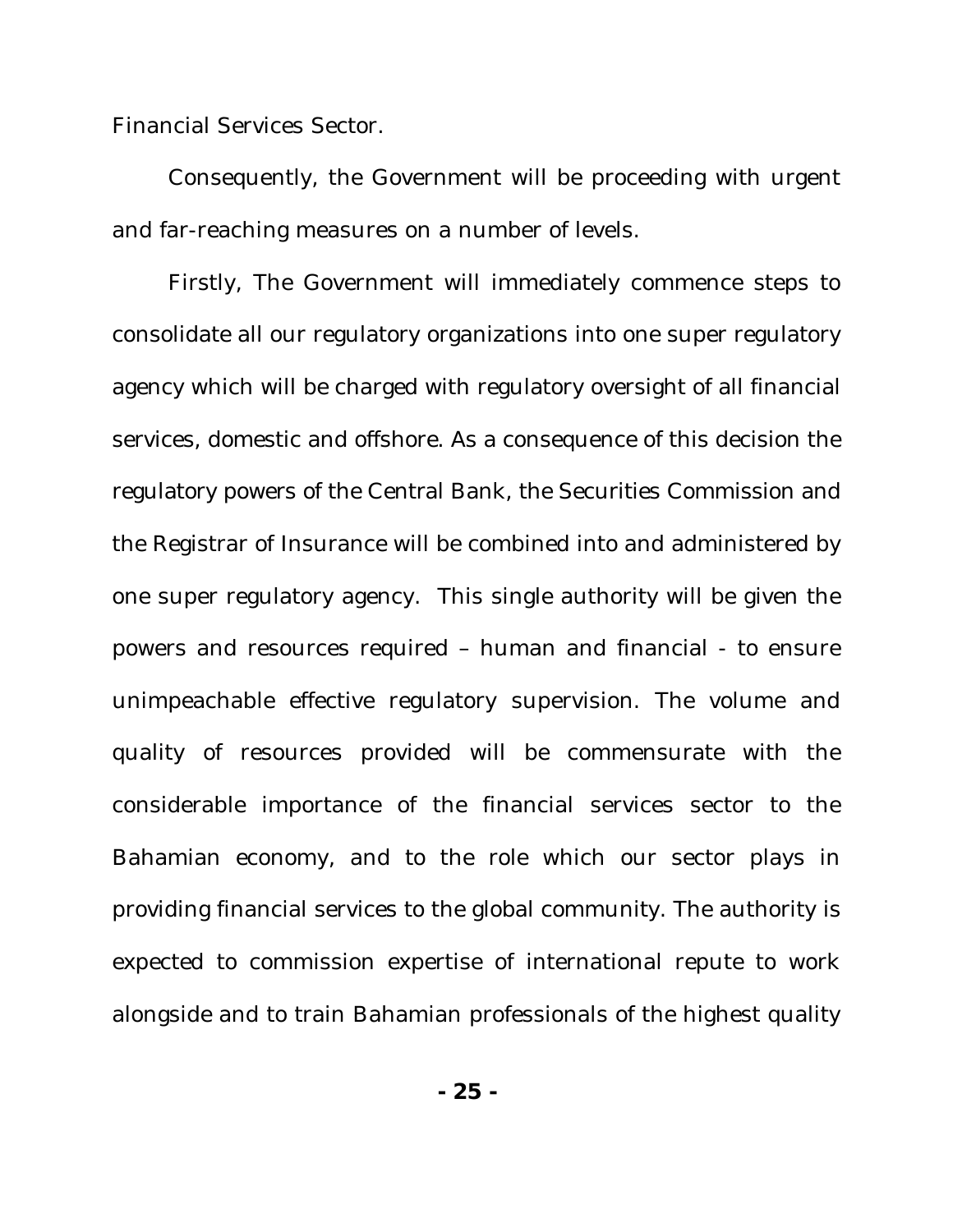in all aspects of regulatory work.

A second measure which will be implemented in June, 2000, is the establishment of the Financial Intelligence Unit as announced in the recent Speech From The Throne. This Unit will be given the responsibility and the resources for the effective and timely investigation of financial crimes.

A third measure shortly to be implemented is the amendment to the International Business Companies Act to ensure that the provisions of this Act cannot be misused to facilitate questionable activities, and that the lack of transparency which the IBC now gives rise to will be corrected.

These measures have the fullest support of the financial services community. The Ministry of Finance and the Central Bank are continuing to engage in dialogue with the international financial services sector in The Bahamas. This dialogue may result in identifying other measures for consideration by Government, measures designed to demonstrate convincingly to the world that The Bahamas is hostile to money laundering and criminally related tax evasion activities, and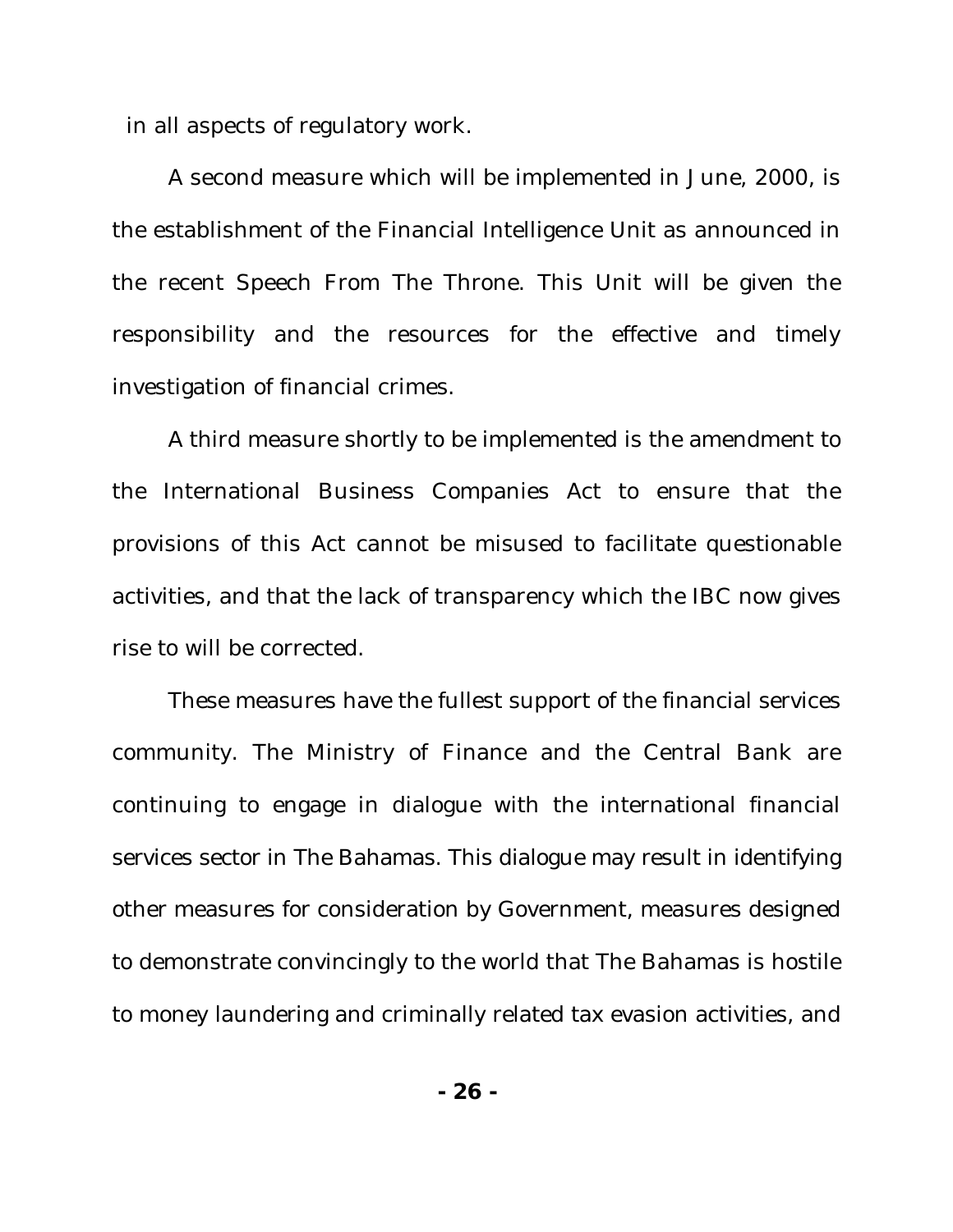that generally the sector is at least as well-regulated and behaved as the centres in Category 1 of the FSF.

As we have indicated on previous occasions, we are uncomfortable with the OECD and now FSF taking unto themselves the role of judging behaviour of offshore financial centres in relation to international and professional obligations. We discern an unevenness in their approach. We take note of the intention to engage the International Monetary Fund in this oversight responsibility and we wholeheartedly support such an undertaking by the IMF. We think it very advisable for the IMF, given its legal basis, its expertise in the area of international financial development and its record of professionalism and objectivity, to be given the role of pursuing the process initiated by OECD and FSF so that all could have confidence in the process.

## **Q THE BAHAMIAN ECONOMY IN 1999**

#### v *Overview*

The Bahamian economy is currently in the midst of a six-year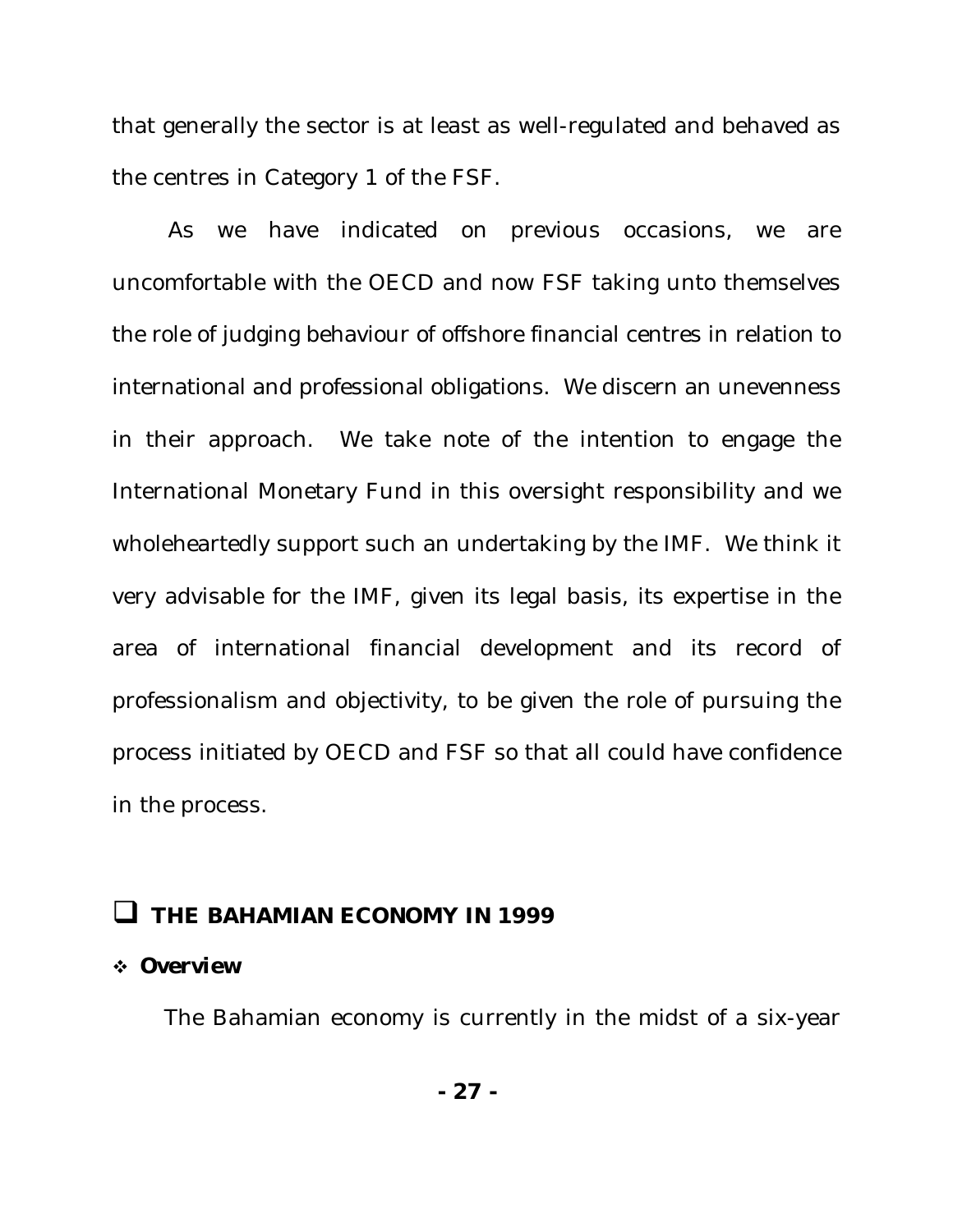expansion, fueled by record foreign investment inflows and steady growth in construction and financial services. In 1999, real GDP is estimated to have grown by just over 5%, after increasing by 3% in 1998 and by 3.3% in 1997.

A number of important features were evident in the 1999 expansion. In particular, tourism staged a successful rebound and construction output, although moderated, remained above trend, and was supported by significant foreign investment in the tourism sector.

Progress was achieved in broadening the economic expansion. However amid ongoing restoration of the tourism plant, Hurricane Floyd inflicted serious damage on the Family Islands, and adversely impacted what perhaps would have been an even more impressive rate of growth. The absence of direct hits to New Providence and most of Grand Bahama proved fortuitous.

Robust economic conditions have supported further job gains, with the unemployment rate declining to 7% in 1999. We believe that with the sustained growth expected over the medium term, The Bahamas will soon attain full employment – that is employment levels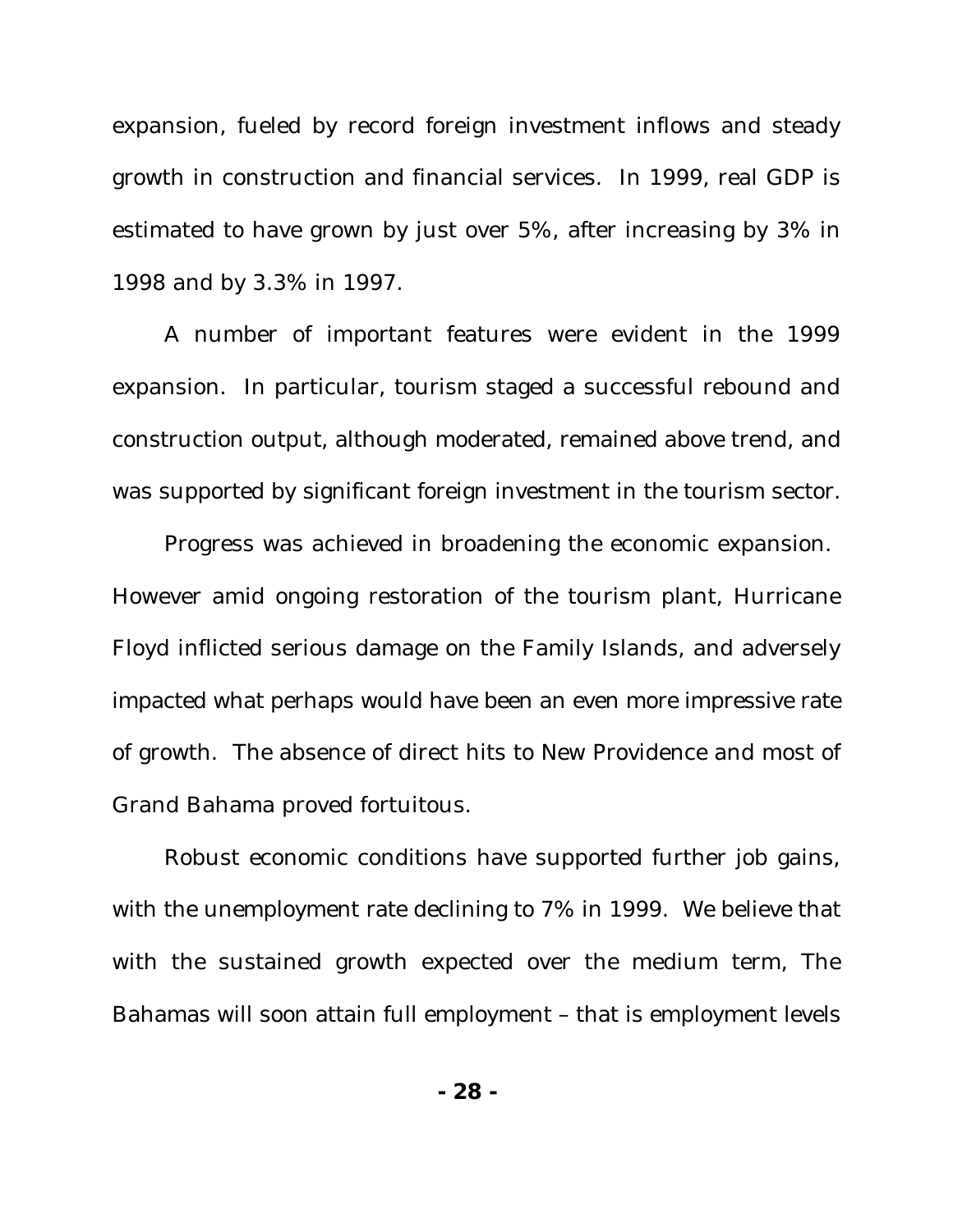at or below 5%.

The fiscal situation in The Bahamas is equally encouraging. The growth momentum has permitted the Government to realize foreshadowed revenue growth and maintain the course for the elimination of the overall fiscal deficit in the forthcoming fiscal year. The Balance-of-Payments is fundamentally sound, and the External Reserves are now at levels which will finally permit relaxation of exchange controls on the capital account.

#### v *The Domestic Financial Sector*

Earlier in this Communication I dealt with certain key issues regarding the International Financial Services Sector. Turning to the domestic financial sector, I am pleased to advise that this sector is seeing very positive developments.

There was a healthy expansion in external reserves, supported by steady inflows of direct foreign investment and an improved tourism performance. In 1999 external reserves attained a new record annual close of \$404 million, some \$66 million higher than the 1998 level.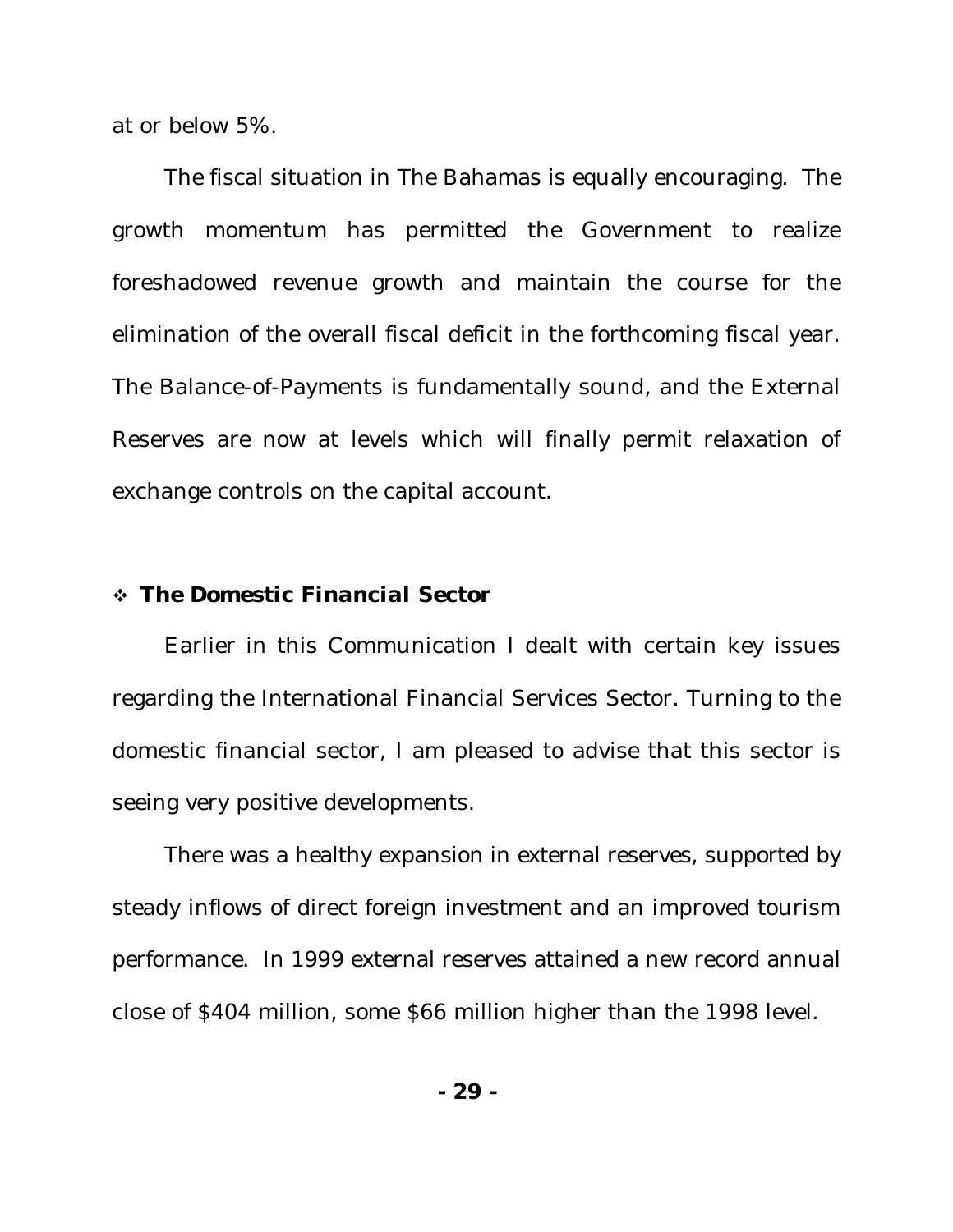So far this year, the level of foreign reserves has risen on a seasonal basis by nearly 14% to \$460 million as at 10 May, 2000.

 Bahamian borrowers were the ultimate beneficiaries of these healthy trends. In the first instance, the trends enabled the Central Bank to reduce short-term interest rates by a full 3/4% in June 1999 encouraged by a softening that was already underway among banks, and setting the stage for more substantial decreases in interest rates over the remainder of 1999.

Compared to 1998 the average interest rate on a residential mortgage obtained from a commercial bank decreased from 9.86% to 9.57%; the rate on commercial mortgages fell from 10.12% to 9.69%; the rate on consumer loans, fell from 14.55% to 13.87% and those on other local loans, from 9.08% to 8.54%.

The Bahamas' domestic financial sector is clearly assuming a more dynamic and competitive role in financing national economic activity. The Government is especially pleased with the progress that has been made in the development of the capital market, an achievement that has been marked by an exceptional level of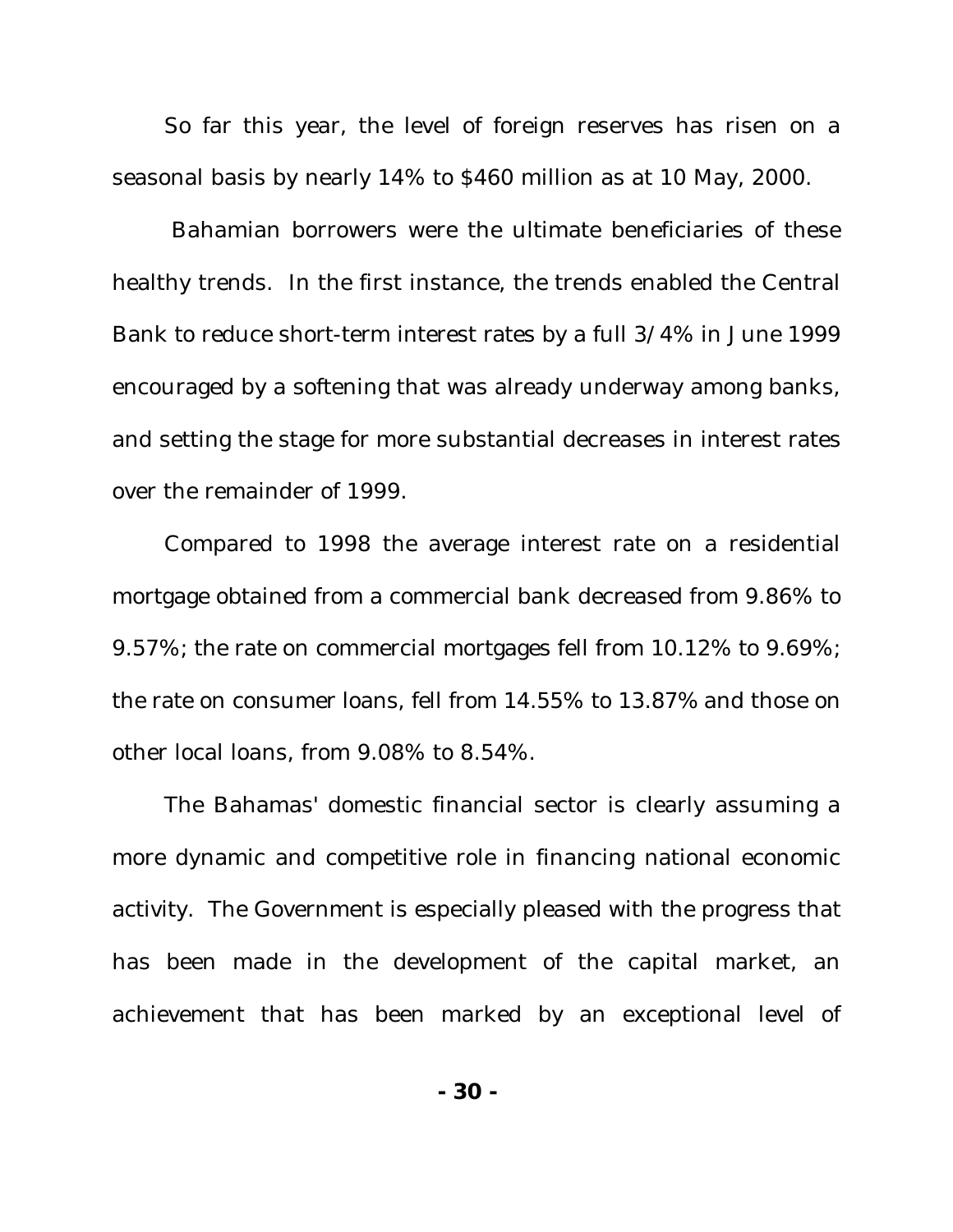involvement and commitment by the private sector. Significant progress is being made in educating the public on the importance of savings and investments, and this knowledge continues to fuel the exciting climate surrounding the recent launch of the Bahamas International Securities Exchange (BISX). For their part, local companies continue to demonstrate confidence in the economy with impressive new public share offerings, which are invariably met by an enthusiastic wave of over-subscriptions from average Bahamian investors.

The banking sub-sector employed more than 4,000 Bahamians in 1999, spread among some 415 institutions. This corresponded to direct expenditure of just over \$300 million. Banks' operations were complemented by a robust array of ancillary activities including mutual fund administration and investment management. As of the end of 1999, almost 600 mutual funds, with a total asset base of nearly \$85 billion, had chosen The Bahamas as their base of operations. In September, 1999, the Government successfully established a deposit insurance scheme which is expected to further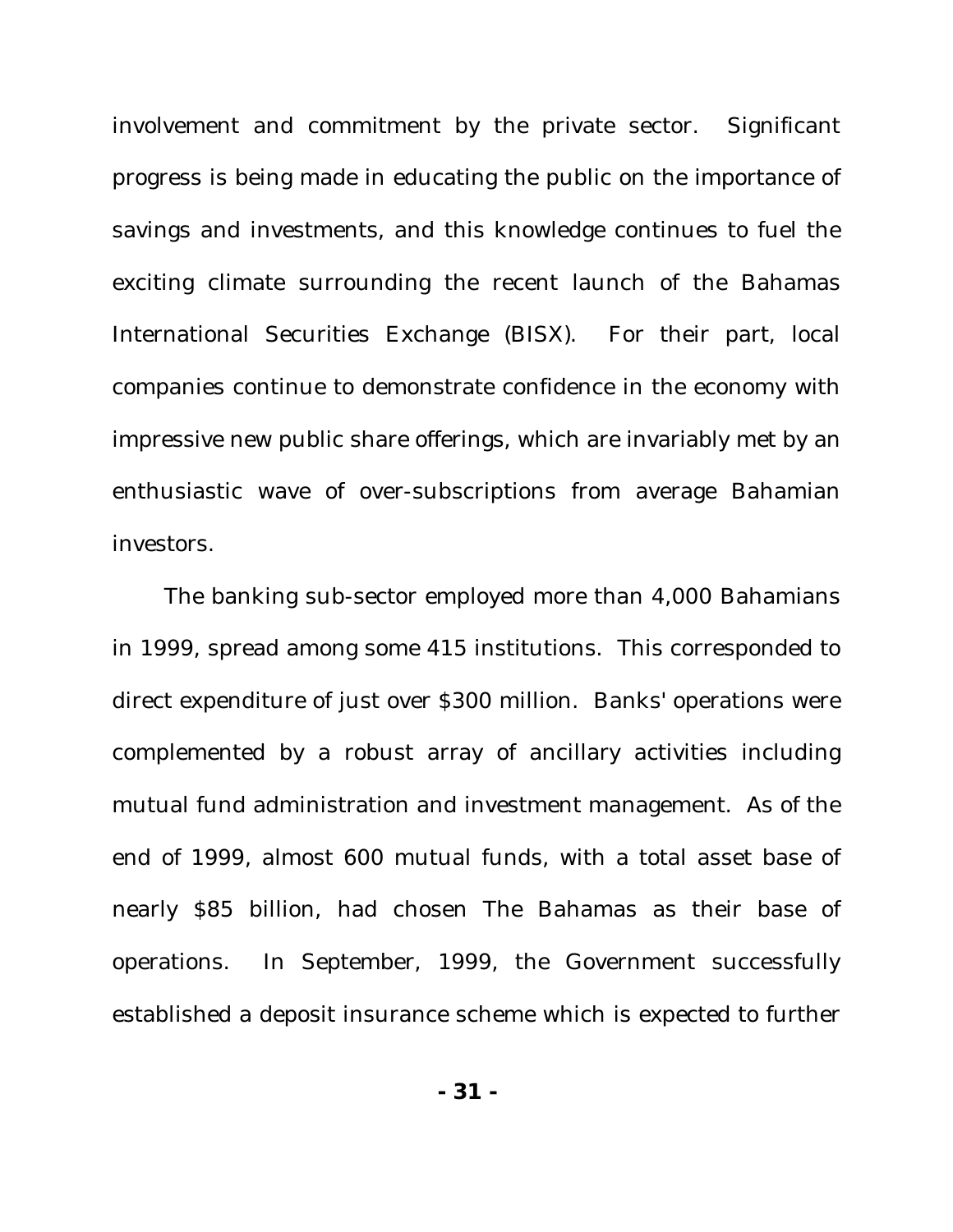strengthen confidence in the domestic banking system, and is especially beneficial to smaller banking institutions.

#### v *Tourism*

The tourism sector in 1999, has benefited from seven years of massive construction, expansion and renovation and expansion which is still continuing. This programme of investment was financed from record direct foreign capital inflows.

As a consequence of the additional, expanded, and refurbished tourism infrastructure, in 1999 the total number of visitors increased by 9% to 3.6 million, following a 3.1% contraction in 1998. In particular, air arrivals, which are predominantly stopover visitors, rose by 10.3% as against a 4.6% decline in 1998. Cruise tourism traffic, also rebounded by some 14.5%, partially reflecting an increase in the number of ships calling on The Bahamas.

The improving competitiveness of our tourism product was underscored by further increases in the average hotel room rate by 20.8% to \$132.37 per night. As marketing efforts kept pace with the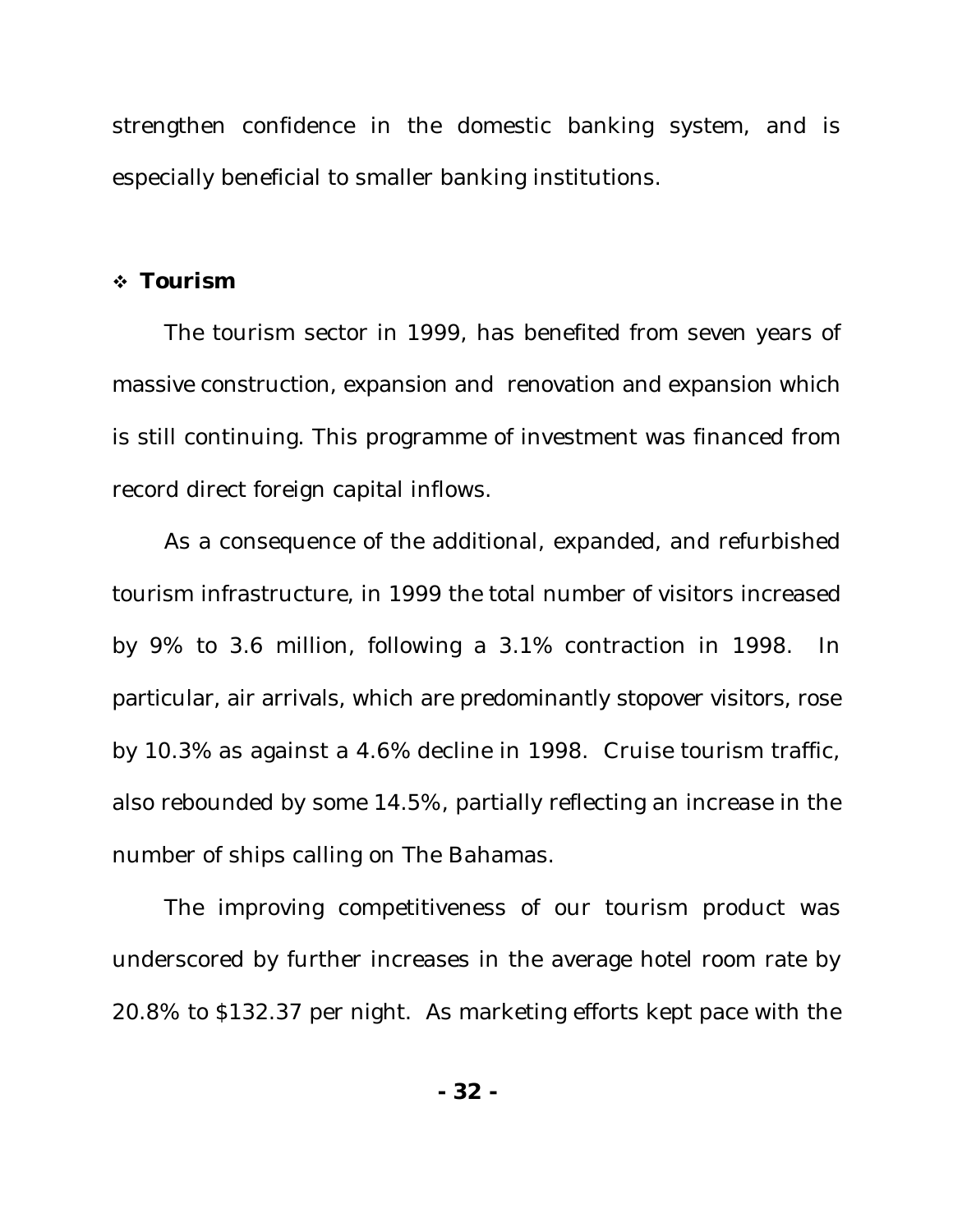boost in room capacity, the tourism industry experienced growth in the number of room nights, commensurate with the 14.8% increase in the number of available nights, and therefore enjoyed relatively stable occupancy rates. The net effect was an estimated 37% boost in overall room revenues and, more importantly, approximately 10% growth in total visitor expenditures to \$1.5 billion.

Grand Bahama is poised to become a major employment growth centre. This Honourable House is aware that the Rt. Hon. Prime Minister led a delegation of Ministers and senior officials to Grand Bahama recently to review first hand the major changes occurring in Grand Bahama. The delegation visited the site of the new resort facility under construction at Lucaya, the transshipment terminal, the ship care facility, and other major works. There is no doubt that when fully operational these projects will enhance Grand Bahama's position as an employment centre in The Bahamas. Indeed, the ship care facility when fully operational will employ more persons than the number currently employed in the financial services sector at present in The Bahamas.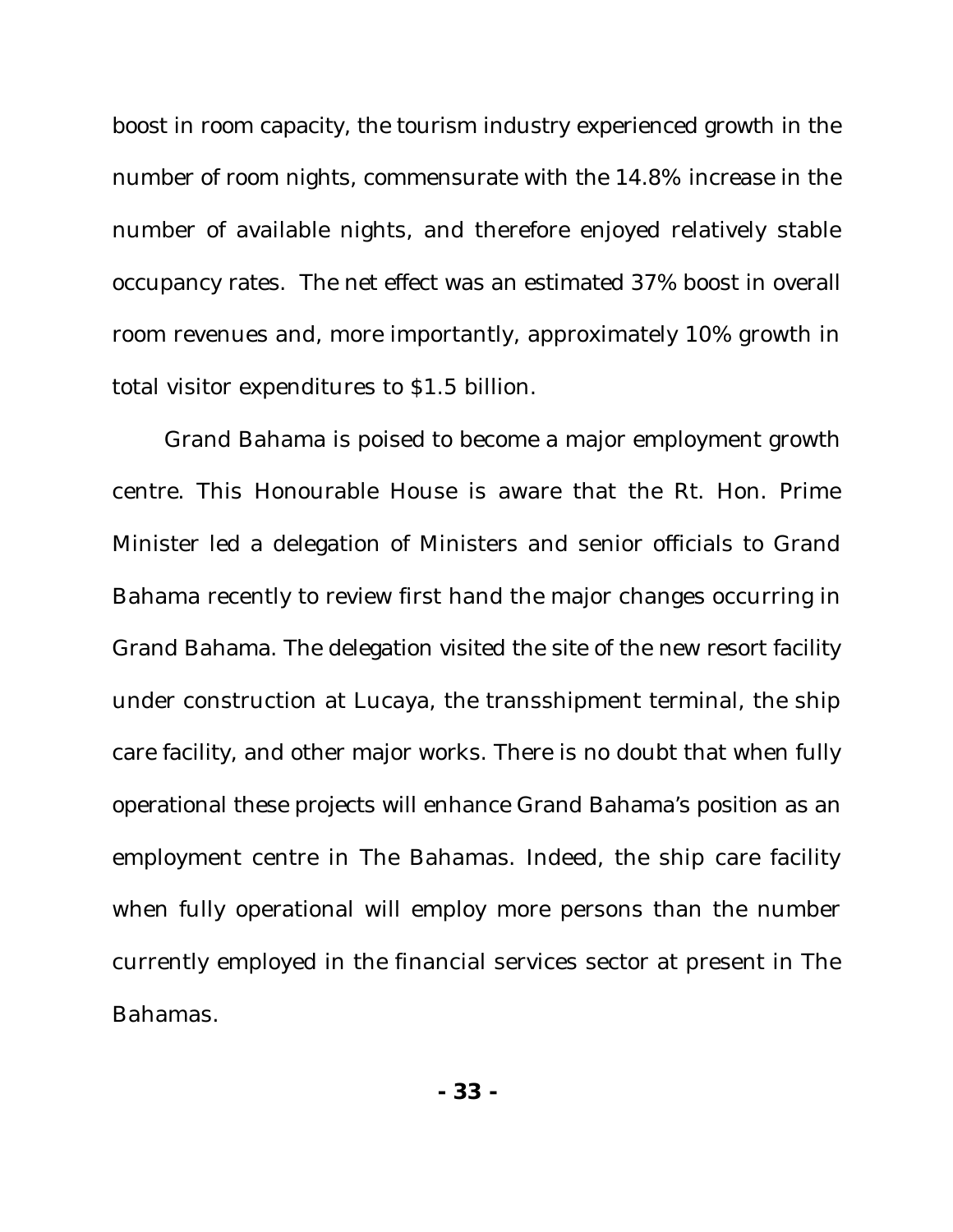A major advantage of the new scale and form of economic development occurring in Grand Bahama is that it will make the economy of that Island more robust. By this I mean that some of the developments will not be as closely linked to business conditions in a specific sector, such as tourism, nor to business conditions in a particular area such as North America, as is valid for the tourism sector generally. Therefore, in the event of cyclical changes in a particular sector or area adversely affecting a particular development in Grand Bahama, the other developments on the Island are likely to continue to operate normally. Thus, the economy of Grand Bahama is both robust and balanced.

As for the general tourism outlook in 2000, we expect a continuation and broadening of the positive trends underway, benefiting from product improvements linked to reconstruction of hurricane damaged facilities and previously begun repair and expansion efforts.

### v *Agriculture & Fisheries*

**- 34 -**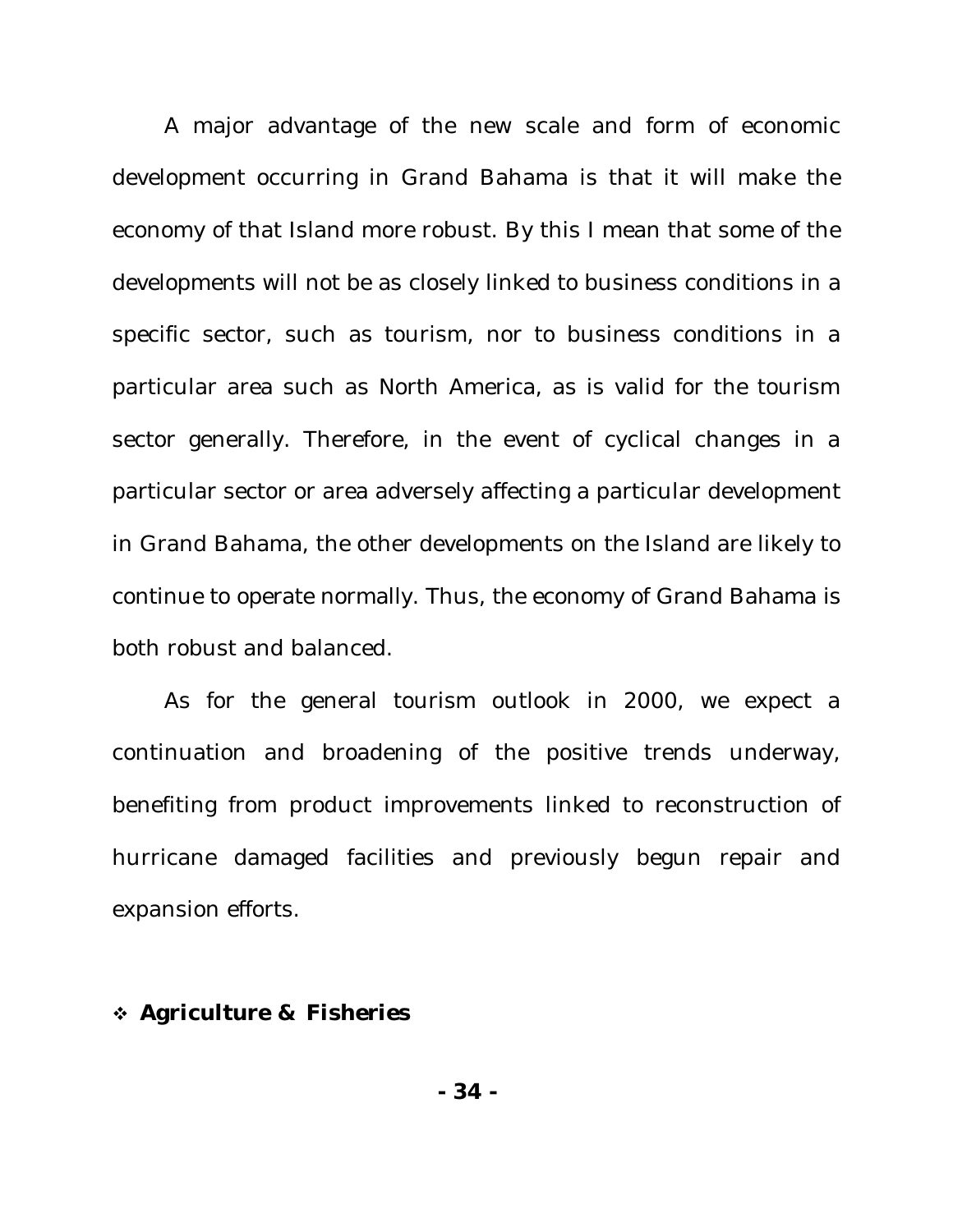The agriculture and fisheries sectors are important, both for the jobs provided and for the net foreign exchange that they permit the economy to save each year. Indications are that fisheries output recovered by 7.8% to \$46.8 million during the first nine months of 1999, resulting in a 20.9% upturn in export earnings to \$74.1 million for the calendar year. In particular, crawfish earnings which accounted for more than 80% of domestic landings and over 95% of the sector's export income benefited from price appreciation in the domestic market and an increase in volumes shipped abroad. Agricultural production did not however fare as well, contracting by 16.4% to an estimated \$45 million, as both crop and poultry output suffered pronounced losses from hurricane damage. The nature of the damage was such, that the sector is recovering well this year.

#### v *Construction*

Although the construction industry's performance in 1999 was not as strong as in 1998 which was an exceptional year, the performance reflected activity on a number of large-scale commercial

**- 35 -**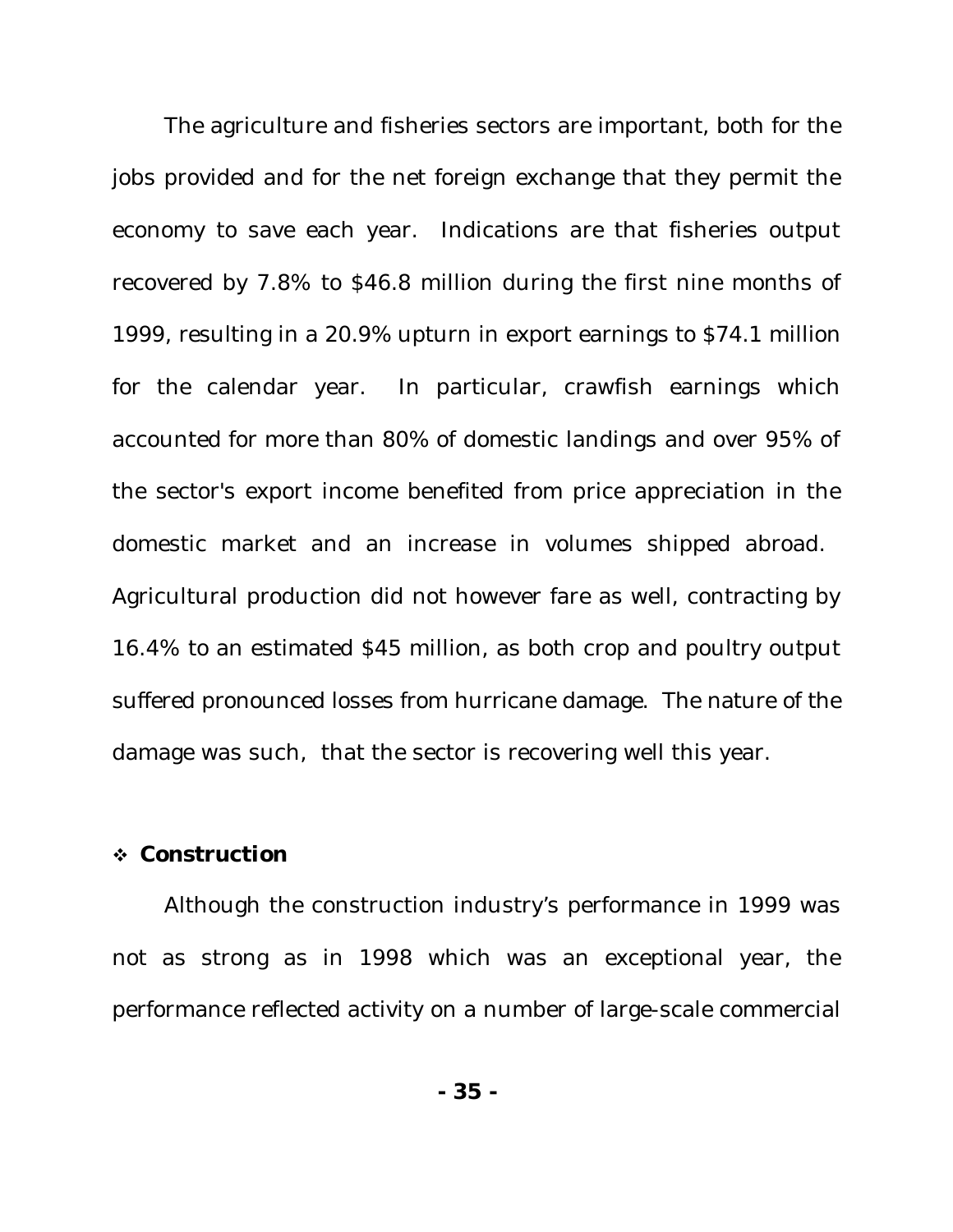projects. In addition, construction continued to benefit from developments in the high-end residential market, and from repair and reconstruction work following the recent hurricane season and the continued physical expansion in the financial services sector.

Trends established during the first nine months of 1999, indicate that the value of building projects started during 1999 was only slightly less than the exceptional 1998 value of \$163 million, with estimates on housing starts just within the \$130 million range.

 Based on the Central Bank's ongoing survey of mortgage lenders, including banks, insurance companies and The Bahamas Mortgage Corporation, the softening trend in mortgage interest rates was broad based, with lending undertaken during the final quarter of 1999 at 9.8% for residential mortgages and 9.3% for commercial loans. These rates were lower approximately by 0.7 of a percent and 0.5 of a percent, respectively, compared to the fourth quarter of 1998. Moreover, mortgage lending was also significantly stepped up. This is evident from the fact that the aggregate value of loans approved or committed towards new construction and repairs, rose significantly by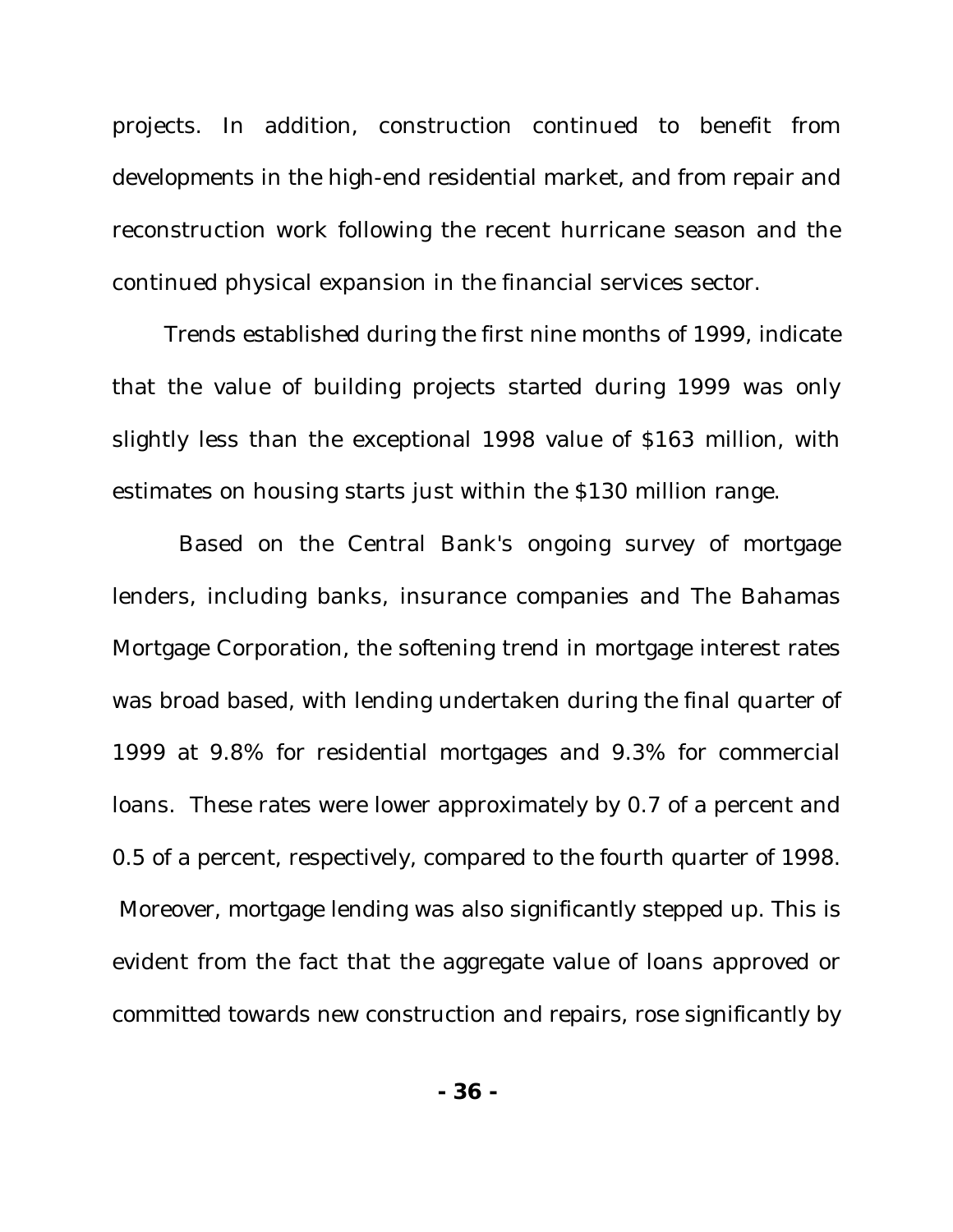39.7% to \$243.4 million. Of this amount, the residential component was a predominant \$152.9 million, compared with \$119.0 million in 1998 and less than \$70 million in both 1995 and 1997.

Optimism regarding future activity is reinforced by the available estimates on building permits. Trends observed during the first nine months, suggest that these valuations will be above the half-billion dollar level in 1999, and will be carried over significantly into 2000.

#### v *Employment*

As I have mentioned, The Bahamas is not very far from attaining effective full employment. The rate of unemployment would now probably be moving below the level of 7.0% which is the level most recently recorded. The emphasis now is on ensuring that everyone who wants employment is able to find suitable opportunities, and on ensuring that the Bahamian workforce is equipped for the expanding employment opportunities becoming available.

#### v *Prices*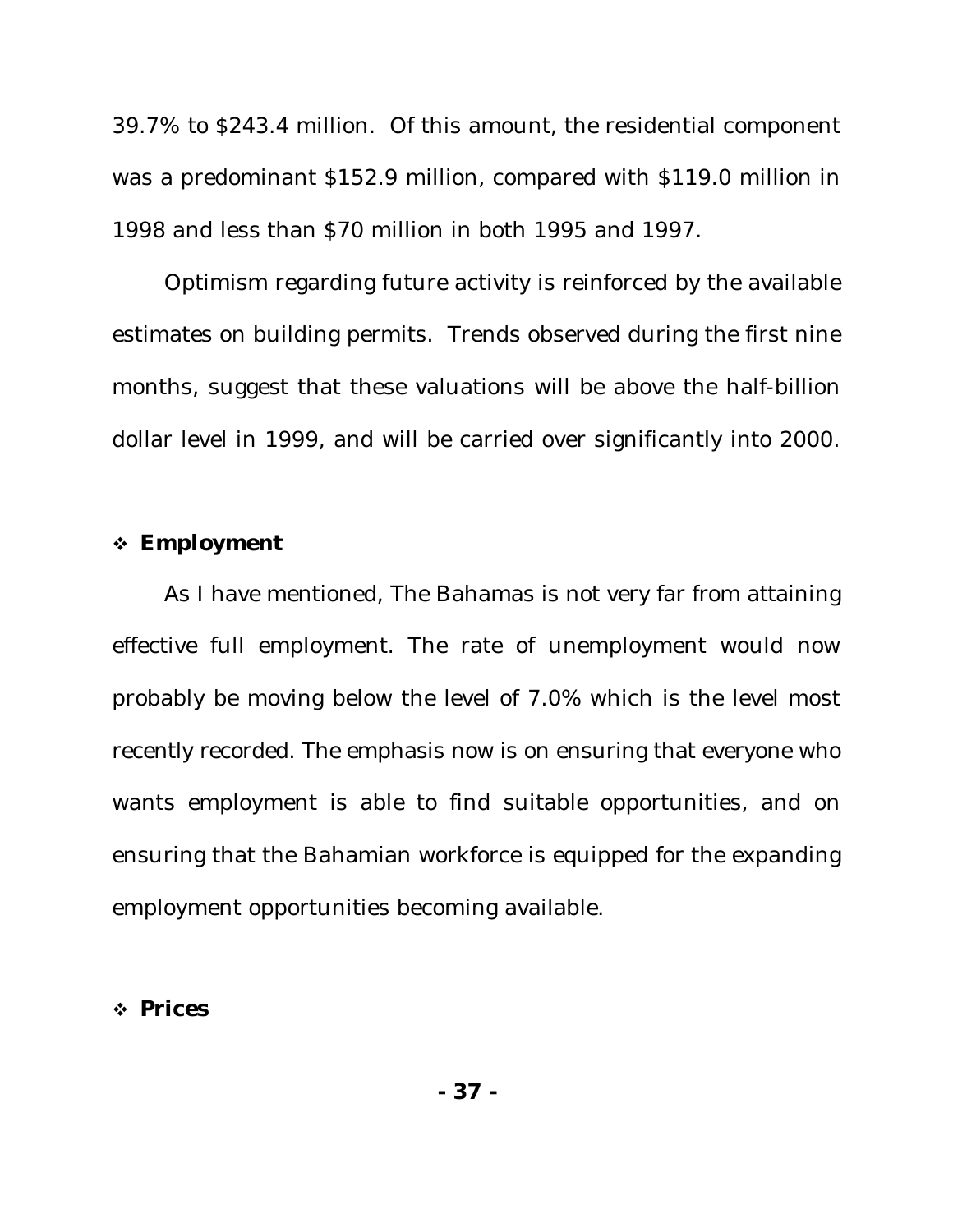Inflationary pressures in The Bahamas have been subdued for almost a decade. In 1999, the annual increase in the Retail Price Index was unchanged at 1.3%, reflecting the continued slow advance in prices of our major trading partner, the United States. The recent rapid increases in oil prices have resulted in significant increases in gasoline prices at the pump but these should moderate as OPEC has already moved to greater production, from which consumers have started to benefit.

#### v *Balance of Payments*

As regards the balance of payments, it is important to bear in mind that the direct capital inflows to finance hotel development and reconstruction and other capital projects, are largely expended on goods and services which impact on the current account of the balance of payments. When these investments are fully operational, they result in increased foreign exchange earnings in the tourism and related sectors. Thus, a strong investment performance financed by capital inflows, leads initially to a widening in the deficit on current account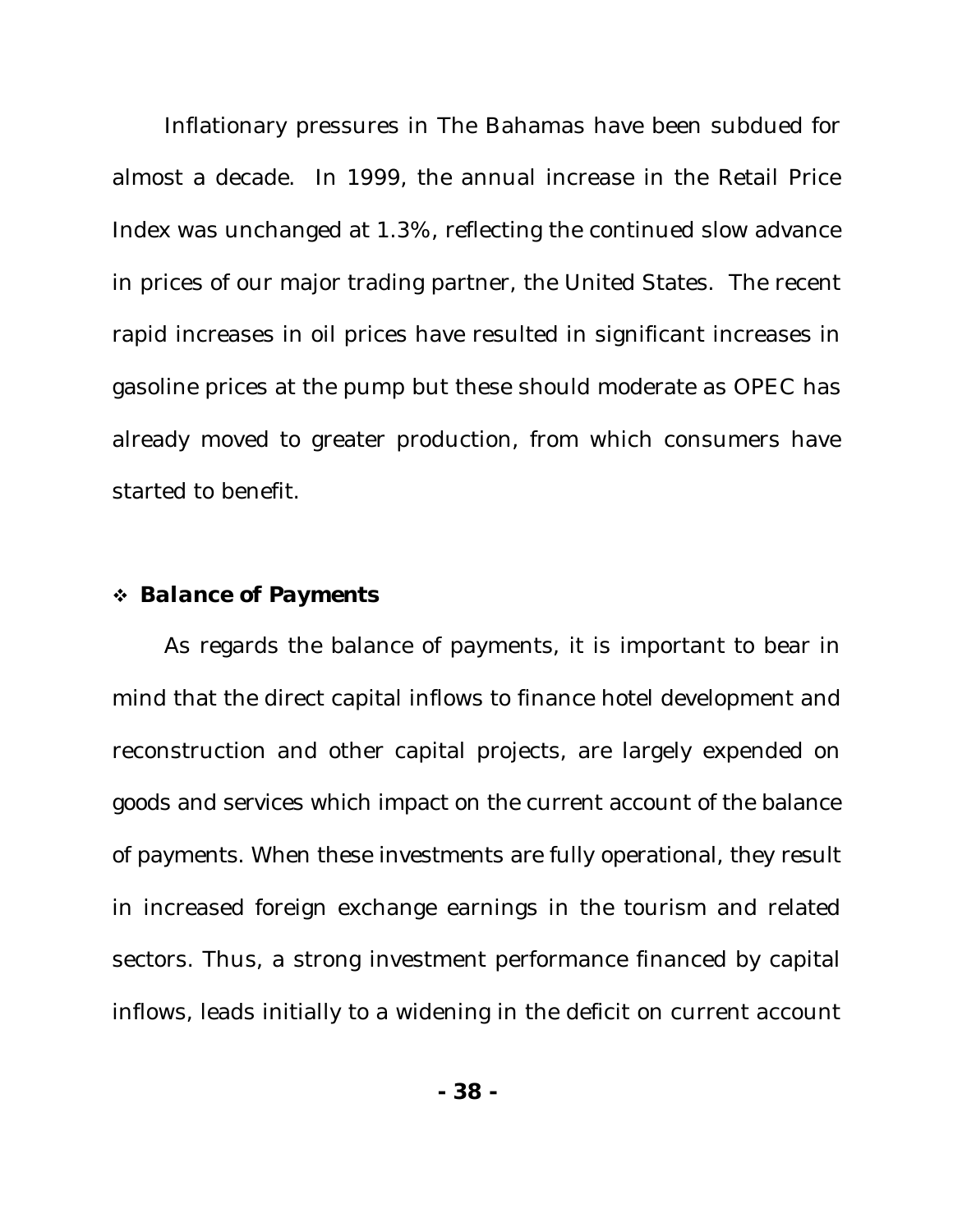of the balance of payments, but when the projects are operational, this current account narrows because less imports are required for the capital projects, and the projects commence to earn foreign exchange. Thus, in order for the economy to benefit from the capital inflows, a current account deficit is unavoidable. The current account deficit, which had peaked at almost 24% of GDP in 1998, fell to 14.6% of GDP in 1999, reflecting in part a strong recovery in net tourism receipts. A significant share of the cost of private rebuilding from Hurricane Floyd has been recouped from foreign reinsurance contracts, also netting a sizeable net inflow of foreign currency to the balance of payments, simultaneously backed by a reduction in net foreign currency payments for skilled foreign labour on large construction projects. In monetary terms, the current account deficit stood at \$667.2 million in 1999, almost a third lower than the amount of \$994.4 million in 1998.

The current account deficit continues to reflect financing by strong direct capital investment inflows, which have provided increased scope for growth in foreign exchange earnings. For all of

**- 39 -**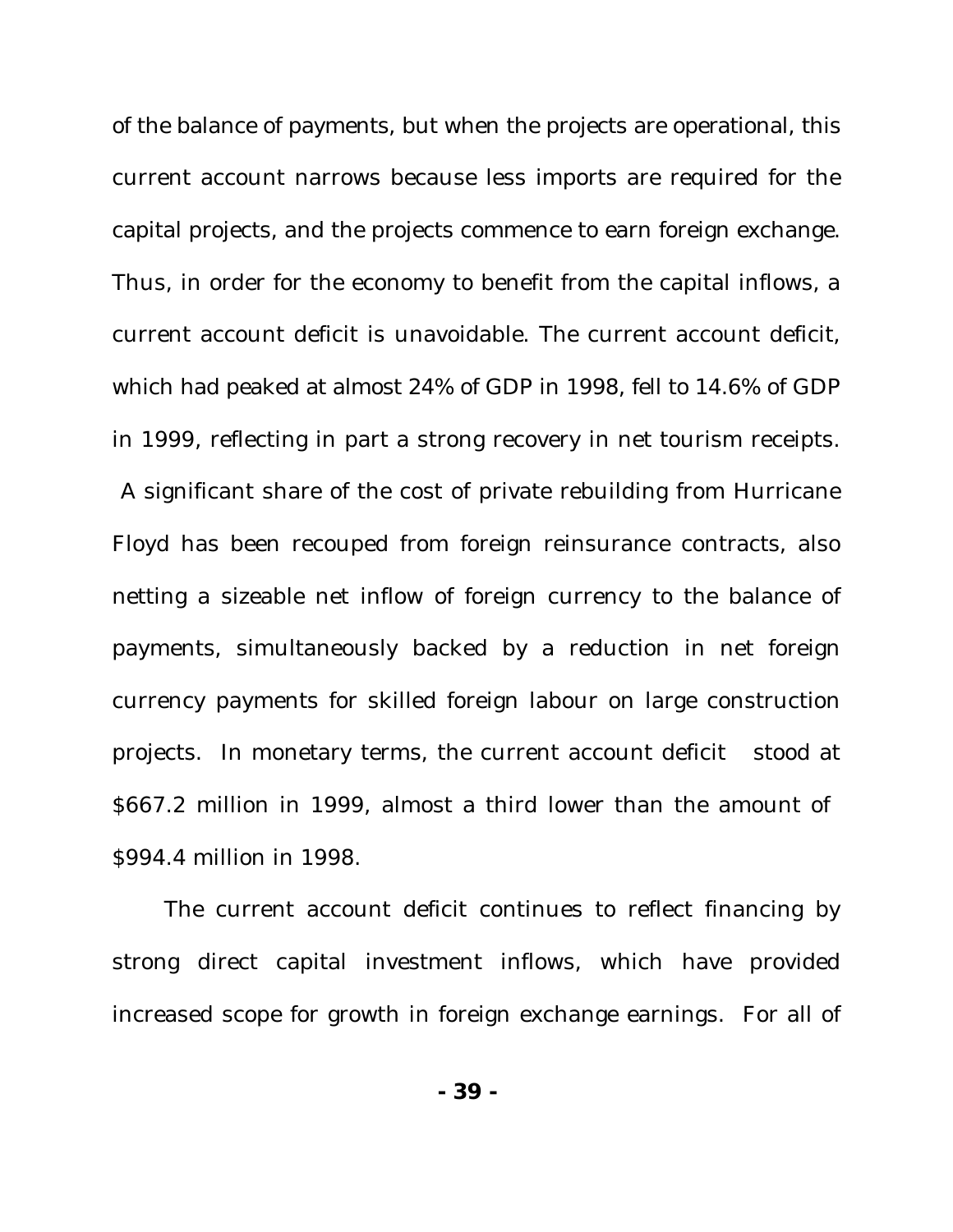1999, net foreign direct capital inflows amounted to \$616.8 million, second only to 1998's unprecedented \$817.7 million.

The long-term inflows into The Bahamian economy during 1999 included \$121.2 million in net equity investments, \$23.2 million in net real estate purchases and \$365.0 million in net private foreign currency loan financing.

#### v *Capital Account Liberalization*

International reserves are now achieving the desired levels where consideration is being given to a scheme of measured and systematic easing of controls on the Capital Account. The Central Bank is at present considering proposals to introduce such a scheme in the near future.

#### v *Fiscal Position*

The Government promised to eliminate the fiscal deficit in 2001, a goal first signaled to this House in 1996. And our policies, have reflected this objective. Our projections for the current fiscal period

**- 40 -**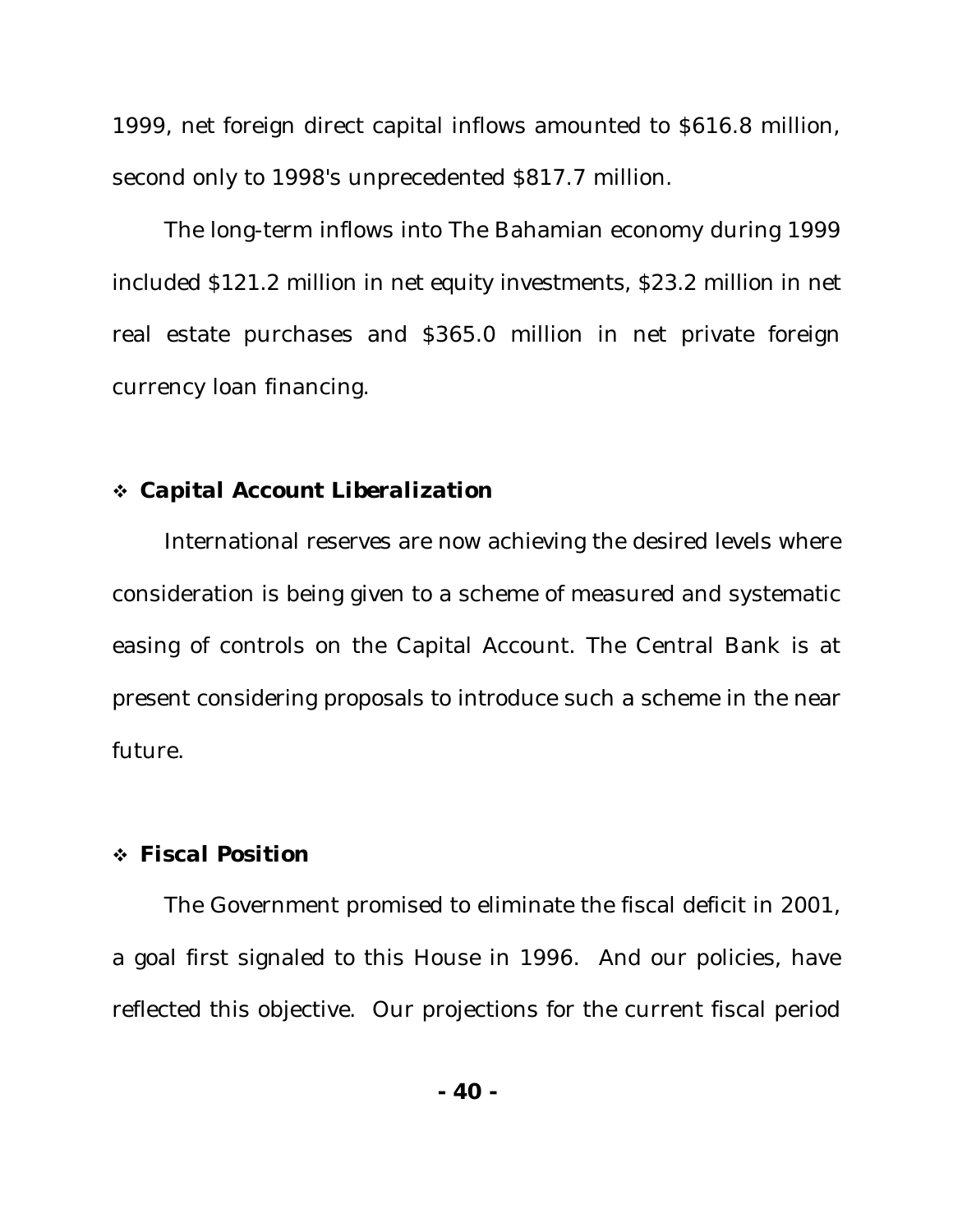1999/2000, therefore, indicate a significant reduction in the deficit over the 1999/2000 estimate, as revenue growth has paced comfortably ahead of total outlays. The net impact will result in a reduction in the rate of expansion in the both the Direct Charge and the National Debt this year. Indeed, provisional estimates for the 1999 calendar year suggest that by international GFS standards, the overall fiscal deficit will amount to only 0.9% of GDP, well below the previous estimate of 1.4% brought before this Honourable House.

Over the course of 1999 the Direct Charge on Government rose by 5.6% to \$1.51 billion, which was larger than the increase in 1998, as the Government had to absorb some of the adjustment cost imposed by the Central Bank's tightening of consumer credit measures. Nevertheless, the rate of growth of the Direct Charge was still considerably below the 1997 increase of 11.3%.

The National Debt, which comprises Government Direct Debt and Contingent Liabilities which are the Government Guaranteed borrowings of the Public Corporations, amounted to \$1.87 billion at the end of 1999. This represented 40.9% of GDP, as compared with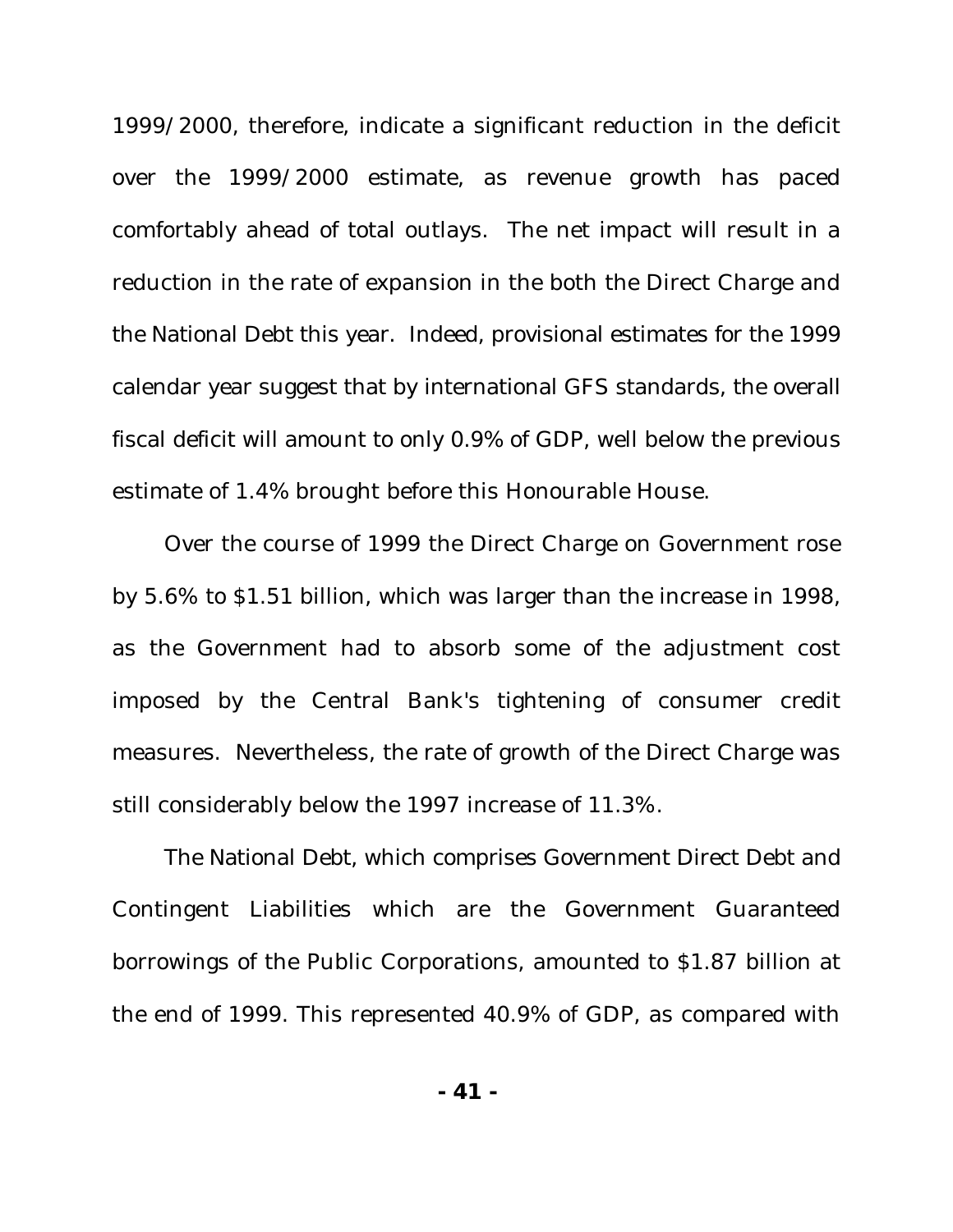the levels of 43.0 % and 42.1 % at the end of 1997 and 1998, respectively.

As we continue to adjust to the restoration of capacity in the hotel sector, The Bahamian economy continues in a period of positive transition. Supported by a commitment to prudent and responsible monetary policy, we anticipate that these gains will continue to translate into a stable and growing external reserves position and robust financial sector liquidity.

#### v *Y2K Issues*

In concluding these comments on the Bahamian economy for 1999, I would like to refer to the Y2K Issue. It will be recalled that there was very great international concern about the safety and security issues which threatened to arise from the fact that for many years computers and other electrical and electronic equipment, and computer software of all kinds, recorded the year by the last two digits. The Y2K Issue arose because of global concern that by so recording the year some date sensitive equipment would malfunction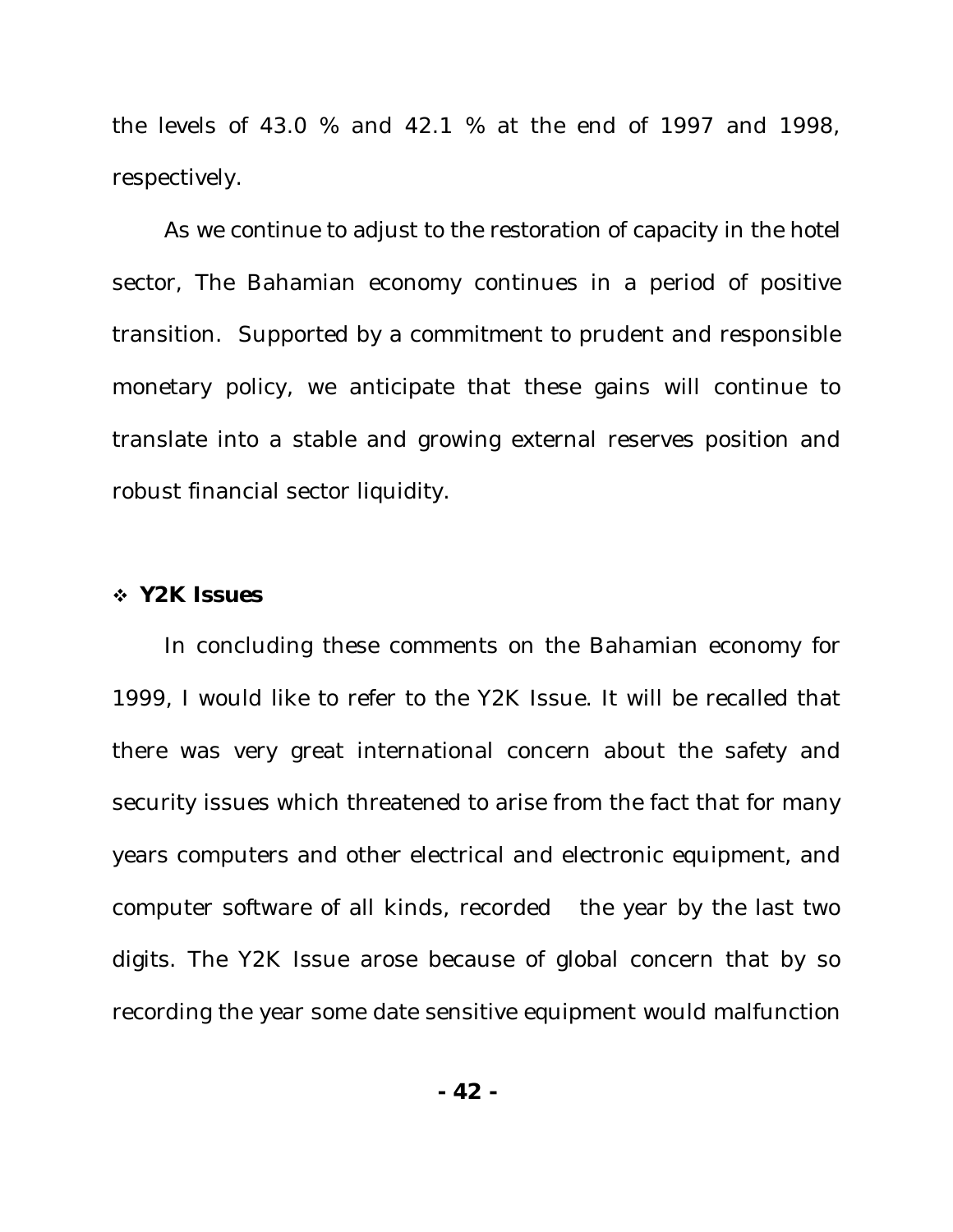dangerously, when the change in year from 1999 to 2000 occurred on 31 December, 1999.

Globally, an immense amount of work was required to identify

equipment and software which was not Y2K Compliant and to replace such equipment and software as a matter of urgency with equipment and software which were Y2K Compliant.

In The Bahamas, very considerable work was performed to ensure that there would be no disruptions as a result of the Y2K Issue. The Government established the National Y2K Advisory Council to bring together representation from all sectors of the economy, public and private, to advise on and monitor the implementation of the measures needed to ensure that The Bahamas was Y2K compliant.

As a consequence, there was no serious disruption of any kind in essential services or to the economy. I would like to take this occasion to express the Government's appreciation to the members of the Advisory Council and to those who worked so diligently to ensure that the Y2K Issue was a non-event in The Bahamas.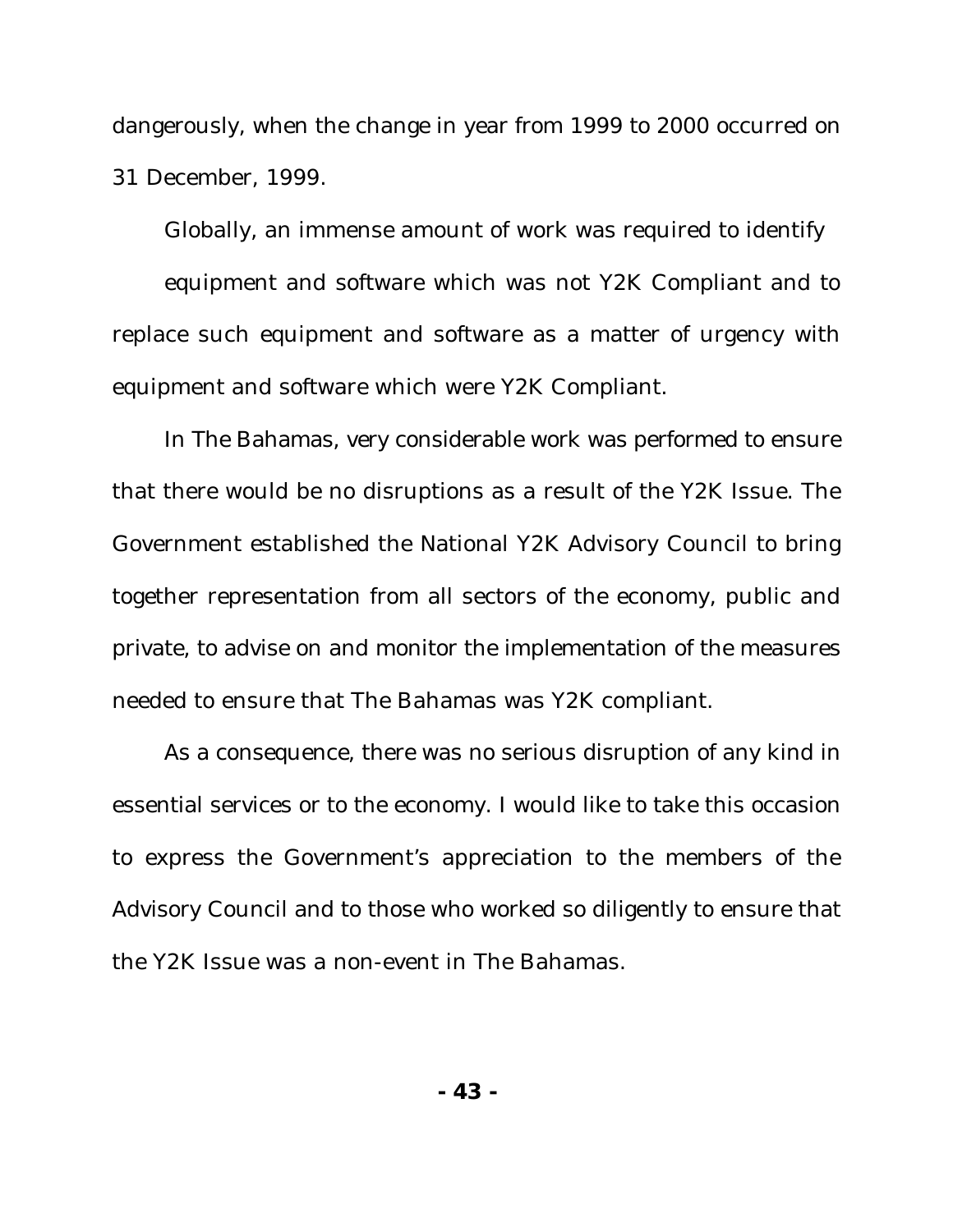## **Q** FISCAL PERFORMANCE 1999/2000

This Honourable House will recall that the 1999/2000 Budget aimed for a Recurrent Budget Surplus, that is a position whereby Recurrent Revenue would exceed Recurrent Expenditure. Achievement of this Surplus was a most significant landmark because the last time such a Surplus was achieved was in 1986 - some 14 years ago. And this was achieved following upon substantial increases in taxation.

 The trends in Recurrent Expenditure and Recurrent Revenue to date in 1999/2000 suggest that achievement of the Surplus is on target. Recurrent Revenue is growing. Revenue yield reflects a number of factors such as the effect of the strong tourism performance on the revenues related to tourism, plus additional Customs revenues arising from increased consumer spending. In addition, improvements continue to be made in revenue administration, and these improvements are reflected in the revenue performance.

An important feature of the revenue performance is that it would appear to be sustainable over the coming years - rather than arising from a sudden and temporary upsurge in underlying factors.

**- 44 -**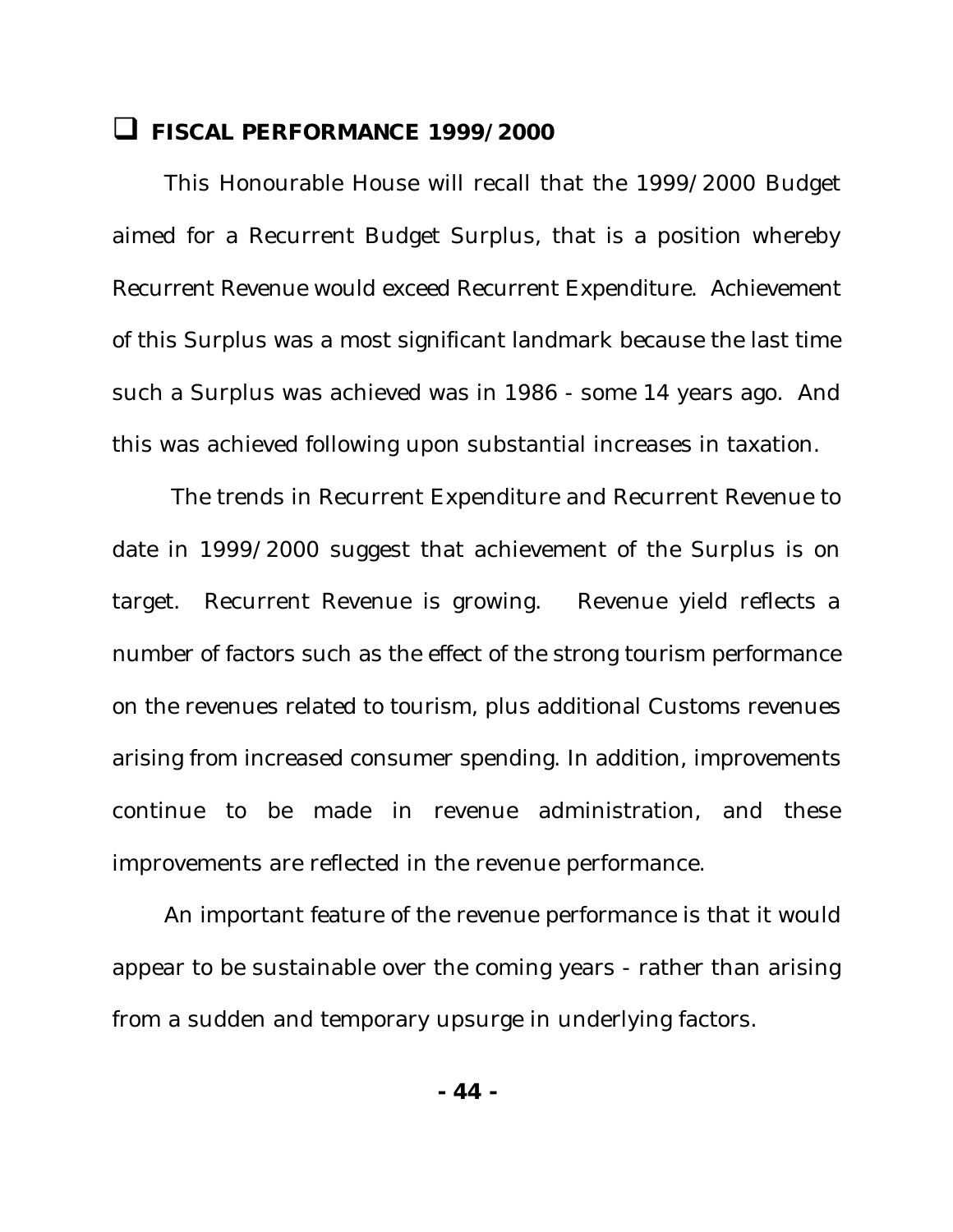As regards Recurrent Expenditure, careful control over nonessential new appointments and other spending by Ministries is having the desired effects of curbing the growth of expenditure. The uniformed services, and the health and education services, however, are not constrained in any way by this policy of careful assessment of nonessential new appointments.

The attainment of a Recurrent Budget Surplus reduces the impact of the Recurrent Account on the GFS Deficit. Looking at the Capital Account, Capital Expenditure is likely to exceed the 1999/2000 Estimates by some \$10 million, mainly attributable to the impact of Hurricane Floyd reconstruction on the Capital Budget. It will be appreciated that the provision in the Speech From The Throne to establish a Disaster Reconstruction Corporation will mean the building up of a contingency fund over a period of years. This will result in limiting the budgetary impact in any one fiscal year of heavy expenditure on hurricane reconstruction.

Even allowing for additional Capital Expenditure, as a result of the Recurrent Budget Surplus it is now possible that the GFS Deficit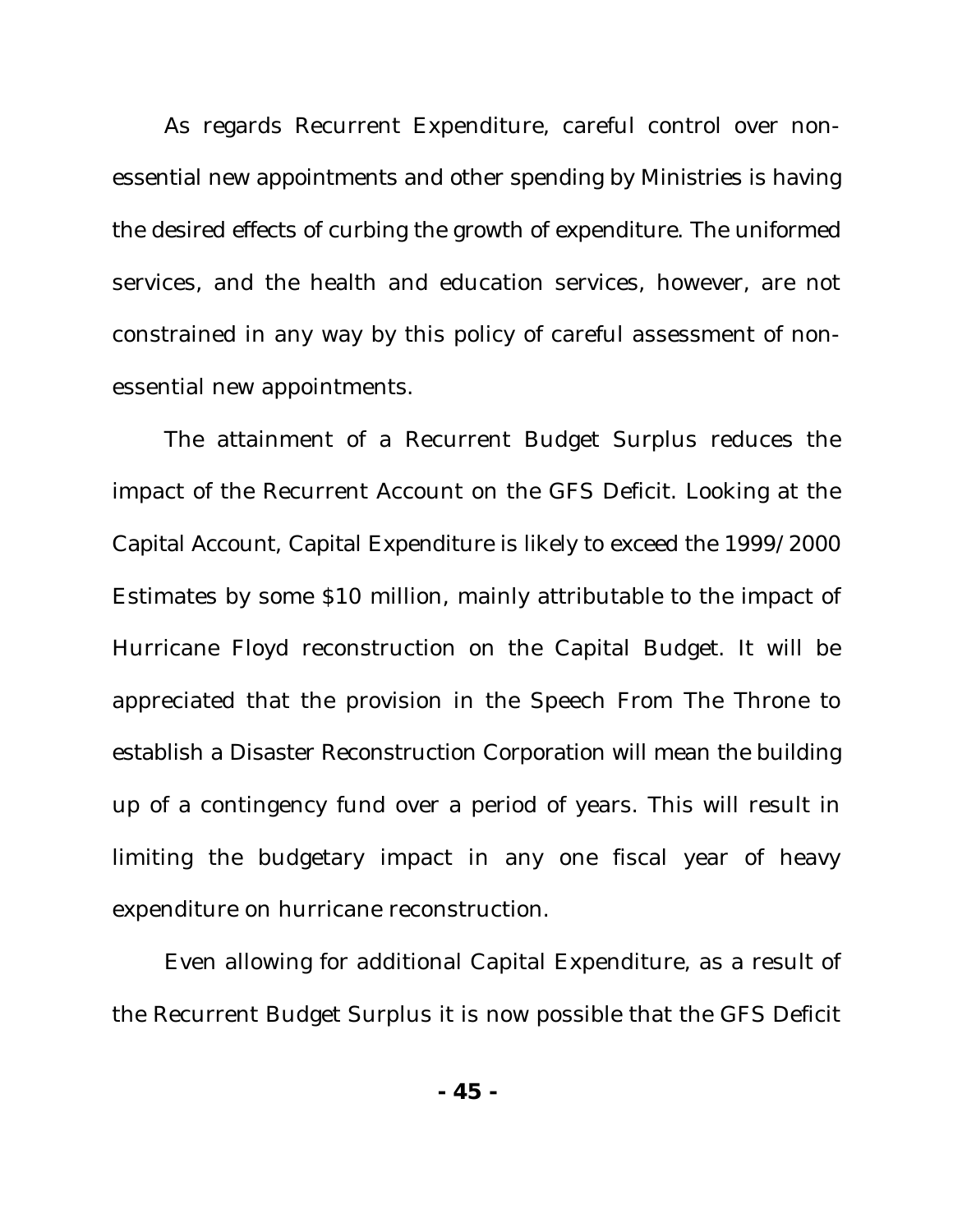will be lower than the limit of 1.4 % of GDP set in the 1999/2000 Budget. Indeed, a GFS Deficit of about 1 % of GDP is within reach for the 1999/2000 fiscal period.

## **Q FISCAL POLICY 2000/2001**

I am pleased to announce that following upon the prudent and fiscally responsible management of the Bahamian economy, the Government Budget for 2000/2001 is balanced. The Government is eliminating the fiscal deficit. There will be no increase in Government debt or to the National debt on account of this Annual Budget.

Stabilization of Government debt was a sensible and prudent policy for The Bahamas. Indeed, it is the only sustainable policy and given the commitment of our society to a low taxation environment, we all have a great stake in its restoration in our fiscal affairs.

Members of this Honourable House will recall that in the recent Speech From The Throne, the Government reaffirmed its deepest commitment to prudent macroeconomic and fiscal policies, because these policies are essential for a stable, secure and equitable society.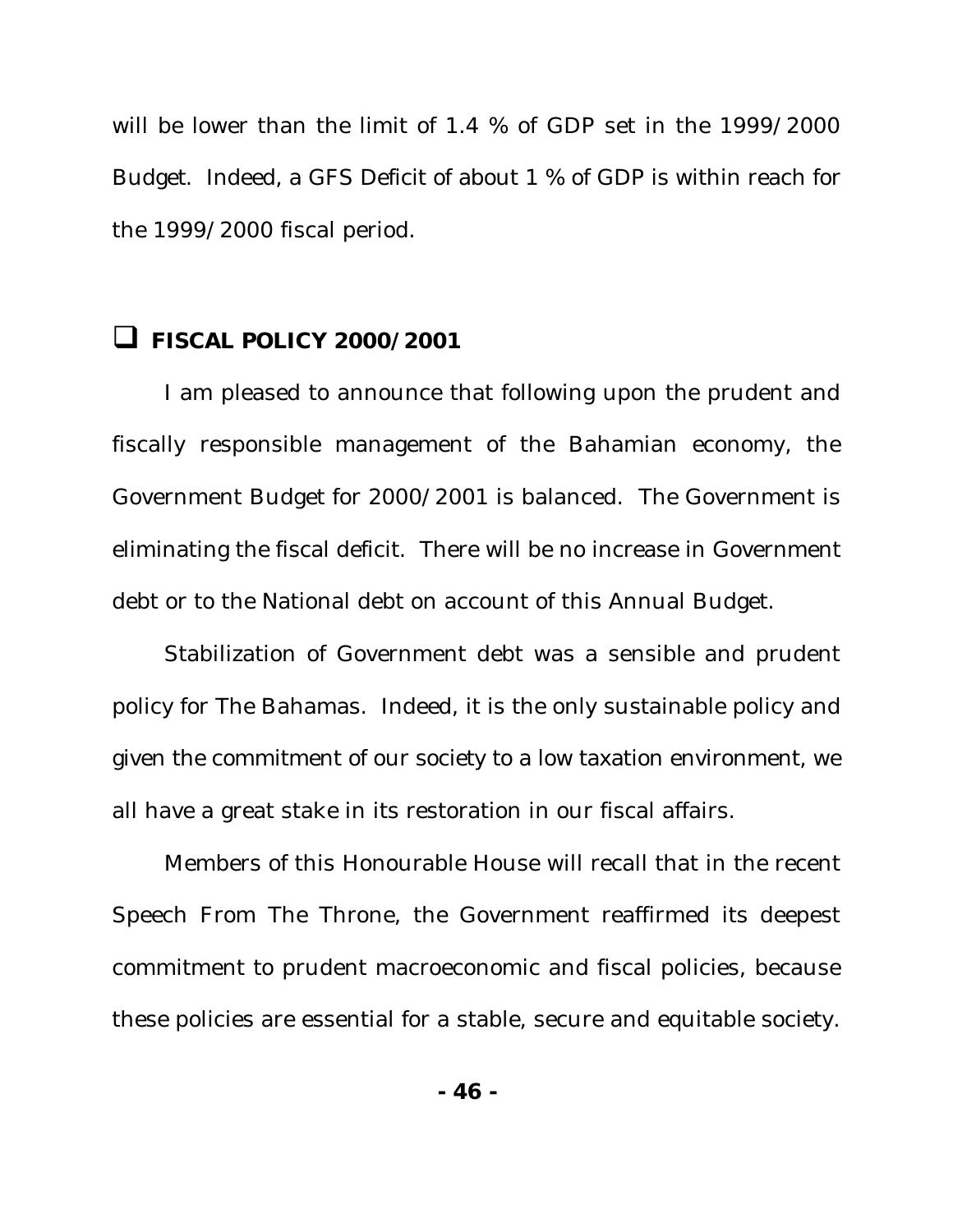As evidence of this deep commitment to prudent macroeconomic and fiscal policies, the Speech From The Throne foreshadowed that the Government is preparing legislation to ensure responsible fiscal management.

The commitment to a balanced overall budget does not in any way constrain the Government from implementation of sensible policies for essential public services, such as education, health and security, and from the implementation of visionary policies to enhance the growth and employment environment of The Bahamas through, for example, the development of The Bahamas as a centre of excellence for ebusiness. Neither does the commitment to a balanced overall budget constrain the Government in ensuring that all of the Islands of The Bahamas benefit from our economic progress nor does it constrain the Government's compassionate policies of ensuring that every person and household participates in the fruits of economic progress.

The only requirement that fiscal prudence imposes is that Government expenditure must be carefully targeted to the objectives for which it is intended, and that Government services are delivered as

**- 47 -**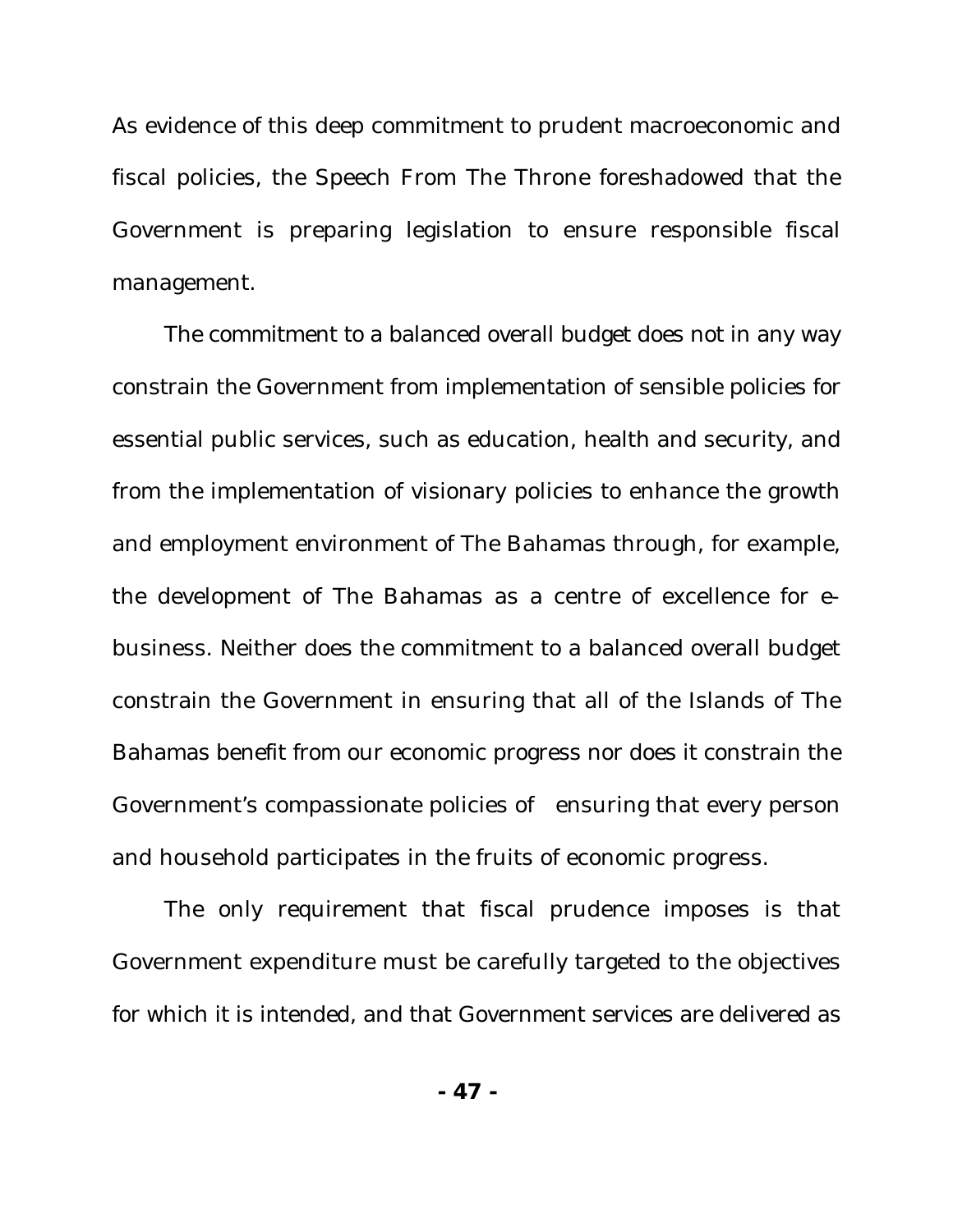efficiently and effectively as modern technology and modern methods of management and delivery make possible.

## **Q MAIN FEATURES OF 2000/2001 BUDGET**

### v *Recurrent Expenditure*

Recurrent Expenditure for 2000/01 is estimated at \$949.1million.

I am satisfied that ample resources are provided for the business of Government. Every Government operation is adequately funded to carry out its function.

In accord with the Government's priorities, and the priorities of the Bahamian people, major provisions are made for education, health, the criminal justice system, and social services. I am pleased to announce that provisions have been made to increase base salaries for all public servants by \$1200 per year effective 1 July, 2000. Provision has also been made to increase Police and Judiciary salaries.

Deducting the cost of Debt Interest and Redemption from the total for Recurrent Expenditure in 2000/01 means that \$ 772.2million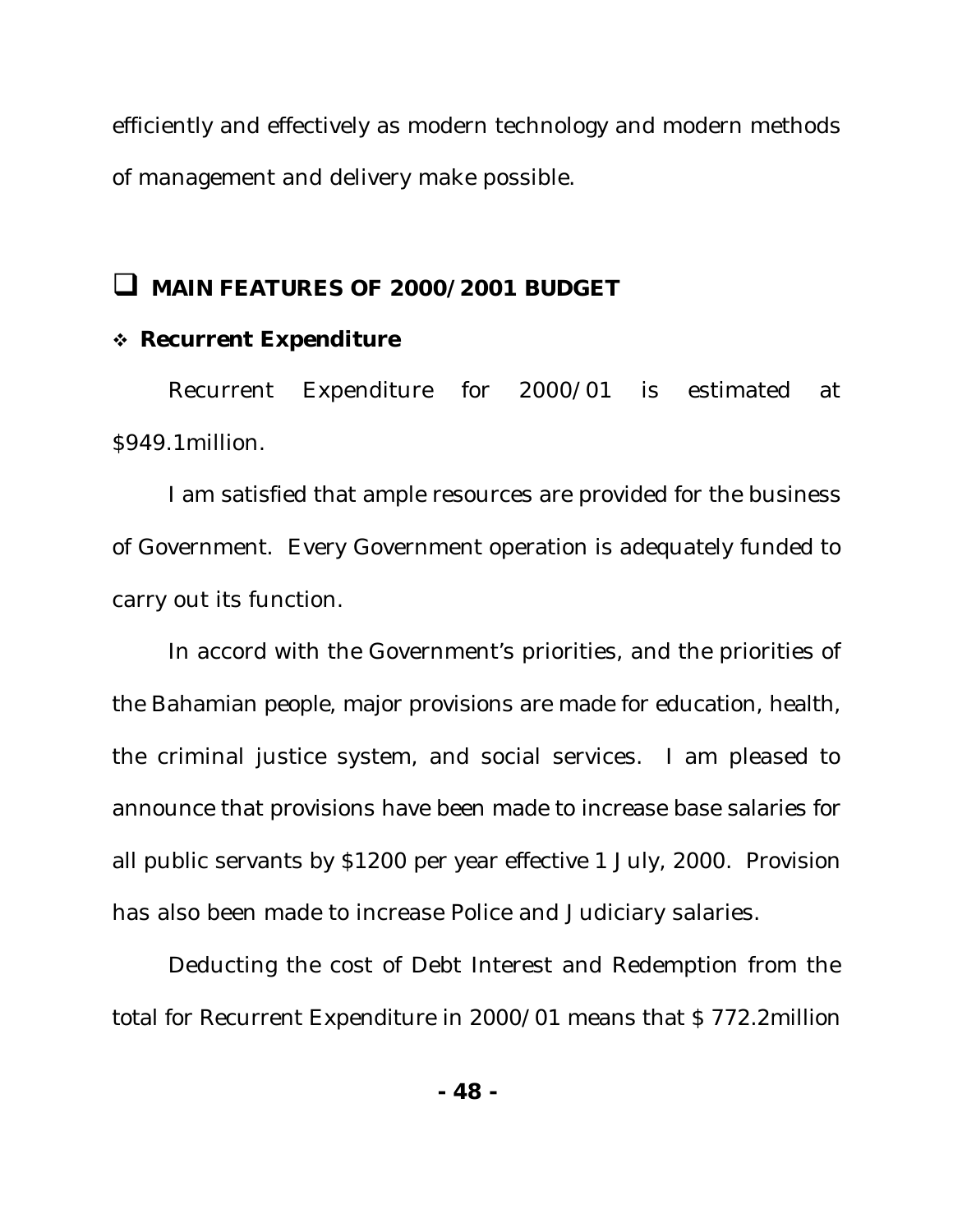will be available for expenditure on essential Government services. This is the highest total in the history of The Bahamas.

The major provisions are as follows:-

- ♦ \$178.64million, or 23% of the available \$772.2million, for recurrent expenditure on Education comprising \$132.75million by the Department of Education, \$4.65 million by the Bahamas Technical & Vocational Institute, \$24.39million by the Ministry of Education, including the Hotel Training College, \$16.84million by the College of The Bahamas plus projected fees of \$6.01million which will be retained by the College;
- ♦ \$142.36million, or 19.0% of the total of \$772.2million, on health services, comprising \$99.16million plus \$4.47million in retained fees by the Public Hospitals Authority; in addition, on current expenditure trends the Authority is

**- 49 -**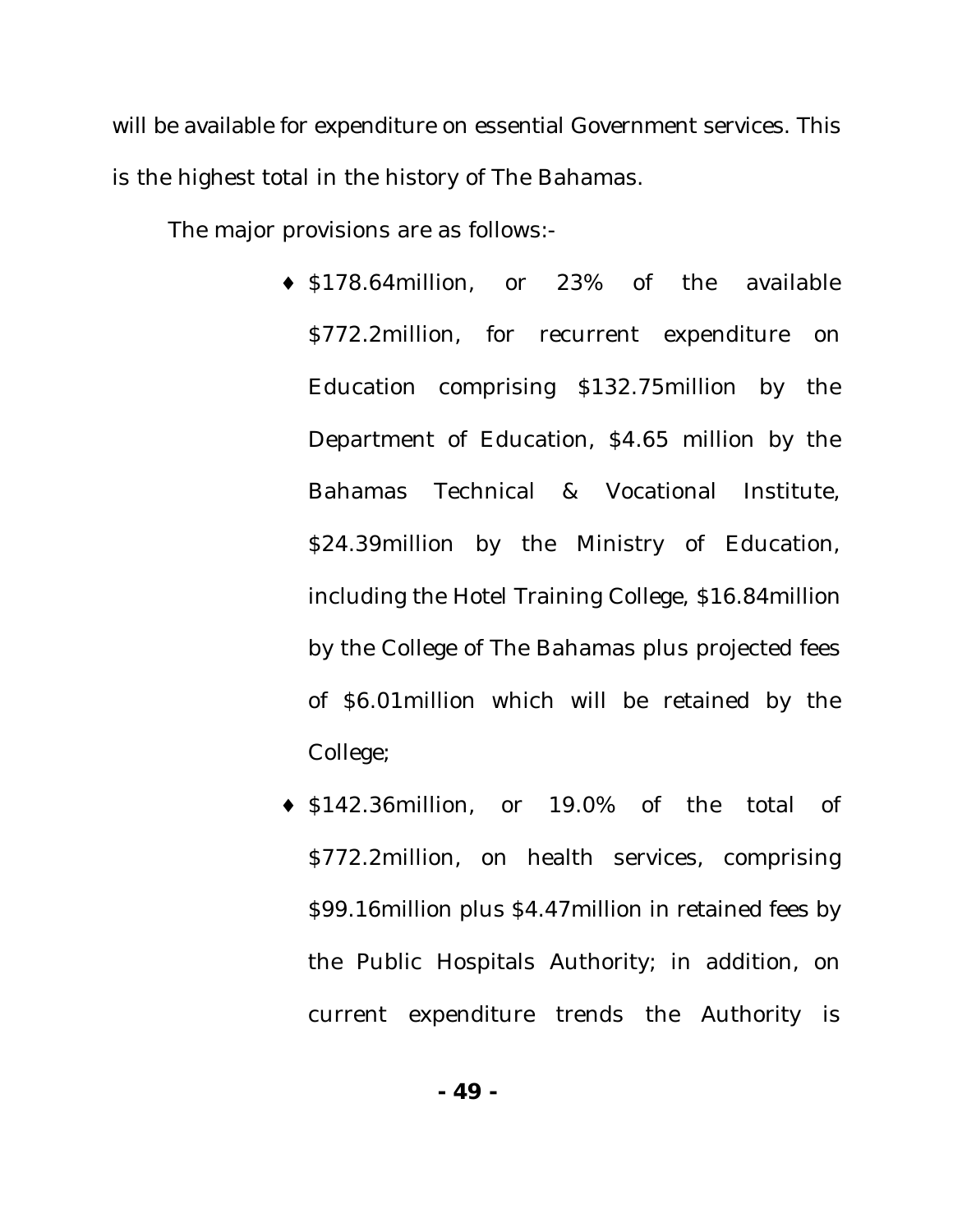projected to have credit balances amounting to \$5million which can be applied to its recurrent expenditures; \$19.31million by the Department of Environmental Health Services, \$16.48million by the Department of Public Health; and \$7.41million by the Ministry of Health;

- ♦ \$103.86million, or 13.4% of the total of \$772.2million, for national security comprising \$65.84million for the Royal Bahamas Police Force, \$25.90million for the Royal Bahamas Defence Force, \$ 11.41million for Prisons, and \$0.71million for the Ministry of National Security;
- $\bullet$  In addition, there is a provision of \$18.51 million for the Customs Department, and \$9.72million for the Immigration Department. Thus, the uniformed services on which the security and safety of The Bahamas depends, will have budgets totaling \$132.09million;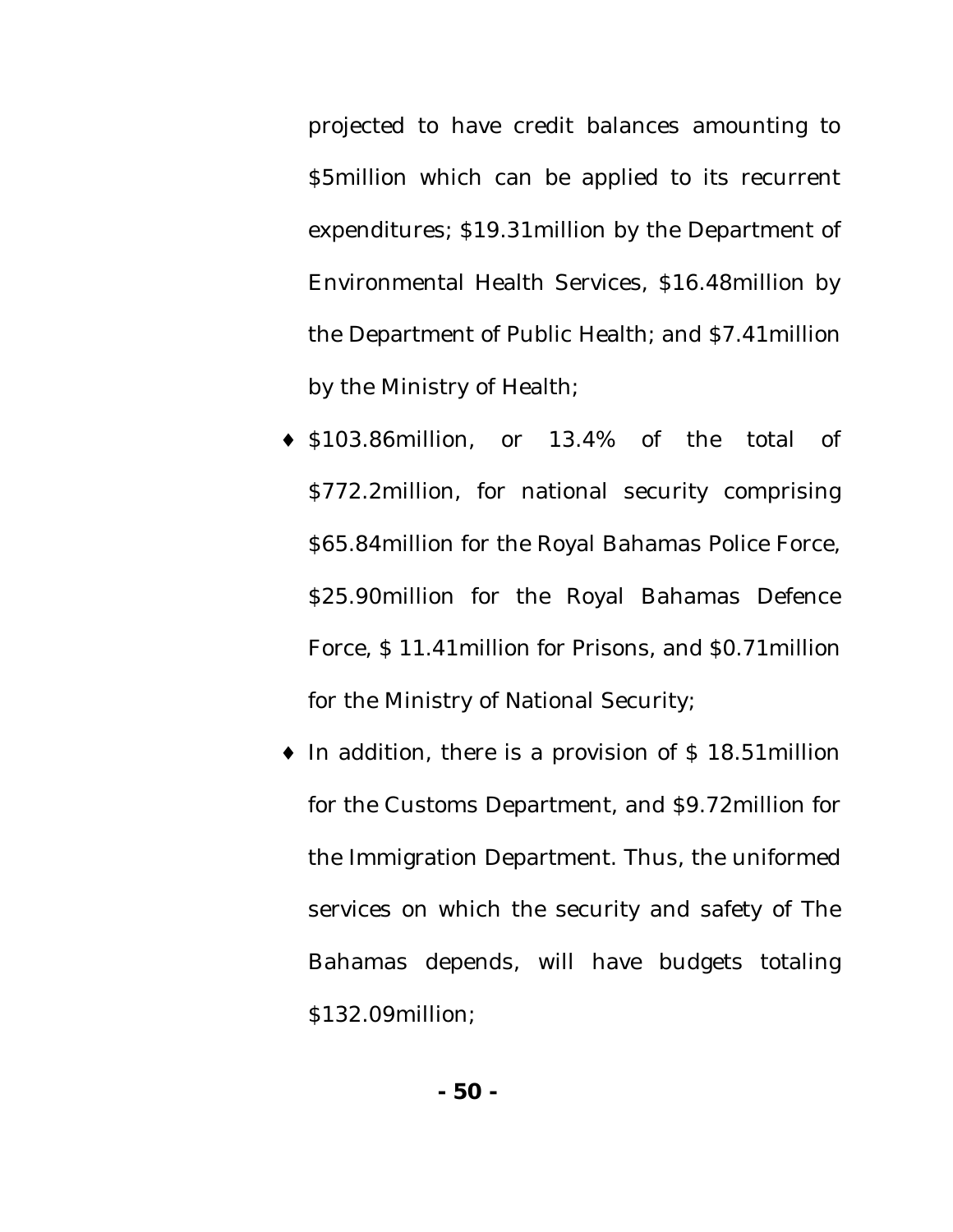- ♦ \$19.31million on the courts and the judicial system comprising \$6.52million for the Office of the Attorney General, \$6.92million for the Judicial Department, \$4.41million for Magistrates Courts, and \$1.16million for the Court of Appeal;
- ♦ \$61.02million will be provided for tourism, which is one of the pillars of the economy;
- ♦ \$24.5million is being allocated for housing and social services;
- ♦ \$12.13million is being allocated to the Ministry of Commerce, Agriculture & Fisheries, and the Departments of Agriculture and Fisheries;

Other major provisions are as follows:-

- ♦ \$1.87million for the Registrar General's Department which plays an important role in facilitating businesses;
- ♦ \$18.97million for the Department of Local Government; many local authorities have

**- 51 -**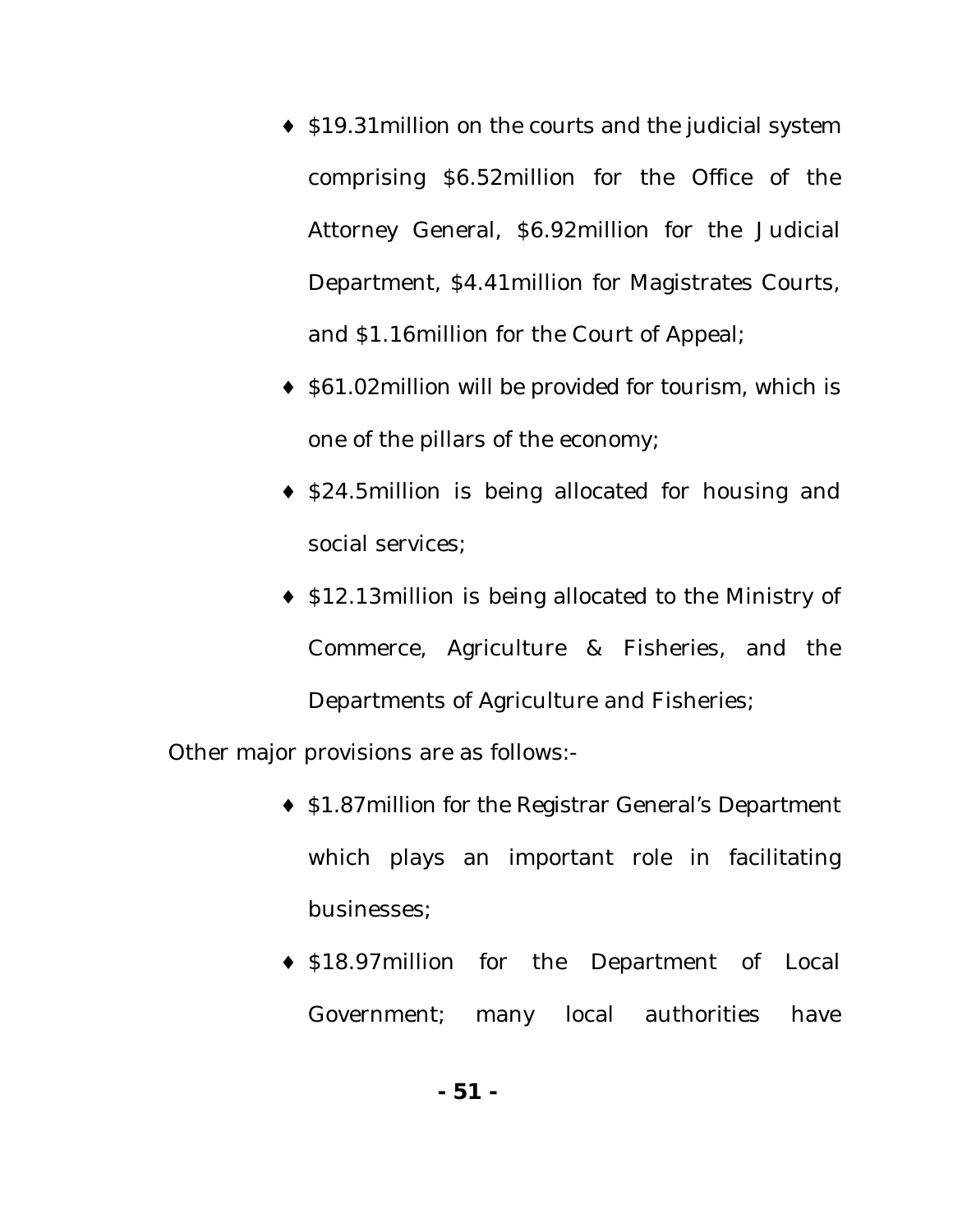substantial credit balances which would be appropriate to use for necessary expenditure;

- ♦ \$5.18million for the Department of Statistics which has the important task of completing the 2000 Population Census;
- ♦ \$3.69million for the Ministry of Economic Development which has responsibility for collecting business licence fees and real property taxes;
- \$20.20million for the Ministry and Department of Works which provide crucial services to Government in maintaining public buildings and roads;
- ♦ \$1.50million for the Department of Archives which does a most valuable task in protecting, cataloguing and recording for posterity the historical archives of the Bahamian people;
- ♦ \$9.17million for the Ministry of Local Government, Sports and Culture; this includes \$0.65million for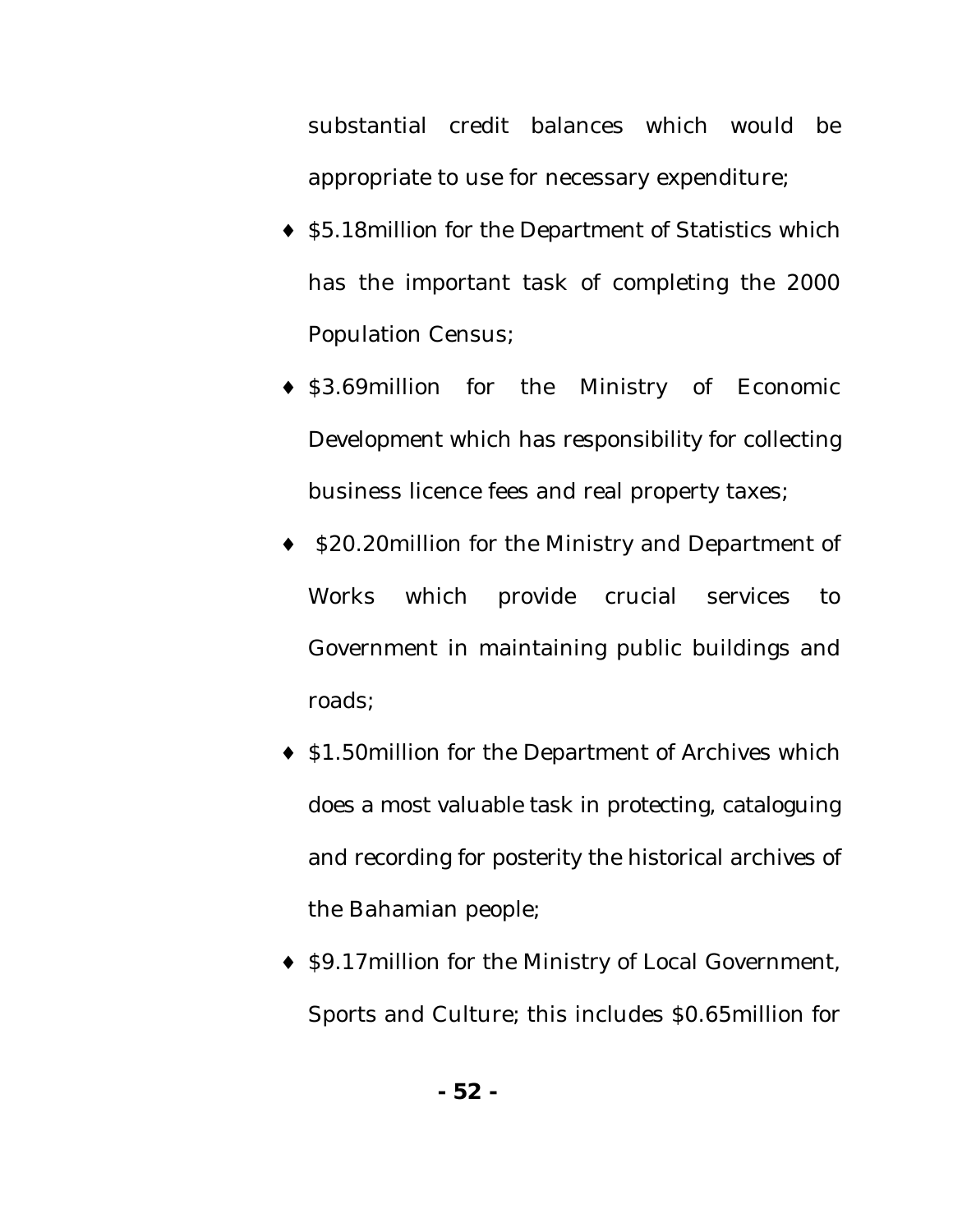the 2000 Bahamas Games and \$1.02million for the endowment of sports organization;

- ♦ \$6.48million is being allocated for Labour and Maritime Affairs;
- ♦ \$ 7million is being allocated to the Post Office, and \$ 3.48million to the Port;
- ♦ \$ 7.63million is being allocated to the Civil Aviation Department, and \$2.06million plus an estimated \$8.22million in retained fees are being allocated to the new Airport Authority. The establishment of the Airport Authority is another major step in bringing the best commercial practices to bear on the operation of vitally important national operations;
- ♦ \$3.41million is being allocated to the Road Traffic Department, and \$1.77million to the Department of Meteorology;
- ♦ \$3.05million is being allocated to the Gaming Board;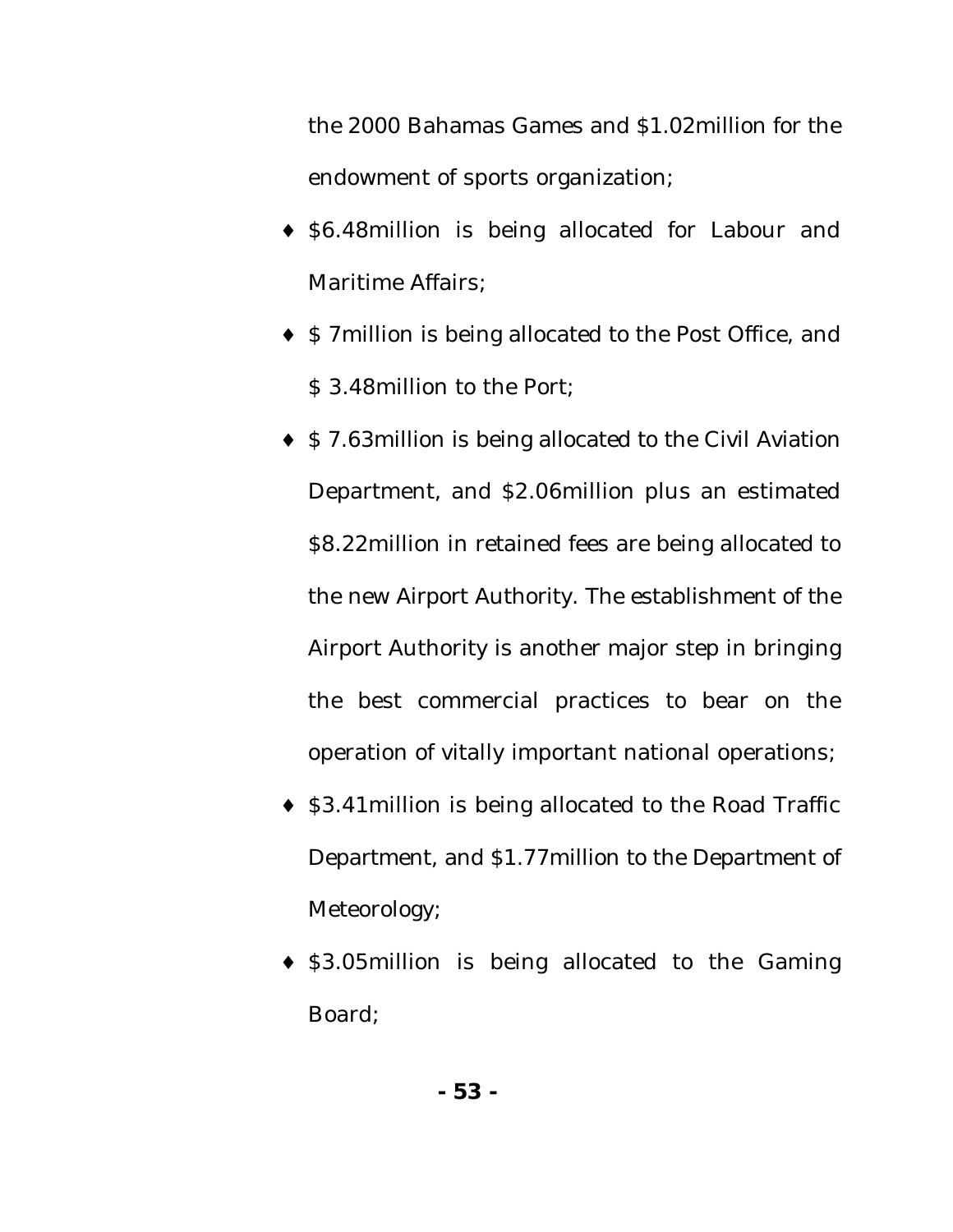These are the major recurrent expenditure provisions in 2000/01, and together with the fees retained by the major authorities, should result in further progression in the implementation of governmental priorities and in the expansion and development of essential public services.

#### v *Capital Expenditure*

The 2000/2001 programme of capital expenditure amounts to \$128million.

The major capital provisions are in respect of education, hospitals, police, defence, and certain Public Corporations.

The provisions are as follows:

♦ \$38.29million is being provided for the Ministry of Works and Transport for a wide range of projects. These include the CID Headquarters at Oakes Field, the Law School, the National Aquatic Centre, roads on New Providence and the Family Islands, and other improvements in New Providence;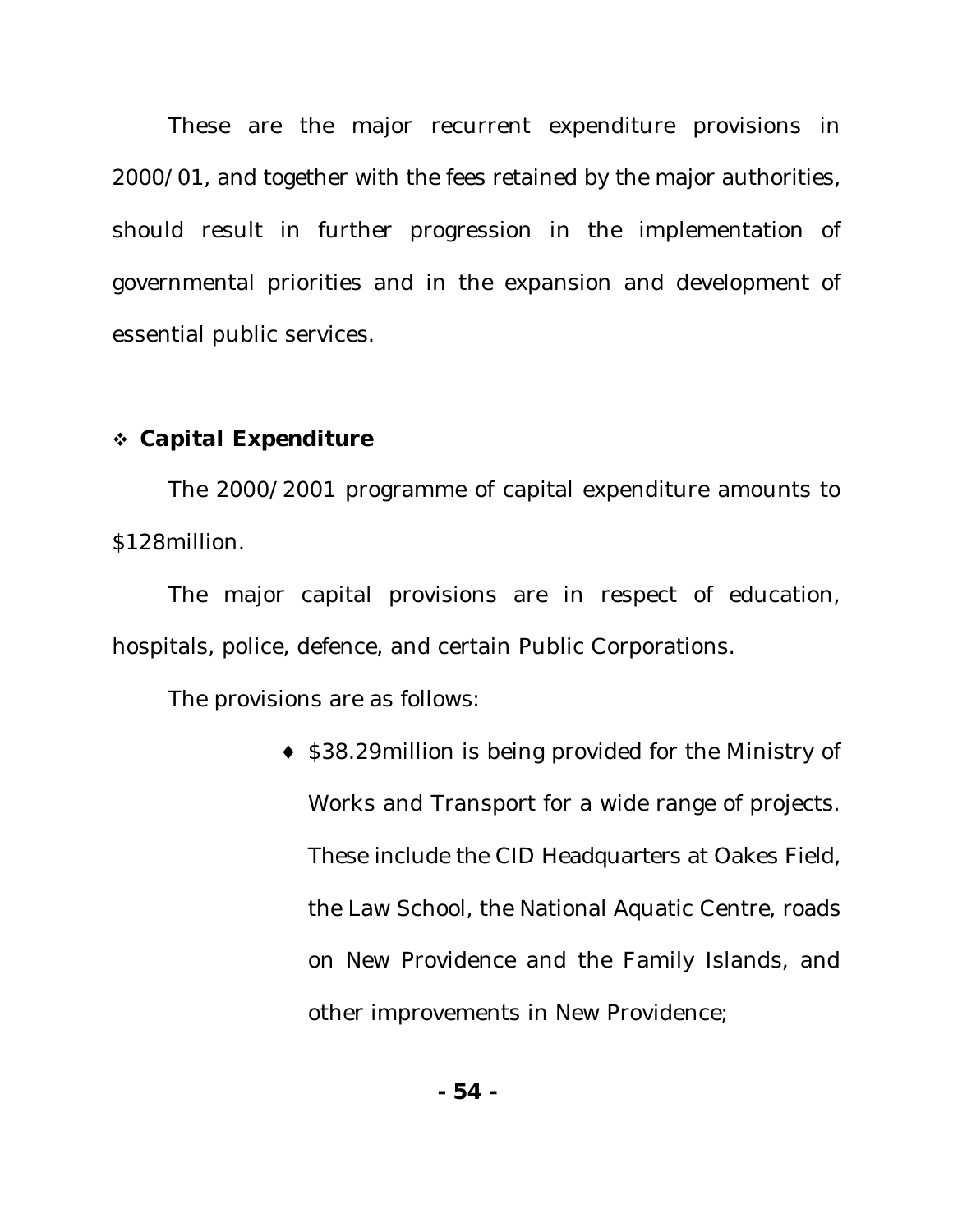- ♦ \$ 23.6million for Education, including \$4million for the new secondary school on New Providence, \$2.5million for the College of The Bahamas, \$2.97million for the National Art Gallery, \$2million to continue the computerization of Primary Schools, \$2million for C.C. Sweeting Gymnasium, Auditorium and extension, and substantial sums for upgrading schools in New Providence, and the Family Islands;
- ♦ \$6.54million for the Public Hospitals Authority which will enable the Authority to expend \$4.37million on facilities and equipment at Princess Margaret Hospital, and \$1.1million on new facilities and equipment at Rand Memorial Hospital. In addition, \$3.3million is being allocated to the Department of Environmental Health for the Solid Waste Management Project which is being largely financed by a loan from the Inter-American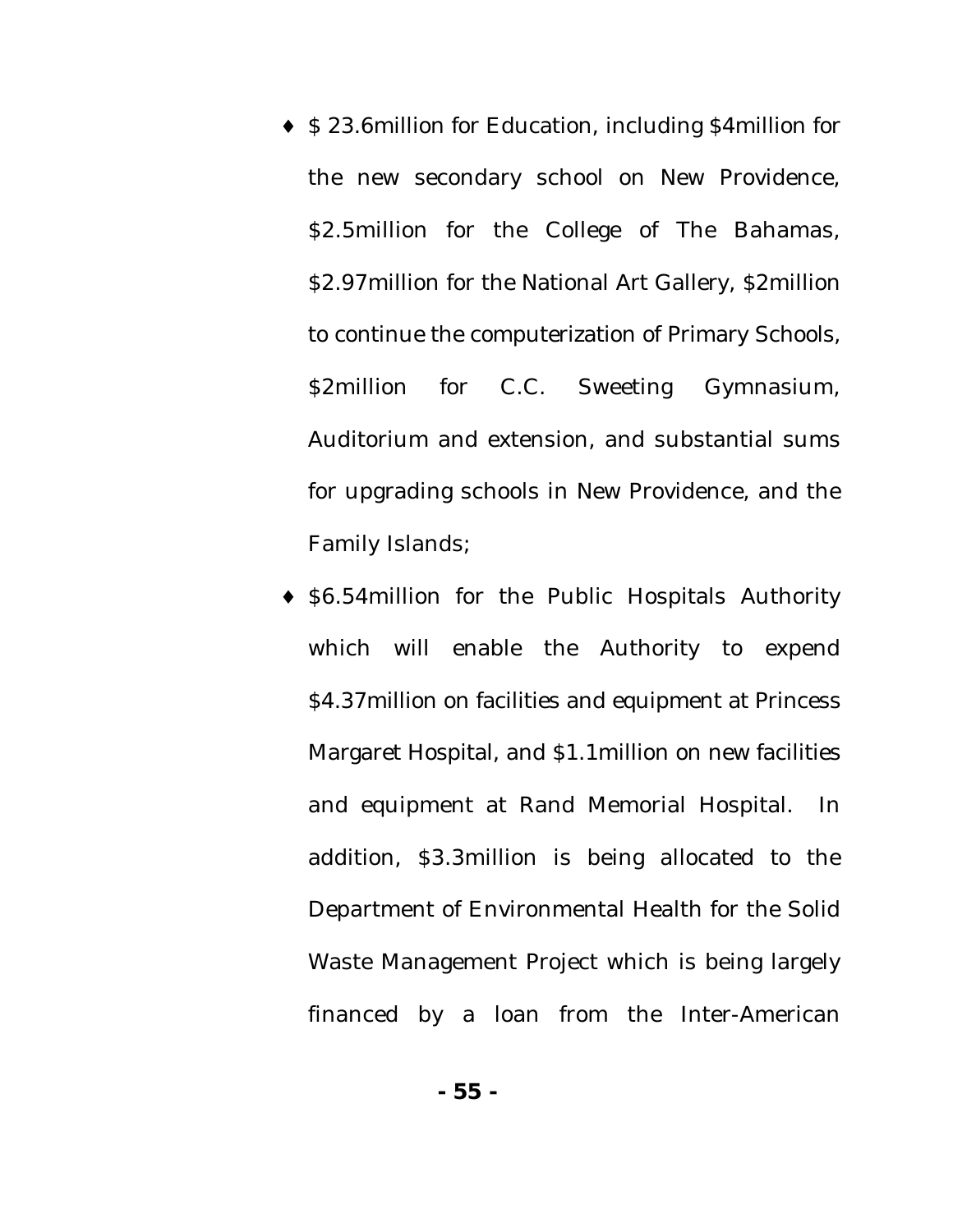Development Bank. Also, \$1.73million is being allocated to the Ministry of Health for transportation equipment, instruments and related equipment;

- ♦ \$3.24million is allocated to the Royal Bahamas Police Force for communications, computers and related equipment, vehicles including fire engines, and \$0.5million for the Forensic Laboratory;
- ♦ \$4.63million is being allocated to the Royal Bahamas Defence Force, the largest component of which is required for the new patrol craft;
- ♦ \$1.4million is being allocated to the Civil Aviation Department primarily for improvement of facilities in the Family Islands;
- ♦ \$1.05million is being allocated to the Ministry of Commerce, Agriculture and Fisheries primarily for encouragement of economic diversification and development;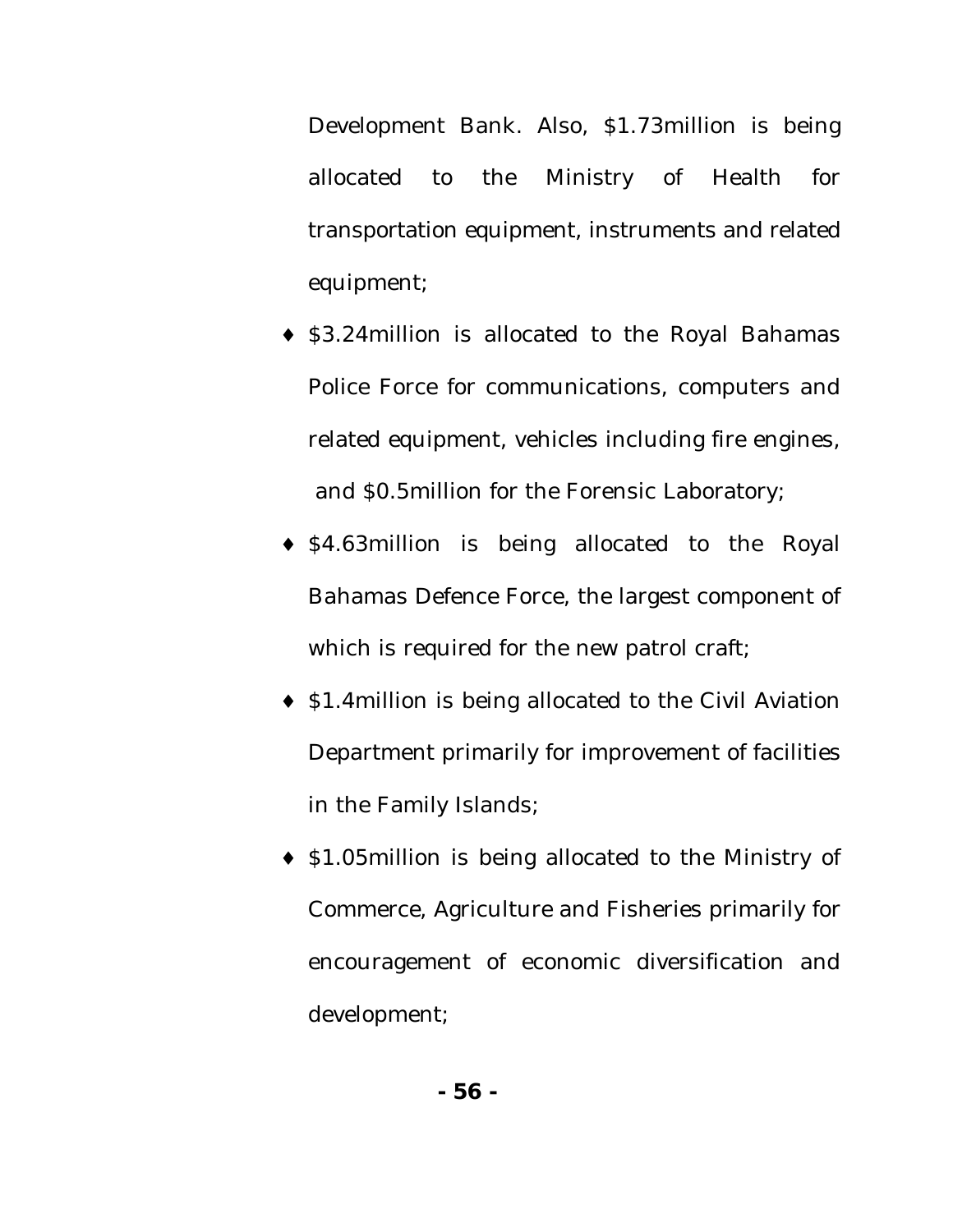- ♦ \$3million for the Ministry of Local Government, Sports & Culture and \$1million is being allocated for the Ministry of Housing and Social Development;
- ♦ \$11million is being allocated to the Water & Sewerage Corporation which is engaged in major water improvement schemes in New Providence and the Family Islands financed by loans from the European Union Investment Bank and the Inter-American Development Bank;
- ♦ \$10million is being provided for Bahamasair which is embarking on a fundamental reorganization to improve the commercial viability of the airline;
- ♦ \$5million is being provided to the Broadcasting Corporation of The Bahamas;
- ♦ \$2million is being earmarked to continue the computerization of the Public Service and to advance the concept of e-government;

As foreshadowed in the Speech From The Throne and as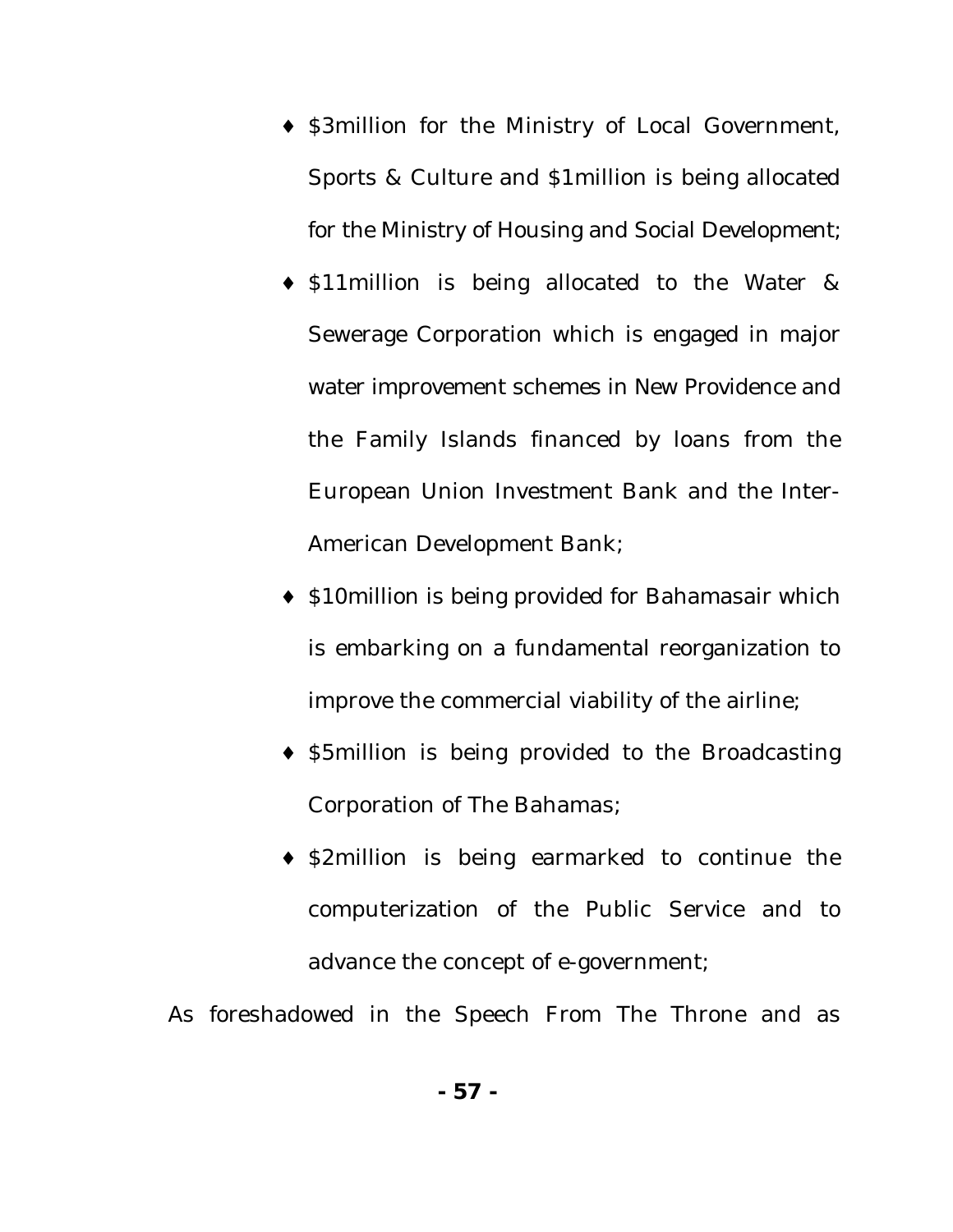mentioned earlier in this Communication, the Government is establishing the Disaster Reconstruction Corporation which will be responsible for all recurrent and capital expenditure on disaster reconstruction. That Corporation will have powers to borrow and receive loans and grants. Accordingly, it is not necessary to make provision in the Government's Budget for the Corporation's full capital expenditure since as soon as the Corporation is established, it will borrow its own requirements from banking and other institutions. The only provision in the Government Budget will be the amounts necessary to amortize the Corporation's debt which will not arise in this fiscal period.

#### v *Recurrent Revenue*

The projected revenue for the fiscal period 2000/2001 is \$998 million. This represents an increase of 7.7% over the projected revenue for 1999/2000. Although significantly lower than the projected rate of growth in 1999/2000 which has been exceptionally robust, this rate of increase is clearly within the range of revenue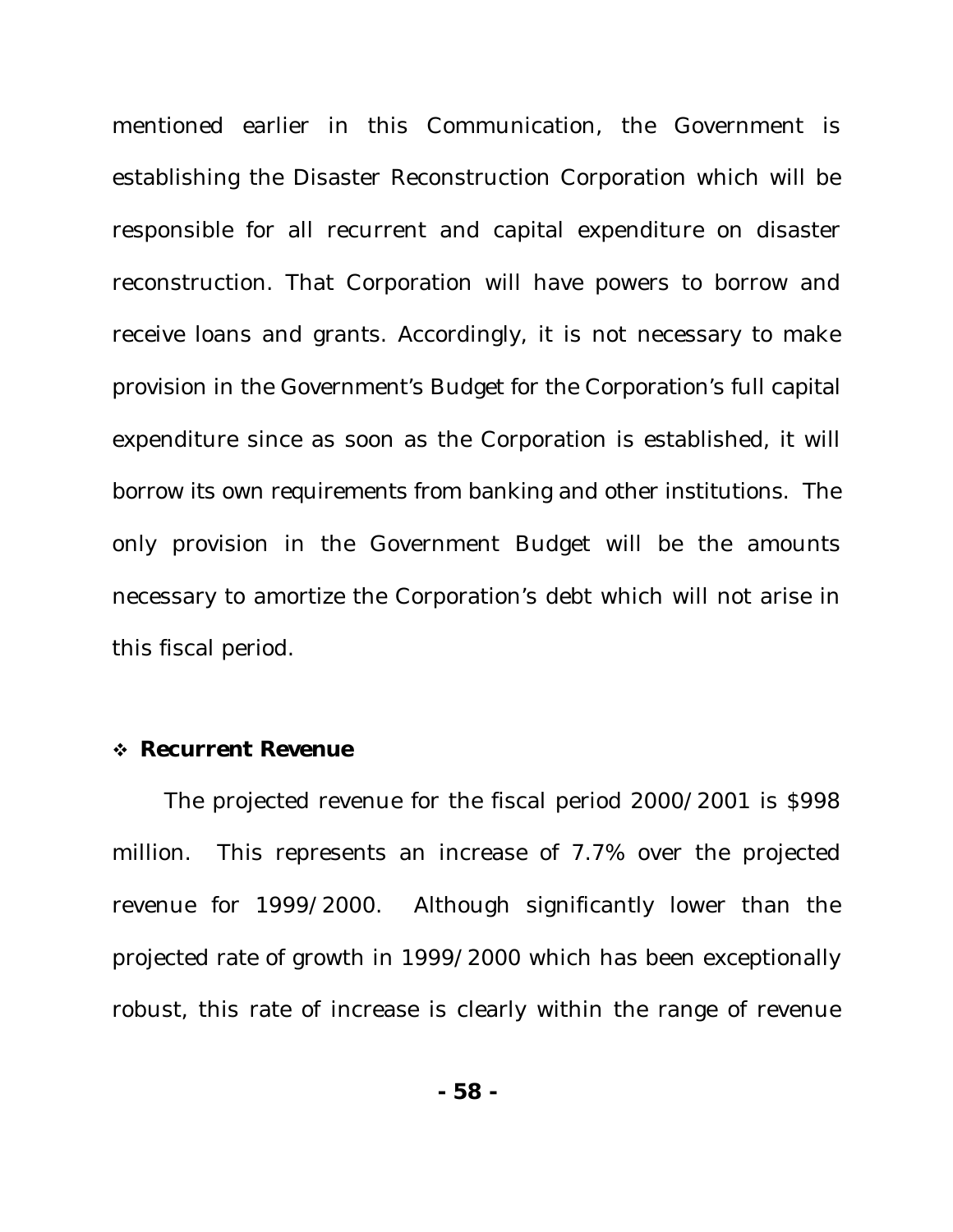performance in recent years.

This level of revenue at \$998 million is quite adequate to facilitate the realization of our most cherished fiscal objectives, especially the elimination of the fiscal deficit.

Madam Speaker, it gives me a keen sense of pride and accomplishment that this Government was able to arrive at a balanced budget as it has promised and to do so without resorting to any increase in taxes of any kind. I wish to emphasize again that there are no new taxes in this Budget.

On the contrary, we have taken this opportunity to make certain revenue concessions which signal the policy of the Government for transformation of our society to be fully prepared for the information age; to continue our encouragement for development of our Family Islands and to rationalize duty treatment on various items either by reduction or the elimination of customs duty.

In this regard, I am pleased to announce the following:

• The extension for a further two years of The Family Island Development Act, 1997 which grants exemption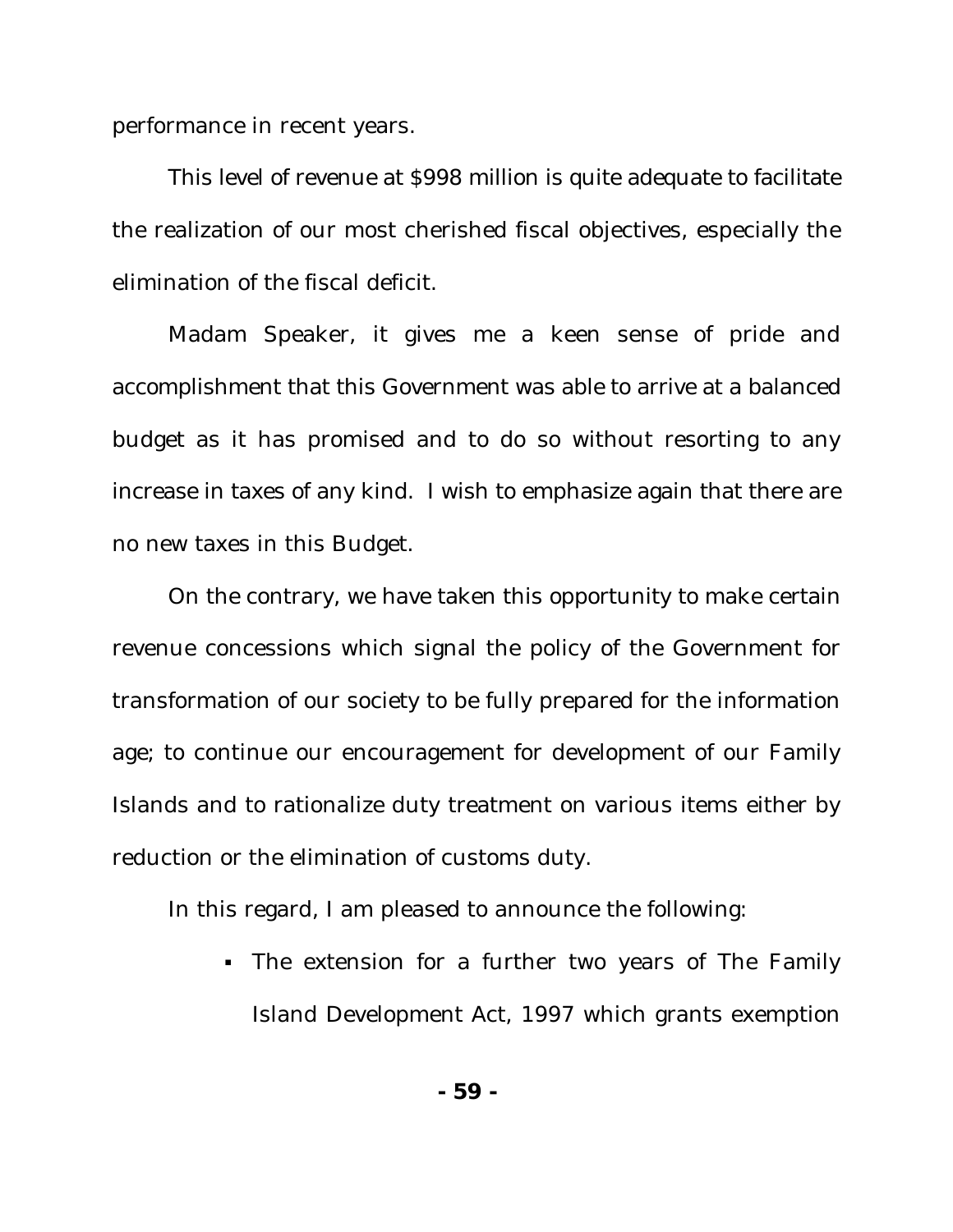from Customs duty to the Family Islands of Mayaguana, Acklins, Crooked Island, Long Cay, Ragged Island and Cays, Rum Cay, Cat Island, Andros, Inagua, San Salvador, Long Island, Exuma and Exuma Cays for building material and machinery used to clear land;

- The elimination of Customs duty on computer hardware and computer hardware parts;
- The reduction of the rate of duty on golf carts from 50% to 20%;
- The elimination of Customs duty on computer perforated paper;
- ß Exemption from duty for members of the Agricultural Cooperative Society similar to that enjoyed by farmers;
- The elimination of customs duty on printers paper for registered printers;
- The elimination of Customs duty on cameras, still image cameras, including digital cameras;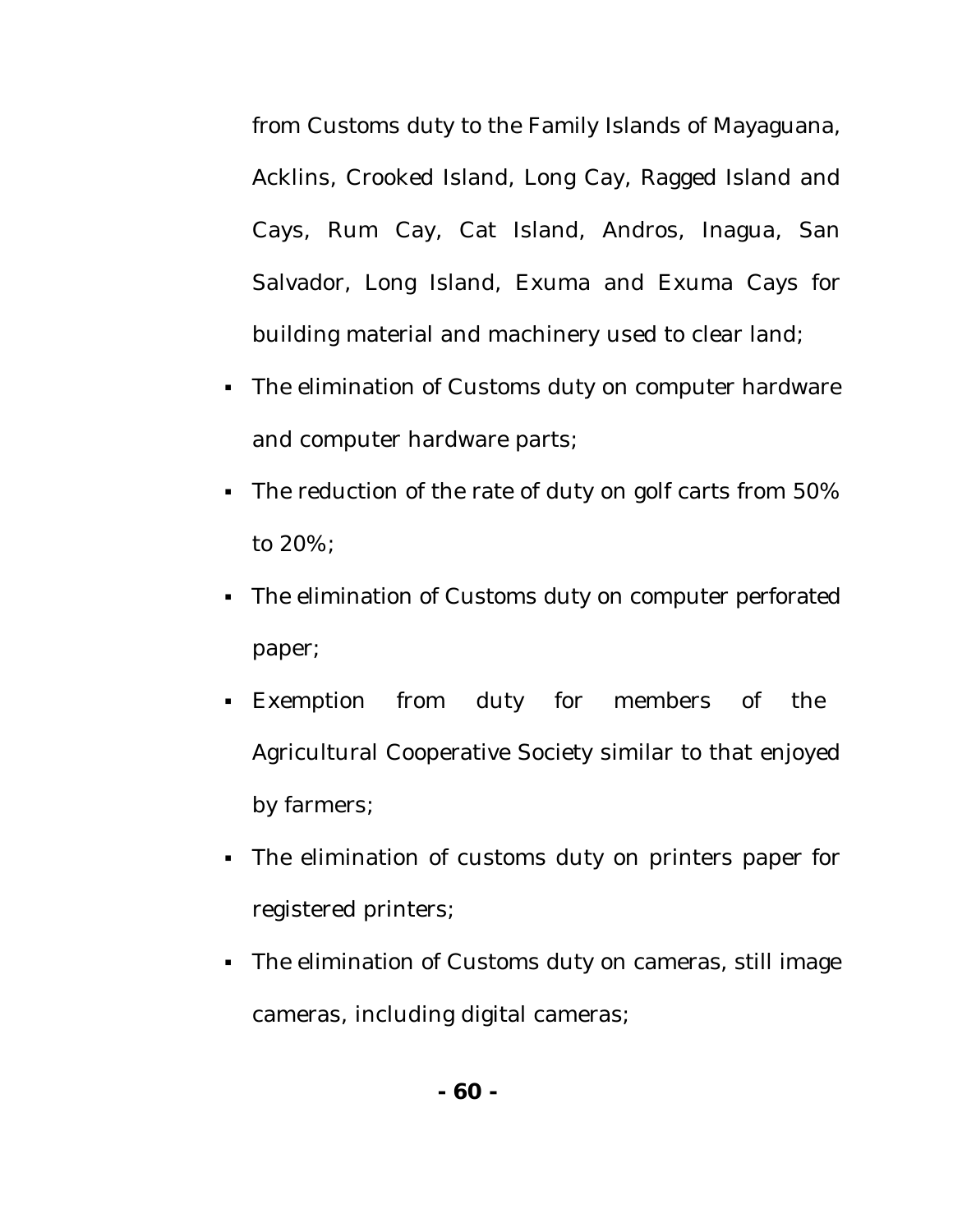- The reduction of the rate of Customs duty on video games used with television and hand held video games from 65% to 35%;
- The extension for another year of the duty exemption for importation of new taxi cabs and omnibuses.

## **Q** CONCLUDING REMARKS

I am pleased to have presented to this Honourable House and to the Bahamian people, a Balanced Budget without any new or increased taxes, and delighted it was possible to do so while still providing adequately for the provision of public services in The Bahamas.

I regard it a singular honour to have been afforded the opportunity of assisting in putting The Bahamas on the path of sustainable growth. We are at an exciting time in our Nation's history, facing new challenges and enormous opportunities in something of a brave new world. We have the advantage of being properly positioned to successfully meet these challenges and embrace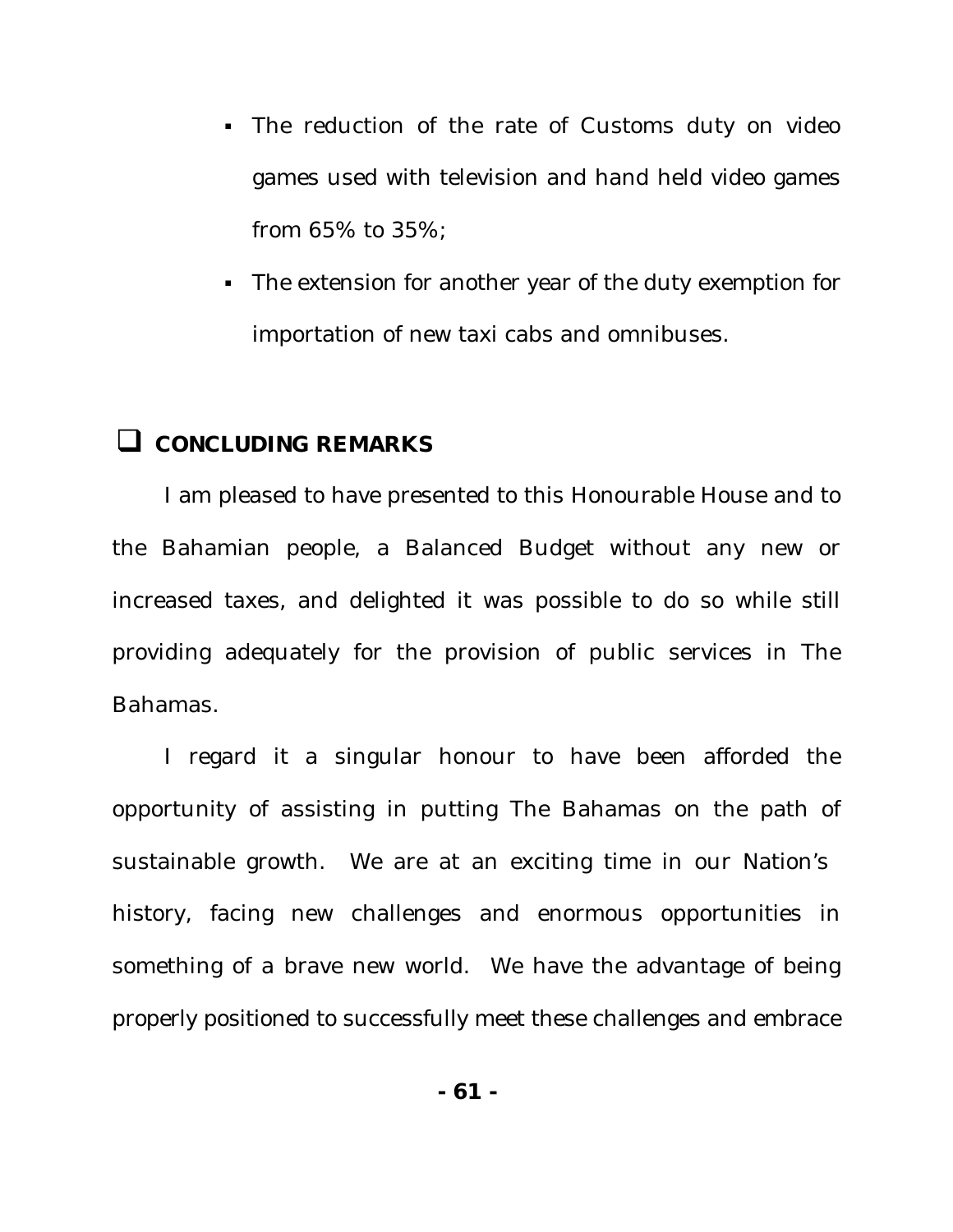the opportunities.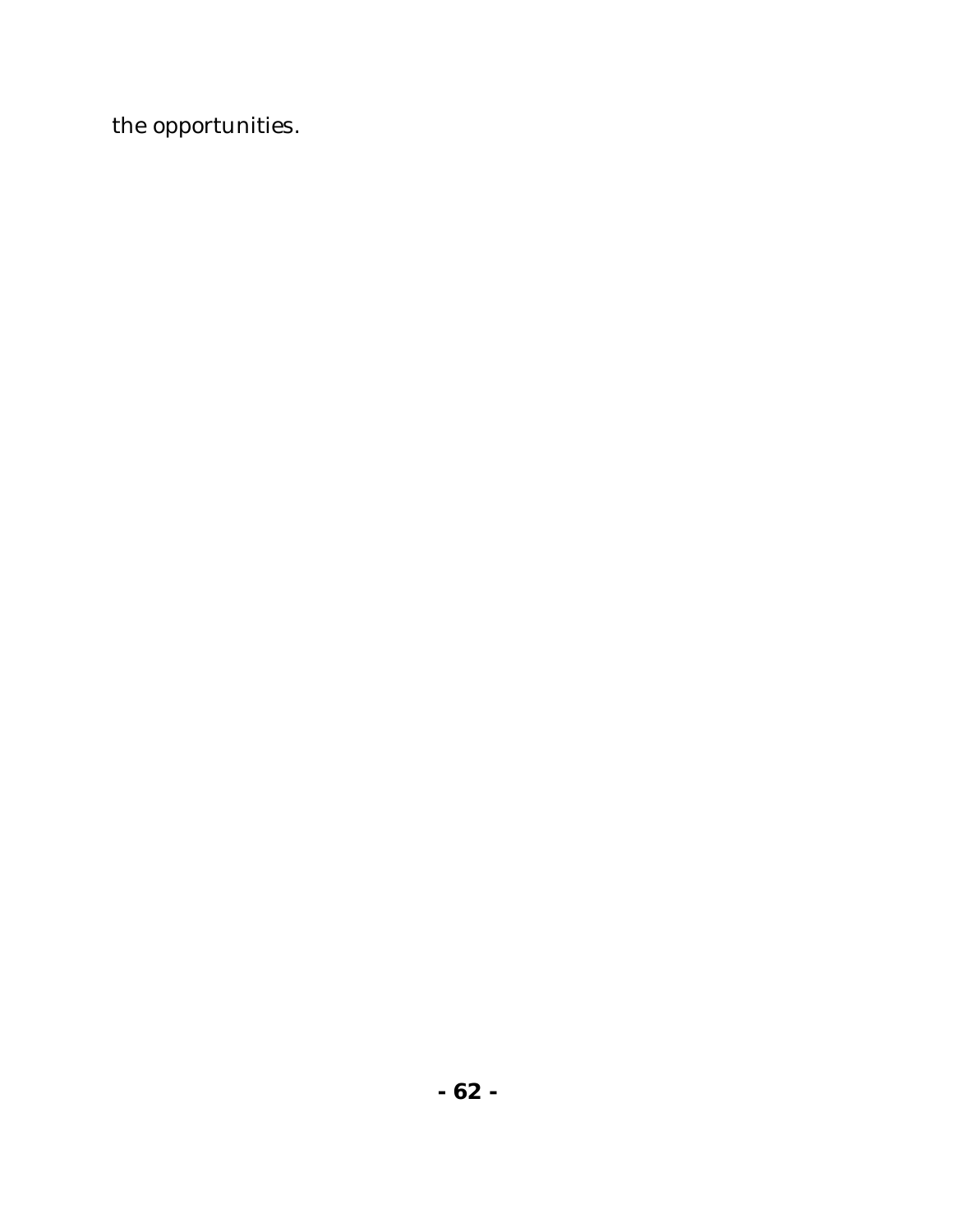| Table I. Bahamas Economic Performance 1991 - 2000* |        |        |               |                  |               |        |        |        |        |         |  |  |  |  |
|----------------------------------------------------|--------|--------|---------------|------------------|---------------|--------|--------|--------|--------|---------|--|--|--|--|
|                                                    | 1991   | 1992   | 1993          | 1994             | 1995          | 1996   | 1997   | 1998** | 1999** | 2000*** |  |  |  |  |
| <b>GDP(Current Prices) (\$Millions)</b>            | 3000   | 3150   | 3325          | 3425             | 3500          | 3750   | 3940   | 4190   | 4560   | 4810    |  |  |  |  |
| <b>Growth-Current Prices(%)</b>                    | 4.2    | 5.0    | $5.5^{\circ}$ | 3.0 <sub>2</sub> | $2.2^{\circ}$ | 7.1    | 5.3    | 6.3    | 8.8    | 5.5     |  |  |  |  |
| <b>Growth-Constant Prices(%)</b>                   | $-2.7$ | $-2.0$ | 1.7           | 0.9              | 0.3           | 4.2    | 3.3    | 3.0    | 6.0    | 4.9     |  |  |  |  |
| Prices (%)                                         | 7.1    | 5.7    | 2.7           | 1.5              | 1.7           | 1.1(a) | 0.8(a) | 1.4(a) | 2.7(a) | 0.6     |  |  |  |  |

\*Source: 1991 - 1996 IMF World Economic Outlook October 1998

\*\* IMF PIN March 1999

\*\*\* Projection

**(a) In those years the IMF estimates a higher deflator for GDP to capture growth of wages**

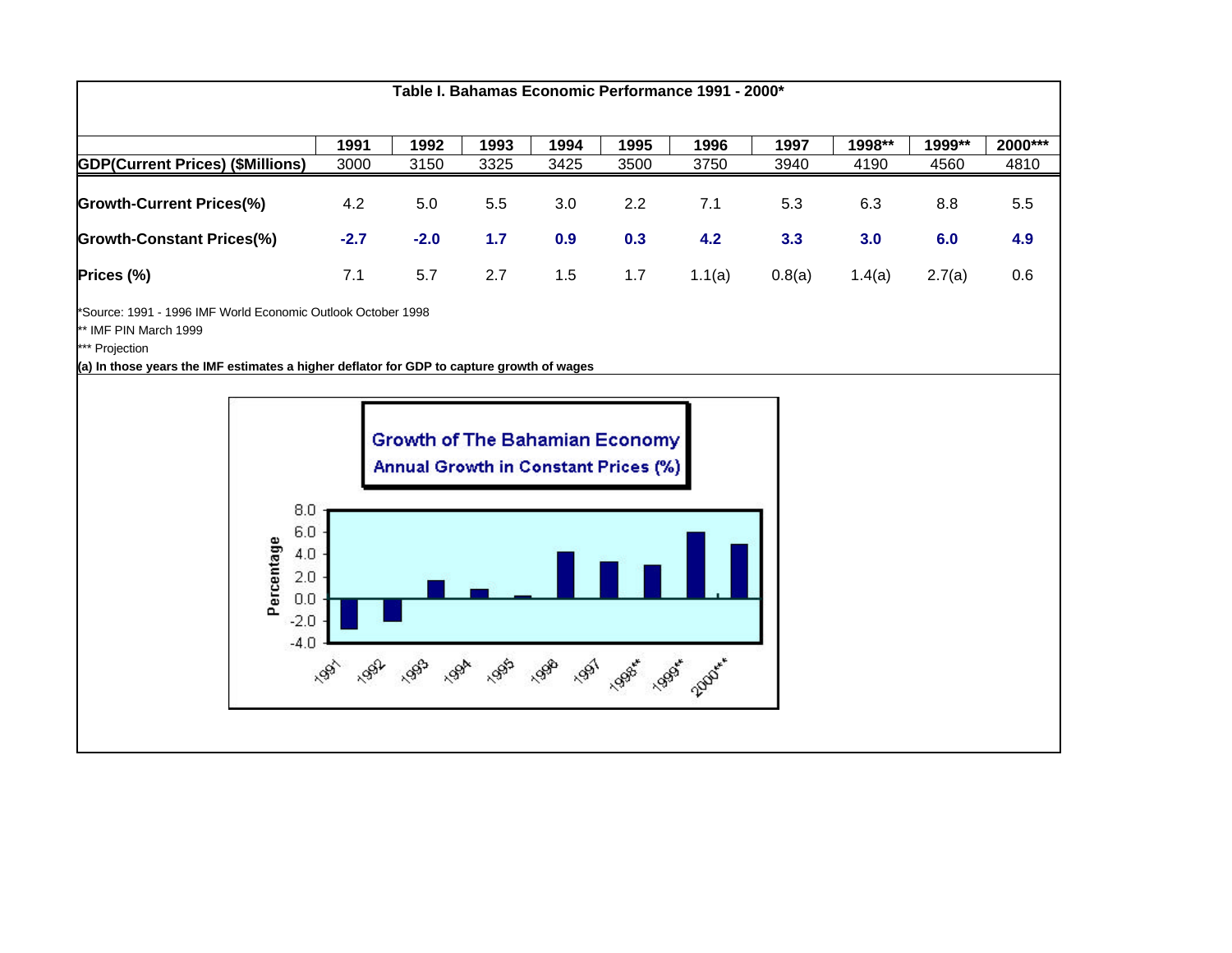#### **Table II. Budget Performance**

\$million

| <b></b>                                                        | 1987        | 1988     | 1989   | 1990                          | 1991   | 1992   | 1993 (6 mos) |             | 1993/94 | 1994/95 |        | 1995/96 | 1996/97 | 1997/98 | 1998/99 |        | 1999/2000<br><b>Budget</b> | 1999/2000<br>Outturn | 2000/01<br><b>BUDGET</b> |
|----------------------------------------------------------------|-------------|----------|--------|-------------------------------|--------|--------|--------------|-------------|---------|---------|--------|---------|---------|---------|---------|--------|----------------------------|----------------------|--------------------------|
| (1) Recurrent Expenditure                                      | 478         | 515      | 573    | 565                           | 606    | 603    |              | 314         | 630     |         | 656    | 704     | 772     | 820     | 837     |        | 897                        | 880                  | 949                      |
| (2) Recurrent Revenue                                          | 470         | 472      | 500    | 529                           | 524    | 552    |              | 280         | 617     | 650     |        | 672     | 700     | 780     | 822     |        | 914                        | 925                  | 998                      |
| (3) Recurrent Deficit [(2) minus (1)]                          | -8          | -43      | $-72$  | $-36$                         | $-82$  | -50    | $-35$        | $-13$       |         | -5      | $-32$  |         | $-72$   | $-40$   | $-15$   | 17     | 45                         |                      | 49                       |
| (4) Capital Expenditure                                        | 67          | 94       | 111    | 91                            | 101    | 88     |              | 52          | 68      |         | 100    | 92      | 136     | 117     | 124     |        | 125                        | 130                  | 128                      |
| (5) Capital Revenue                                            | $\mathbf 0$ | $\Omega$ | 0      | $\Omega$                      |        | -1     |              | $\mathbf 0$ |         |         | 12     | 5       | 3       |         |         |        | 5                          | 1                    | 5                        |
| $(6)$ Capital Deficit $[(5) - 4)]$                             | $-67$       | $-94$    | $-111$ | $-91$                         | $-100$ | -87    | $-52$        | $-67$       |         | $-88$   | $-87$  |         | $-133$  | $-116$  | $-123$  | $-120$ | $-129$                     |                      | $-123$                   |
| $(7)$ Total Deficit $[(3)$ plus $(6)]$                         | $-75$       | $-137$   |        | -183 -126 -183 -138 -87       |        |        |              | $-80$       |         | $-93$   | $-118$ |         | $-205$  | $-156$  | $-138$  | $-104$ | $-84$                      |                      | $-74$                    |
| (8) Debt Redemption                                            | 60          | 59       | 60     | 48                            | 60     | 58     |              | 48          | 69      |         | 65     | 80      | 83      | 89      | 74      |        | 41                         | 41                   | 75                       |
| (9) GFS Deficit [(7) - (8)]                                    | $-15$       | $-78$    | $-123$ | $-79$                         | -123   | -79    | $-39$        | $-11$       |         | $-28$   | $-39$  |         | $-122$  | $-66$   | $-64$   | $-63$  | $-43$                      |                      |                          |
| <b>GFS Surplus</b><br>(10) GDP (\$ '000)                       |             |          |        | 2625 2750 2950 3000 3000 3150 |        |        |              | 3250        | 3375    | 3450    |        | 3625    | 3850    | 4125    | 4300    |        | 4515                       | 4515                 | 4945                     |
| (11) GFS Deficit/Surplus as % of GDP<br>$[(9)$ as % of $(10)]$ | $-0.6$      | $-2.8$   | $-4.2$ | $-2.6$                        | $-4.1$ | $-2.5$ | $-1.2$       |             | $-0.3$  | $-0.8$  |        | $-1.1$  | $-3.2$  | $-1.6$  | $-1.5$  |        | $-1.4$                     | $-1.0$               | 0.02                     |

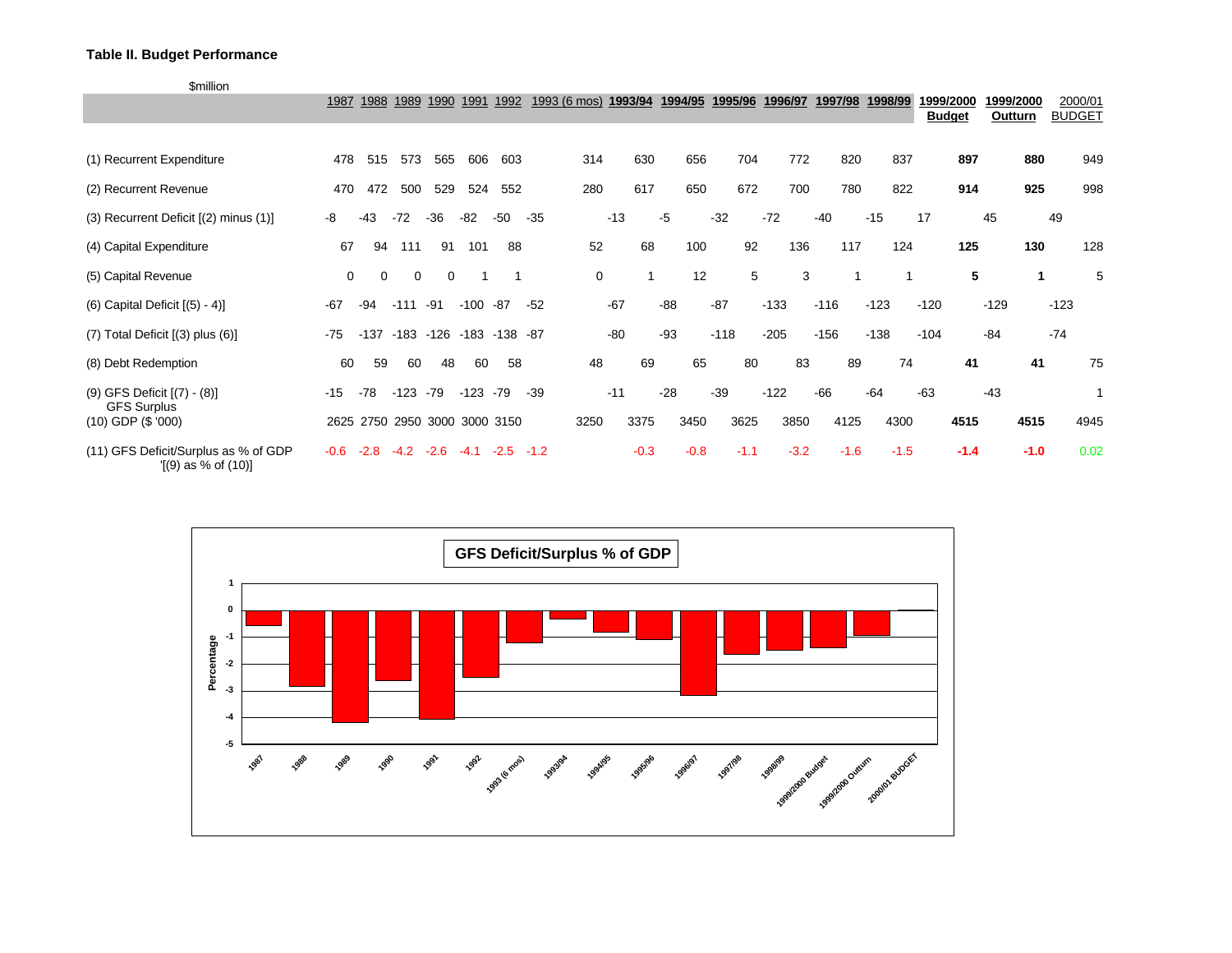

#### **Table III. Tourist Expenditure and Arrivals 1990 - 1998**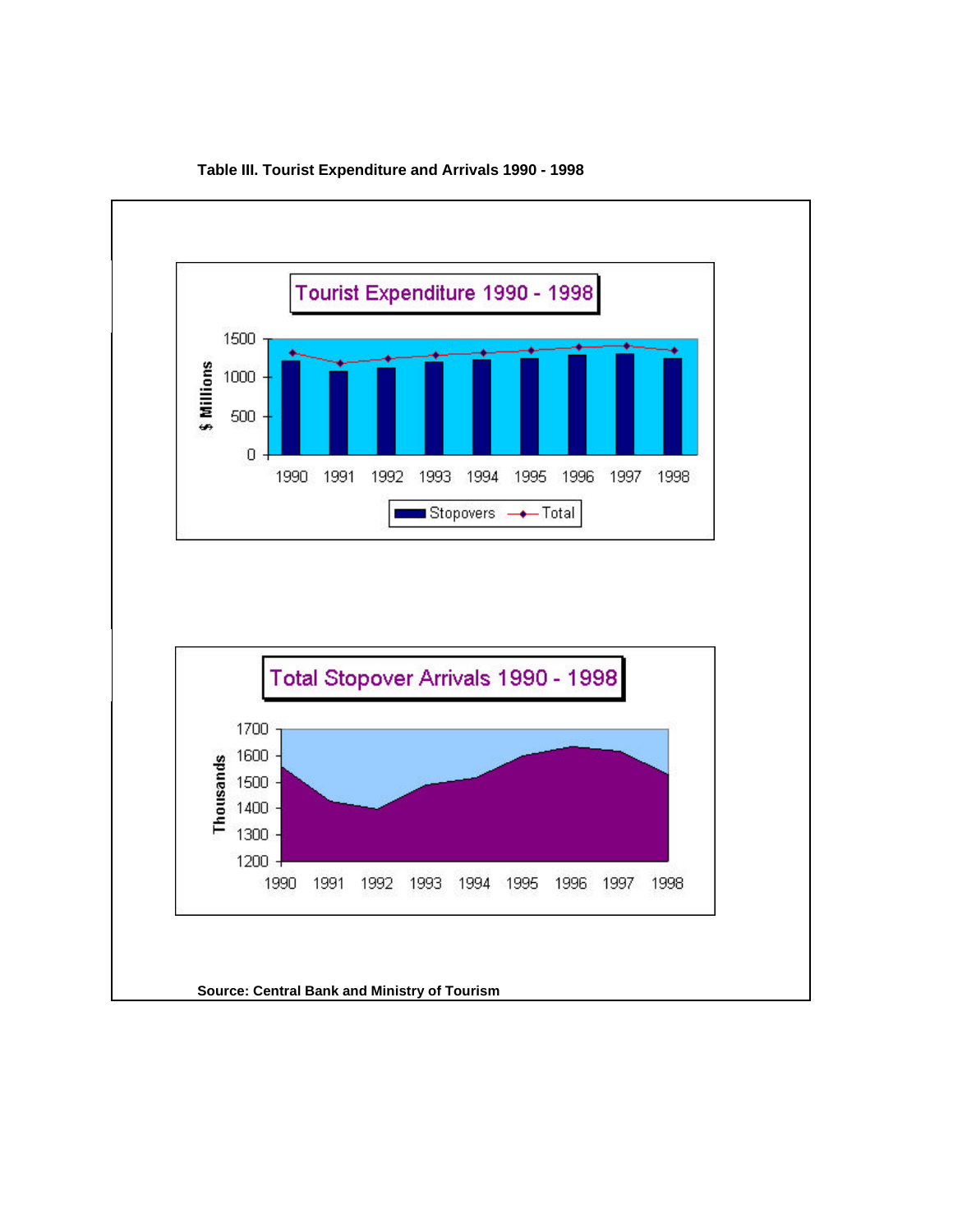

*Source: Department of Statistics*